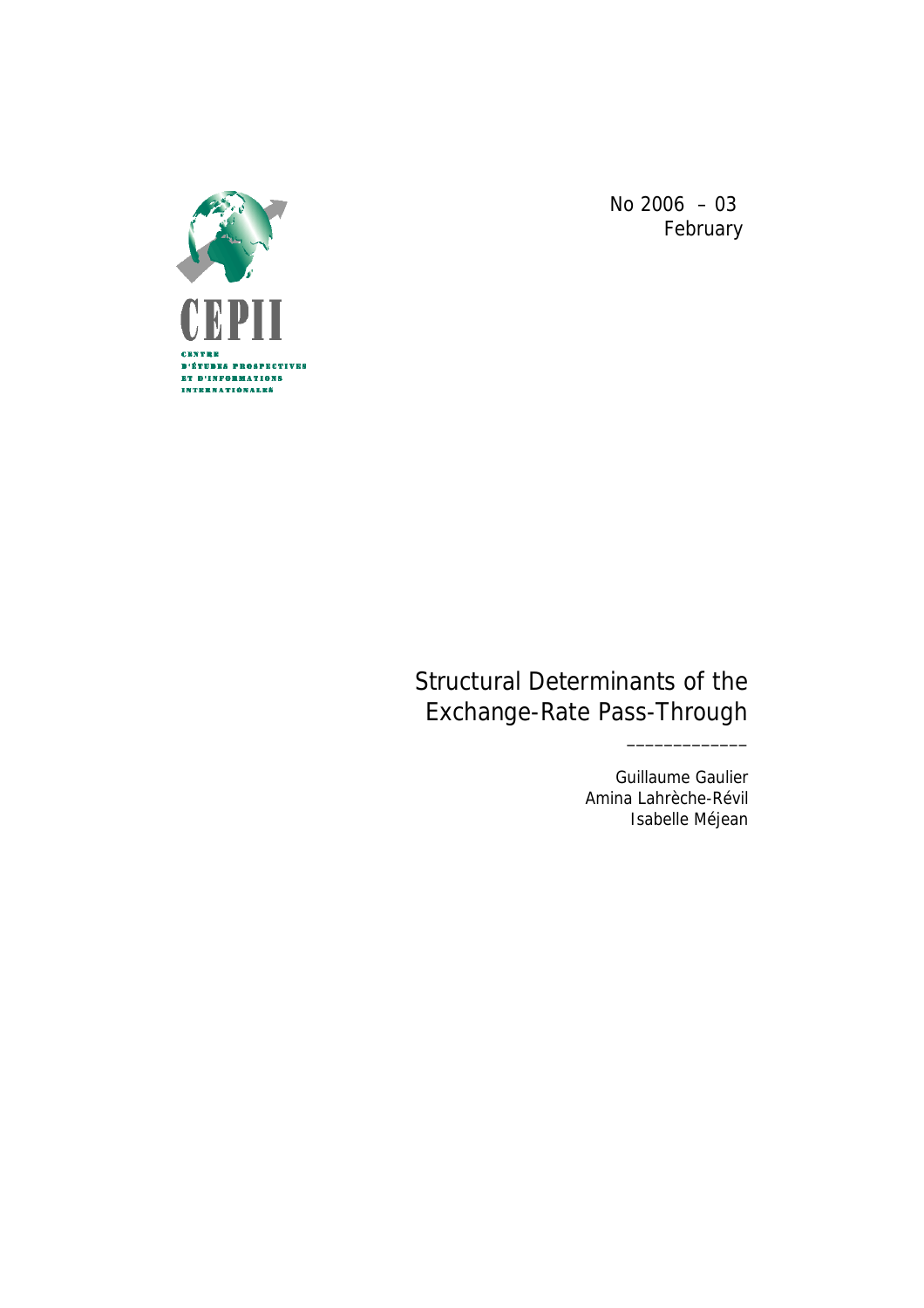# Structural Determinants of the Exchange-Rate Pass-Through

Guillaume Gaulier Amina Lahrèche-Révil Isabelle Méjean

> No 2006 – 03 February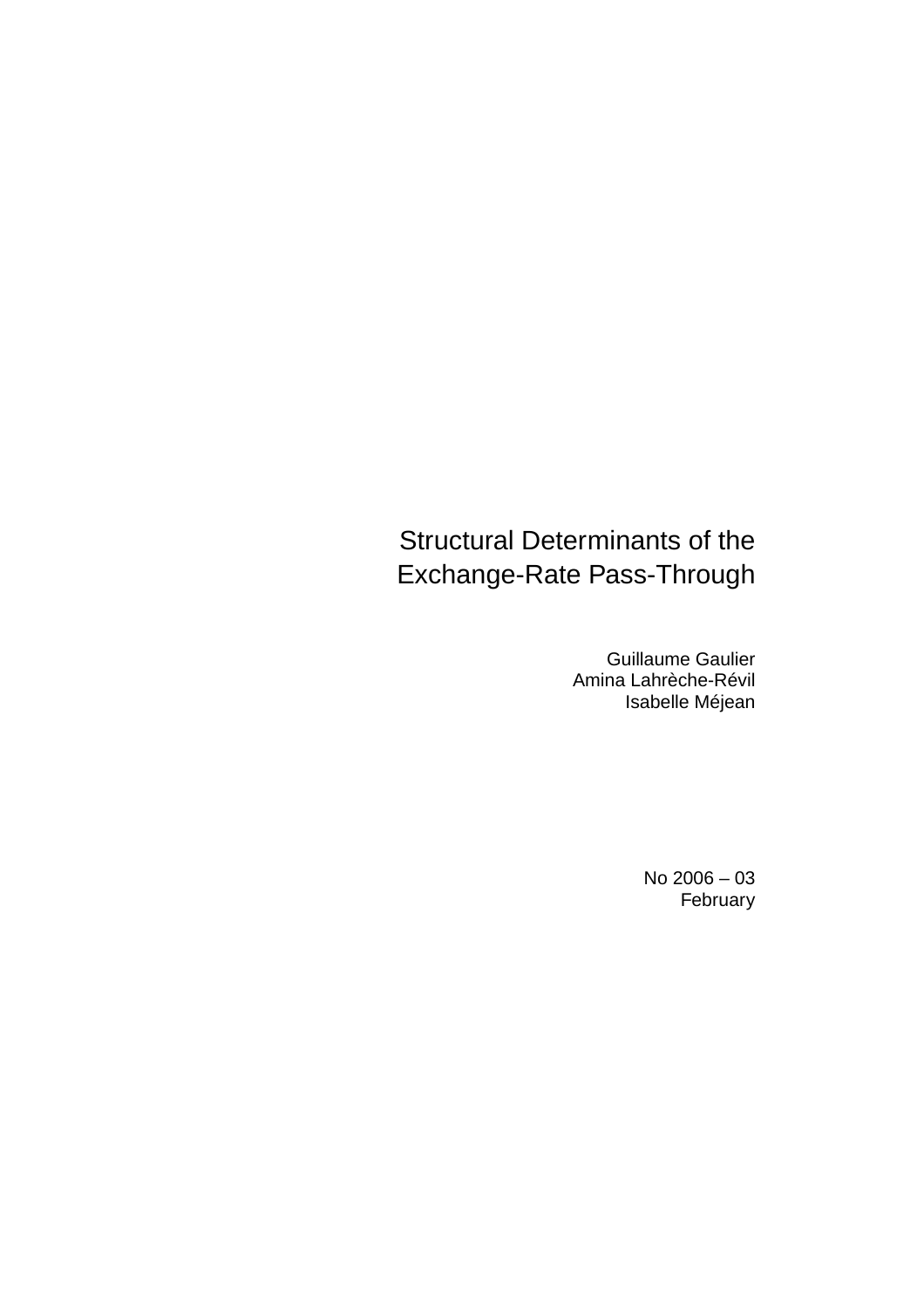# **Contents**

|   | <b>Introduction</b>                                                                         | 8  |
|---|---------------------------------------------------------------------------------------------|----|
| 2 | Theoretical determinants of pass-through behaviors                                          | 9  |
|   | 2.1                                                                                         | 9  |
|   | Other sources of incomplete pass-through $\dots \dots \dots \dots \dots \dots \dots$<br>2.2 | 11 |
| 3 | Data and empirical strategy                                                                 | 12 |
|   | From the theoretical model to the estimated equations<br>3.1                                | 12 |
|   | 3.2                                                                                         | 13 |
| 4 | <b>Pricing-to-market for the whole sample</b>                                               | 14 |
| 5 | Determinants of pass-through behaviors                                                      | 16 |
|   | Organized versus differentiated products markets<br>5.1                                     | 16 |
|   | 5.2                                                                                         | 19 |
| 6 | Conclusion                                                                                  | 22 |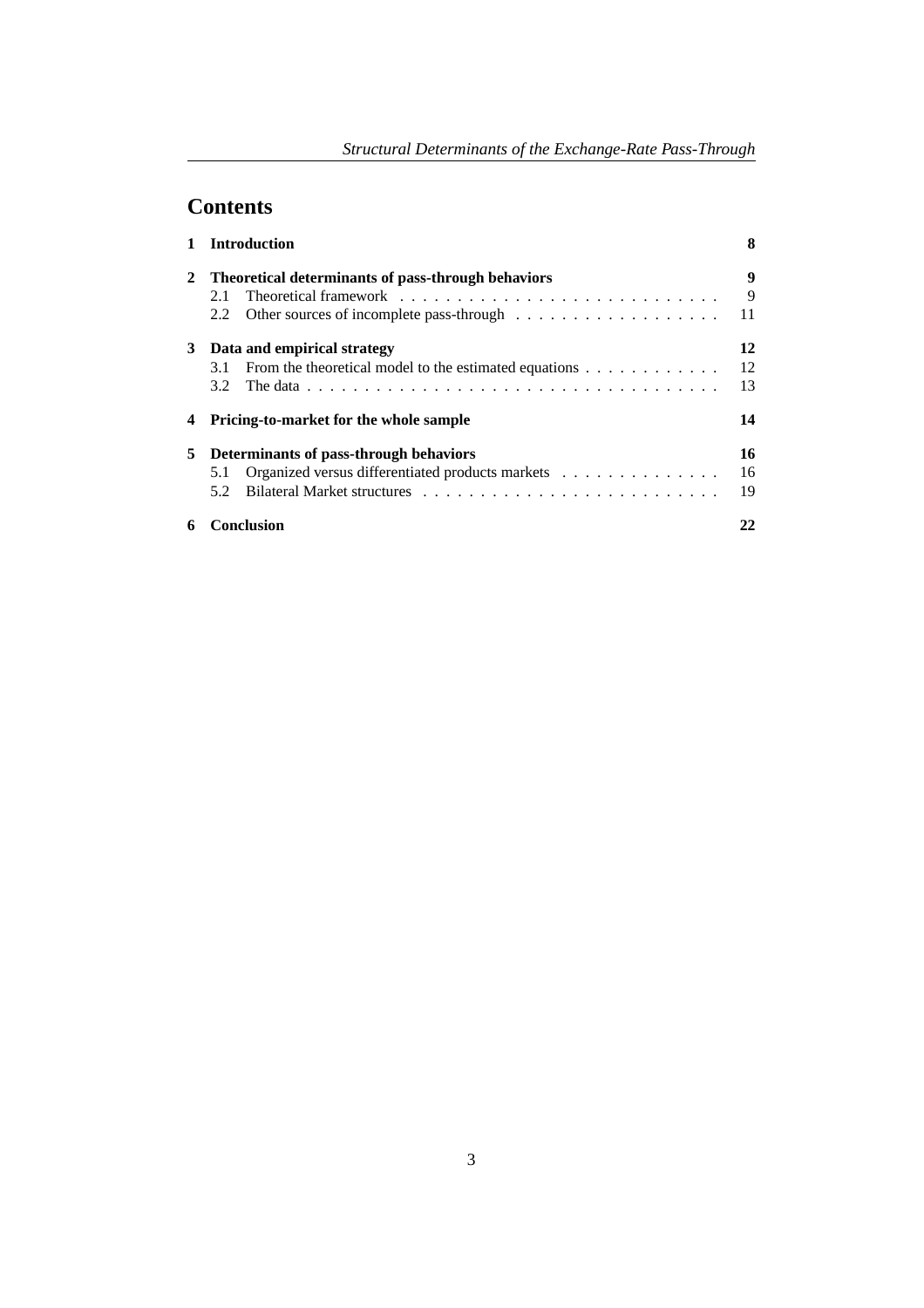## **STRUCTURAL DETERMINANTS OF THE EXCHANGE-RATE PASS-THROUGH** <sup>1</sup>

#### **SUMMARY**

Incomplete exchange-rate pass-through is a typical micro-based phenomenon that bears important macro-economic consequences. A number of recent papers have tried to justify incomplete pass-through within open macro-economics models. The weak sensitivity of import prices to exchange-rate movements is explained by the behavior of exporting firms, which adopt pricing-to-market strategies. Indeed, in an imperfectly competitive environment, exporting firms may find it optimal to smooth the impact that exchange-rate movements have on local currency prices, by adjusting their mark-ups. The share of currency changes that is absorbed by exporters will then depend on various parameters, such as the perceived elasticity of demand, the firm's market power in the destination market, etc.

Such microeconomic explanations of the incomplete pass-through however lack of an empirical support. Indeed, pass-through estimates are generally run on aggregate data and cannot be used to validate theoretical micro-funded models. On the other hand, available estimates at the sectoral level are limited either in terms of industry coverage or in terms of disaggregation level.

In this paper, we use the BACI database, developed at CEPII, to investigate incomplete passthrough at the product level. Because BACI displays a highly disaggregated nomenclature (the hs6 level), we are able to estimate the sensitivity of export prices to exchange-rate movements for more than 4,000 products. Another advantage of this database lies in its country coverage (more than 130 countries). Indeed, when pooling these bilateral data in the hs6 dimension, all pass-through determinants linked to the geographical dimension of the phenomenon are smoothed and we obtain product-specific coefficients, reflecting the mean behavior of all exporters around the world. Last, the bilateral dimension of these data allows us to use panel techniques with fixed effects controlling for a large array of price determinants that would be otherwise difficult to measure with accuracy at this disaggregation level. As expected from micro-funded models, results display a strong heterogeneity across products. About half of the 4,000 estimated coefficients are suggestive of pricing-to-market behaviors whereas the other ones are not significantly different from zero. Moreover, even among these significant PTM coefficients, the size of the suggested pass-through strongly varies.

The classifications of sectors developed by Rauch (1999) and the UNIDO (BEC) allow to identify the specific features of pass-through behaviors, according to the nature of goods and the market structures. Pricing to market behaviors are shown to be stronger when the goods are traded on referenced markets, probably because referencing eases arbitrage behaviors, and forces firms to keep their prices in line with the prices on the import market. Pricing to market is also stronger for final consumption goods, probably because of a higher competitive pressures on those markets.

Last, the influence of several exporter- or importer-specific features is investigated: on average, pricing-to-market is lower in small or concentrated markets (where the risk of demand is less pronounced), and when the exporter already owns a strong market share (i.e. a strong market power).

 $1$ <sup>1</sup>The authors are thankful to Agnès Bénassy-Ouéré and Jean-Olivier Hairault for carefully commenting on previous versions of this paper.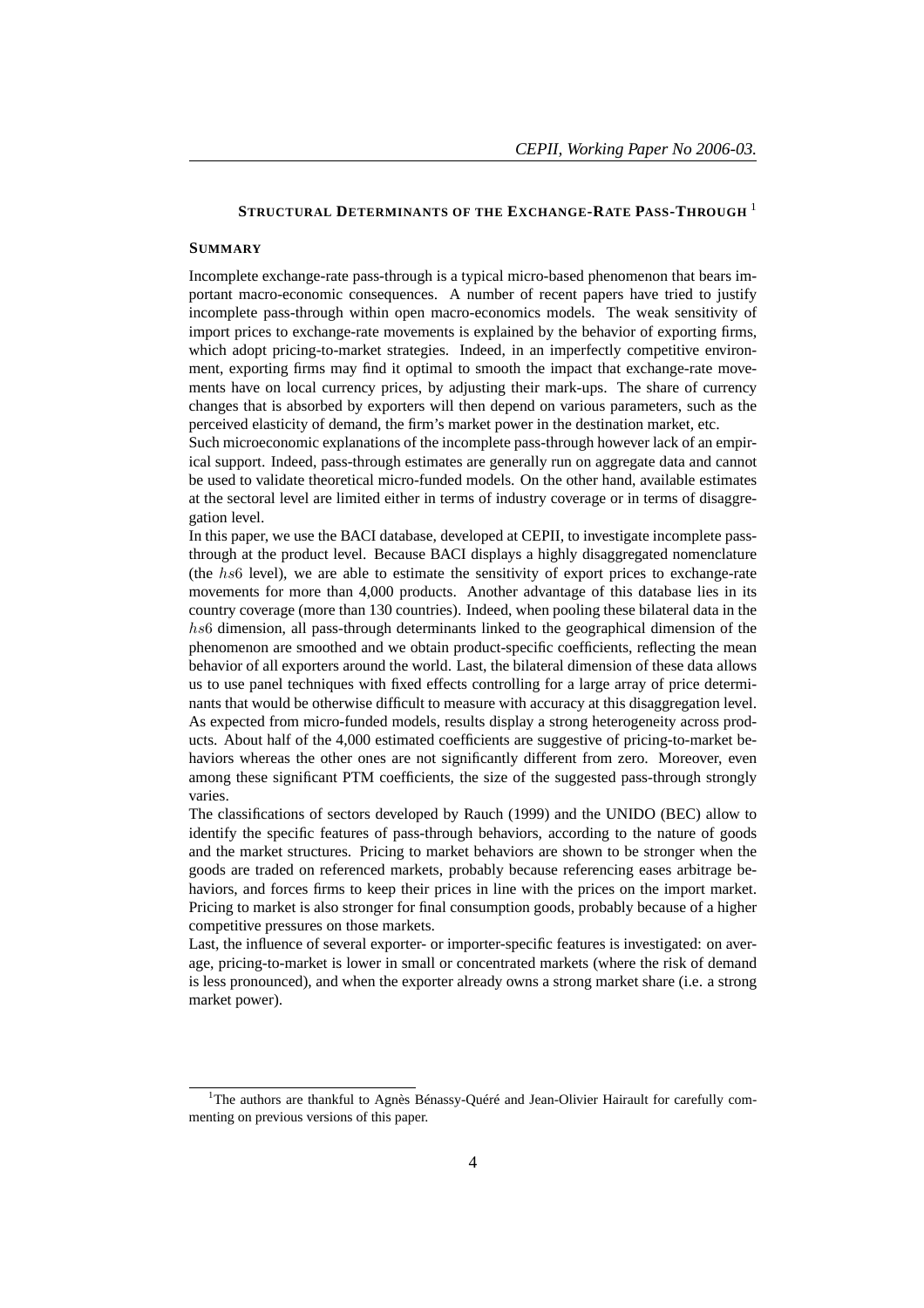## **ABSTRACT**

Recent papers have tried to explain incomplete pass-through observed at the aggregate level by various microeconomic behaviors. This paper assesses some of these explanations, using product-level estimates of pricing-to-market coefficients obtained from a new database of bilateral international trade that covers more than 5,000 products and 130 countries. Half of the industries are found to exhibit pricing-to-market, but the magnitude of the pass-through is shown to vary widely across sectors, even at the most detailed level. Pricing-to-market is then shown to be higher in markets where arbitrage is made easier by the existence of referenced prices, and for final consumption goods. Moreover, competitive pressures faced by exporting firms are shown to affect pass-through decisions as well: firms tend to price to market all the less that their market share in the destination market is large, and that the destination markets are small or concentrated.

#### *JEL* classification: F1, F4

Keywords: pass-through determinants, product-level analysis, panel data, oligopolistic competition.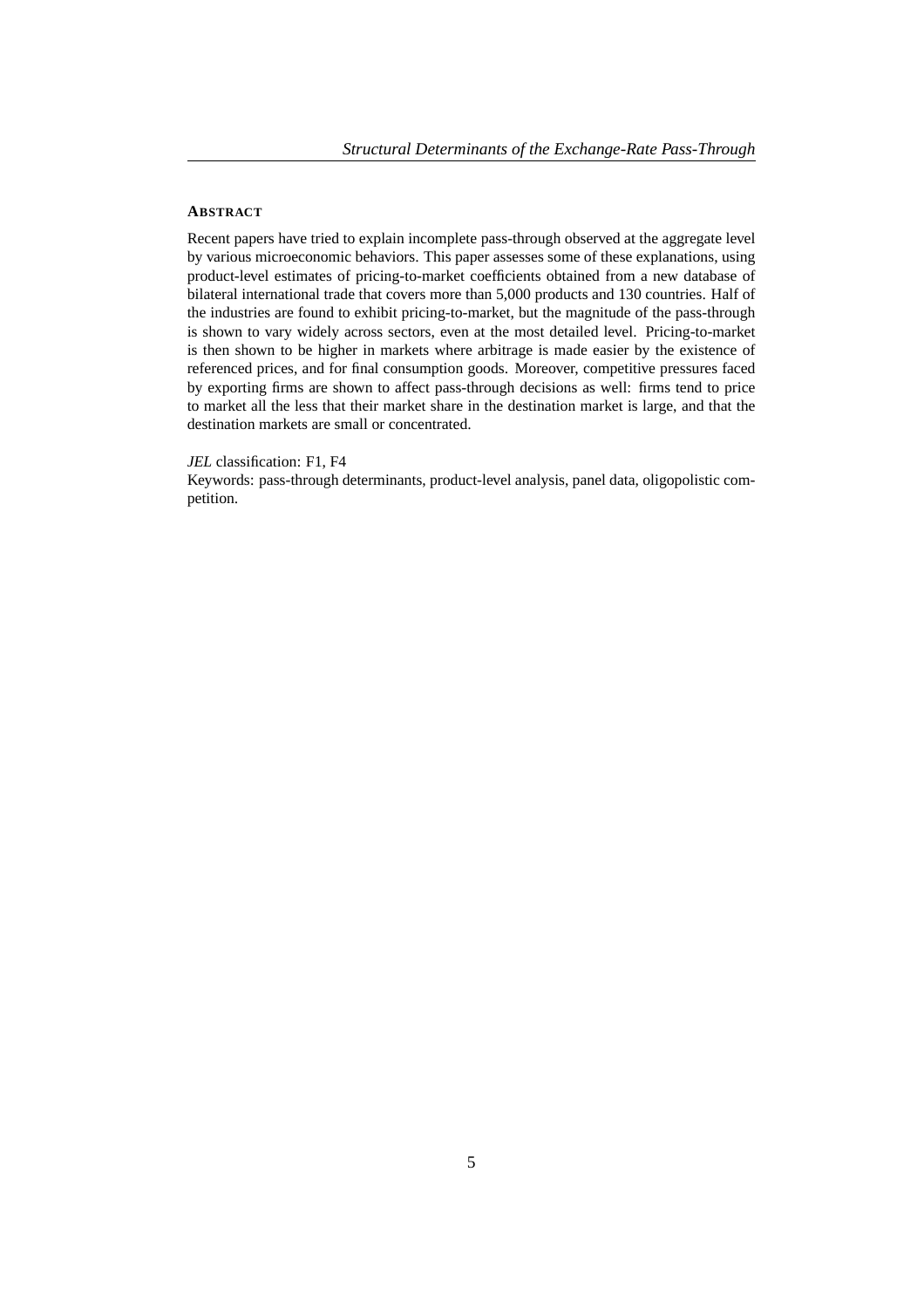### **LES DÉTERMINANTS STRUCTURELS DE LA RÉACTION DES PRIX AUX VARIATIONS DE CHANGE**

#### **RÉSUMÉ**

La transmission incomplète des variations de change aux prix à l'importation est un phénomène aux conséquences macro-économiques bien connues, résultant de comportements microéconomiques de fixation des prix en concurrence imparfaite. Récemment, plusieurs modèles de la Nouvelle Macro-économie Ouverte ont tenté de modéliser ce phénomène sur la base de comportements individuels de tarification au marché. Dans un cadre de concurrence imparfaite, on peut montrer que les firmes exportatrices peuvent avoir intérêt à lisser l'impact des mouvements de change sur les prix en monnaie locale par des ajustements de leur taux de marge. La part des variations de change absorbée par les exportateurs dépendra alors de différents paramètres structurels comme l'élasticité perçue de la demande, le pouvoir de marché de la firme sur le marché destinataire, etc.

De telles explications micro-fondées du phénomène de *pass-through* incomplet souffrent cependant d'un manque d'évidences empiriques permettant de valider ces intuitions. En effet, les estimations de coefficients de *pass-through* utilisent généralement des données agrégées qui ne permettent pas de tester les déterminants structurels mis en avant par les modèles. De plus, les quelques estimations sectorielles existantes ont une portée limitée, soit car le niveau d'agrégation des données de commerce est encore élevé, soit parce que leur couverture sectorielle est trop limitée pour que les résultats soient généralisables.

Dans cet article, nous utilisons la base de données BACI développée par le CEPII pour étudier le phénomène de *pass-through* incomplet au niveau du produit. La fort désagrégation de la base (nomenclature sh6) permet d'estimer la sensibilité au change des prix à l'exportation de plus de 4000 produits. La couverture géographique de la base (plus de 130 pays) permet en outre de minimiser le biais potentiel lié à la dimension géographique de ce phénomène. En effet, en empilant les données bilatérales dans la dimension sh6, on obtient des coefficients spécifiques à chaque produit, reflétant l'attitude moyenne des exportateurs de tout pays, quelle que soit la destination du bien. Enfin, la dimension bilatérale des données permet d'utiliser des techniques de panel avec des effets fixes contrôlant pour de nombreux déterminants non observables des prix.

Comme le suggèrent les modèles micro-fondés, on observe une forte hétérogénéité des résultats par produit. Environ la moitié des 4000 coefficients ainsi estimés mettent en évidence des comportements de tarification au marché, tandis que les autres coefficients ne sont pas significativement différents de zéro. De plus, même parmi les produits pour lesquels on identifie un phénomène de tarification au marché, l'ampleur des ajustements présente de fortes disparités.

A partir de là, l'influence de plusieurs déterminants théoriques des stratégies de tarification au marché est testée en utilisant différents indicateurs décrivant les structures de marché de chaque produit.

Les classifications de Rauch (1999) et de la CNUCED (BEC) permettent d'identifier des spécificités de comportements de *pass-through* selon la nature des biens échangés, et la structure générale des marchés sur lesquels ils sont échangés. Il apparaît que les comportements de tarification au marché sont plus prononcés lorsque les biens sont échangés sur un marché référencé, sans doute car le référencement des produits facilite les comportements d'arbitrage, obligeant les firmes à s'aligner sur le prix du marché importateur. Les comportements de tarification au marché sont également plus marqués pour les biens de consommation finale, probablement du fait d'une plus forte concurrence sur ces marchés. On mesure enfin l'influence de caractéristiques spécifiques à chaque exportateur et/ou impor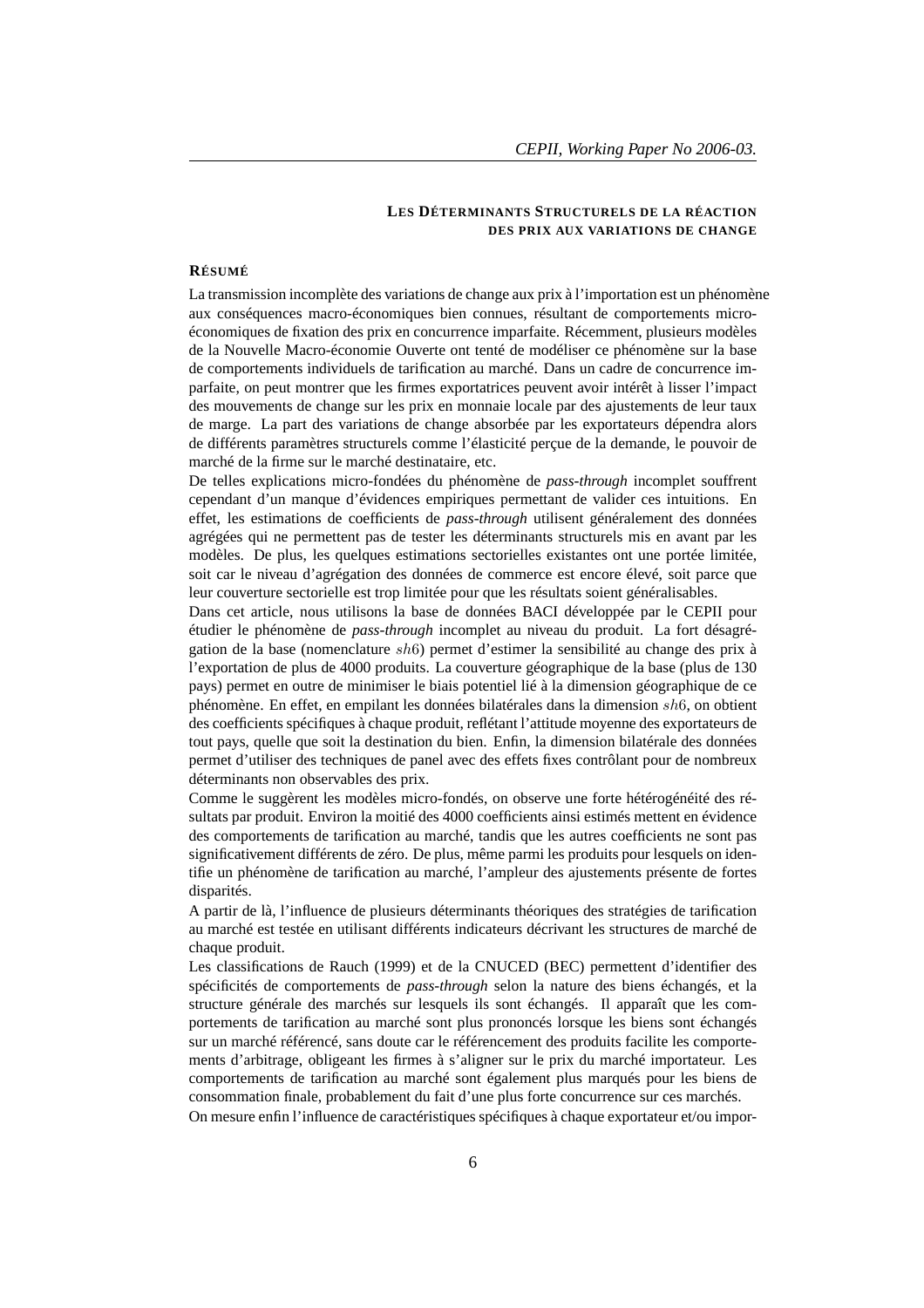tateur: en moyenne, l'absorption des fluctuations de change dans les marges semble moins marquée dans des petits pays ou sur des marchés concentrés, le risque de demande étant alors limité, et lorsque l'exportateur a une part de marché (i.e. un pouvoir de monopole) suffisante.

### **RÉSUMÉ COURT**

La littérature récente a tenté d'expliquer de manière micro-fondée un phénomène observé au niveau agrégé, la réaction incomplète des prix à l'importation aux variations de change. Dans cet article, nous testons la pertinence de quelques unes de ces explications, en utilisant des données bilatérales fines de commerce international, couvrant plus de 5000 produits et 130 pays. Les coefficients estimés mesurent les comportements de tarification au marché des firmes, confrontées à un risque de change. Nous montrons que la moitié des firmes adoptent de telles stratégies de prix. Cependant, l'ampleur de la transmission des variations de change aux prix à l'importation varie d'un secteur à l'autre, même au niveau le plus fin. En effet, l'absorption des mouvements de change dans les marges des firmes est plus importante sur des marchés où les comportements d'arbitrage sont facilités par l'existence de prix référencés ainsi que sur des marchés de consommation finale. En outre, l'intensité de la pression concurrentielle entre firmes exportatrices affecte les stratégies de prix : l'absorption des mouvements de change par les firmes est d'autant plus faible que leur part de marché est élevée. De même, les prix dans les marchés de petite taille ou très concentrés sont en moyenne plus sensibles aux variations de change.

#### Classification *JEL* : F1, F4

Mots clés: déterminants du pass-through, analyse désagrégée, données de panel, concurrence oligopolistique.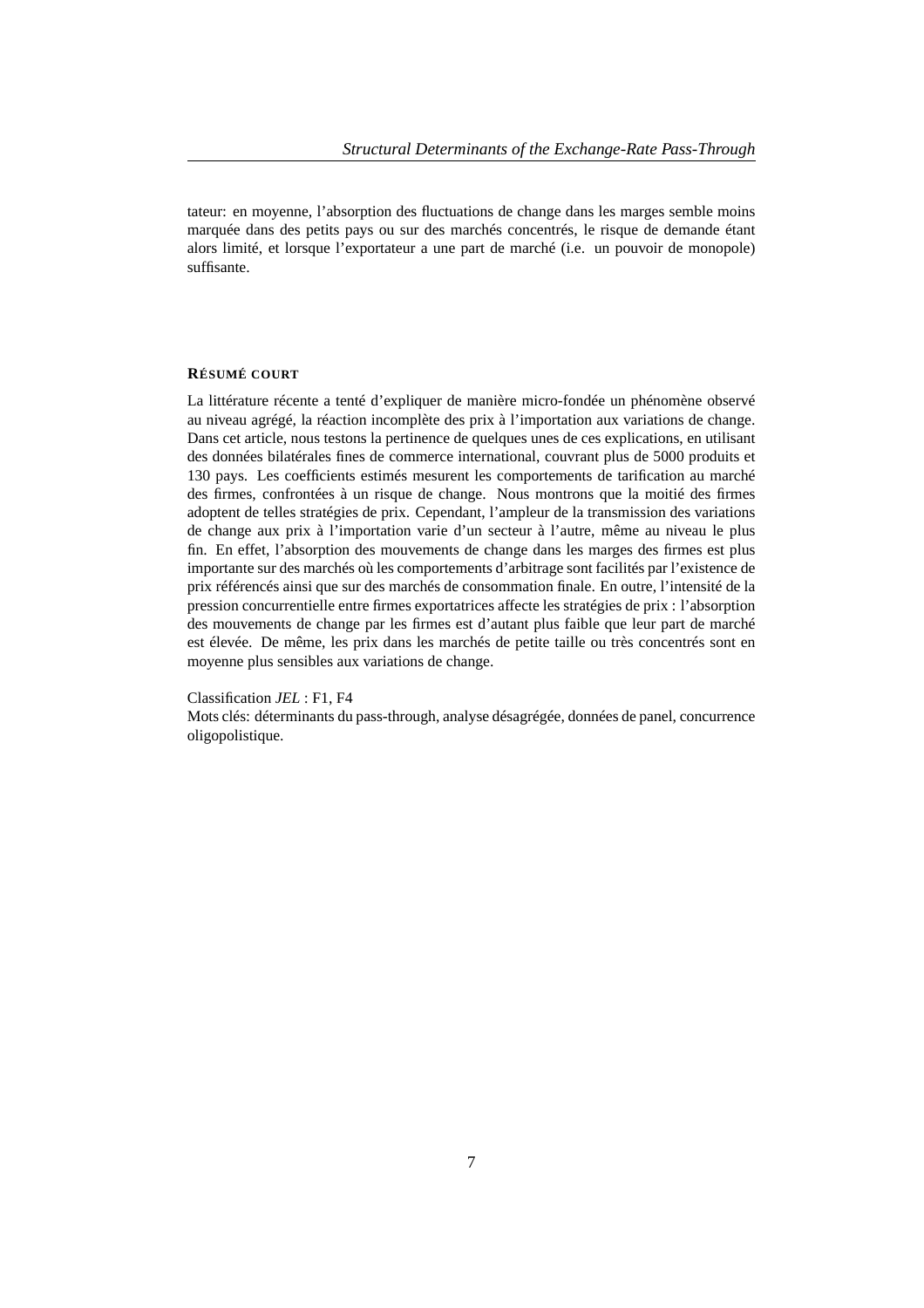# **STRUCTURAL DETERMINANTS OF THE EXCHANGE-RATE PASS-THROUGH**

*Guillaume GAULIER*<sup>2</sup> *Amina LAHRECHE-REVIL*<sup>3</sup> *Isabelle MEJEAN*<sup>4</sup>

# **1 Introduction**

Interest in open macroeconomics has recently focused on incomplete pass-through, as studied in a new generation of "pricing-to-market" models. Indeed, the weak sensitivity of import prices to exchange rate movements has been shown to bear important macro-economic consequences for the international transmission of real shocks and currency changes.<sup>5</sup> Several New Open Macroeconomics models have tried to go beyond the issue of the consequences of this phenomenon to investigate its micro-foundations. These models explain the incomplete pass-through in terms of pricing-to-market<sup>6</sup>, rationalized in specific models by certain forms of demand or technological functions. For instance, Bachetta & Van Wincoop (2005) highlight the role of the competitive structure in explaining exporters' decisions to absorb or pass currency changes into their prices: the higher the firm's market share in the destination country, the lower its incentive to absorb nominal shocks. Corsetti & Dedola (2002) study pass-through strategies in a model with distribution costs and show that these decisions are influenced by the price of local inputs. As shown by Aizenman (2004), the availability of financial instruments can affect individual pricing-to-market strategies under uncertainty with regards to the future level of transportation costs. Last, Bergin & Feenstra (1998) build a model of optimal incomplete pass-through explained by price strategies of firms facing a non-constant demand elasticity.

From an empirical point-of-view however, the relevance of the micro-funded explanations of the incomplete pass-through is difficult to assert as a large majority of pass-through estimates are obtained from aggregate prices.<sup>7</sup> These papers highlight the strong cross-country heterogeneity in the size of the exchange rate pass-through, that may however reflect either country-specific features or composition effects. As for the industry-level estimates, they are limited either in their disaggregation level<sup>8</sup>, thus preventing any formal structural explanation, or in their coverage<sup>9</sup> so that results cannot easily be generalized.

<sup>&</sup>lt;sup>2</sup>CEPII (guillaume.gaulier@cepii.fr).

 ${}^{3}$ CEPII (amina.lahreche@cepii.fr).

<sup>4</sup>CEPII, CREST-LMA and EUREQUA (isabelle.mejean@cepii.fr).

<sup>5</sup> See Betts & Devereux (1996), Devereux & Engel (2003)

 ${}^{6}$ The notion of pricing-to-market, as defined by Krugman (1987), refers to a form of price discrimination in which exporting firms adjust their mark-ups to currency changes in order to maintain their prices in local currency.

<sup>&</sup>lt;sup>7</sup>See e.g. Campa & Goldberg (2004), Anderton (2003), Warmedinger (2004).

<sup>8</sup> For instance, Campa & Minguez (2004) work on 13 1-digit sectors, Campa & Goldberg (2004) on 5 product categories, Pollard & Coughlin (2003) on 20 3-digit manufacturing industries, and Yang (1997) on 64 3- or 4-digit sectors.

<sup>9</sup> Several authors, as Gagnon & Knetter (1995), Gross & Schmitt (2000) and Gil-Pareja (2003) limit their analysis to the car industry. Knetter (1993) studies a maximum of 60 7−digit industries, Gil-Pareja (2002) 26 8−digit industries, Takagi & Yoshida (2001) 20 9−digit sectors.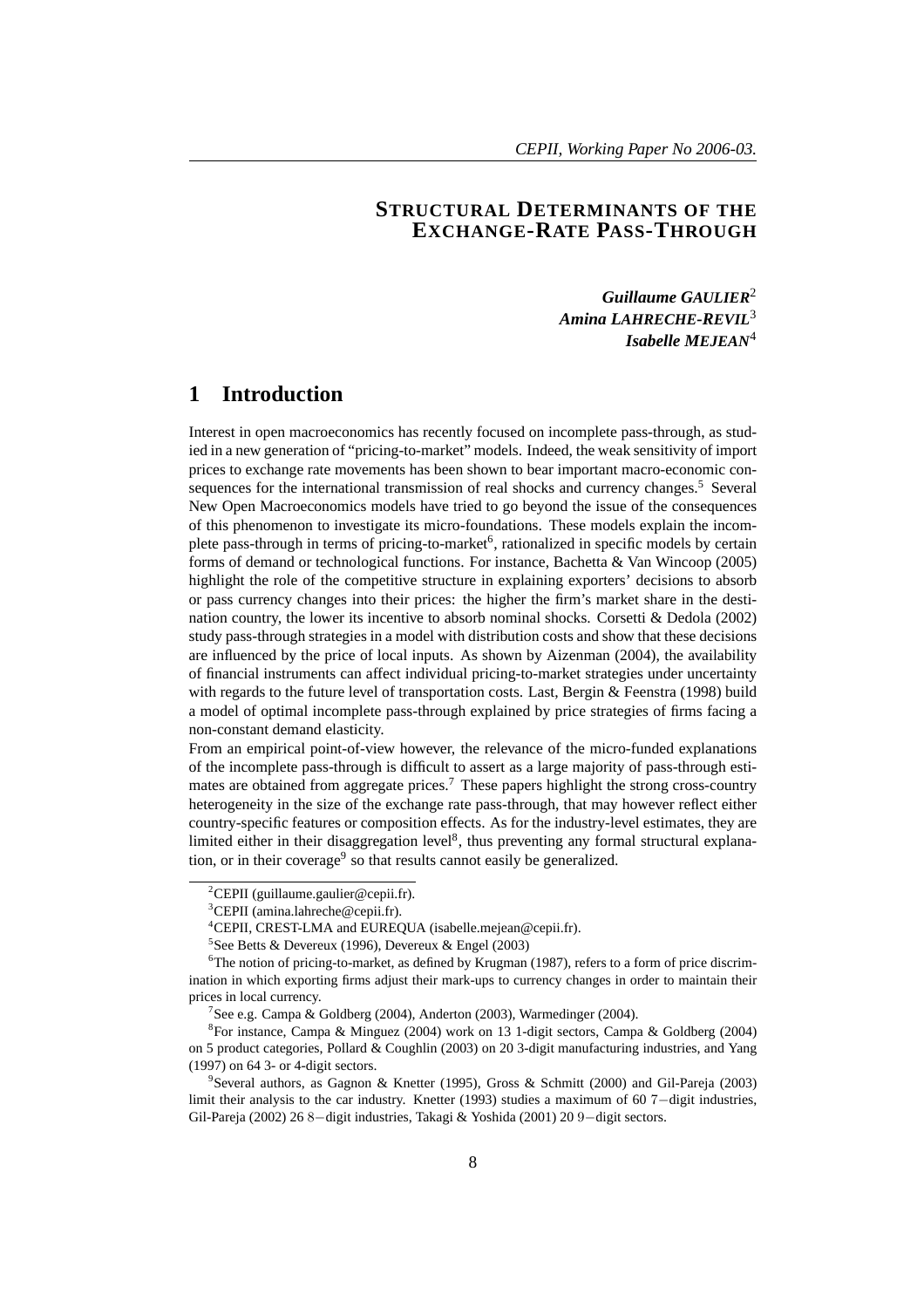The aim of this paper is to investigate the structural dimension of incomplete pass-through. Pricing-to-market elasticities<sup>10</sup> are estimated at the product-level using highly disaggregated data, which are pooled across more than 130 countries. Comparing PTM coefficients across products allows to identify pricing-to-market strategies in half of the industries, with a strong heterogeneity across products with regard to the share of exchange-rate fluctuations that is absorbed by exporters. This heterogeneity is then explained either by the nature of traded goods or by the market structures in which goods are traded. Indeed, pricing-to-market tends to be all the more pronounced in markets where arbitrage is made easier by the presence of "reference prices", and for final consumption goods. Moreover, destination-specific market structures are shown to affect pass-through strategies: exporters tend to smooth exchangerate movements all the more that their partners are large, whereas they are more able to pass exchange-rate changes in concentrated markets and where their market share is large enough. The remaining of the paper is as follows. Section 2 sets out the theoretical framework used to investigate exchange-rate pass-through, as well as some existing results concerning potential determinants of PTM decisions. The database and empirical strategy are presented in Section 3. Section 4 describes the general results and investigates the sector-specific features that are likely to explain the strong heterogeneity among product-level estimates. Section 5 concludes.

# **2 Theoretical determinants of pass-through behaviors**

The observed low sensitivity of local currency import prices to exchange-rate changes has lead economists to consider the possibility that exporters may adjust their price to these fluctuations in order to maintain their competitiveness in the destination market. Such a behavior, labeled Pricing-to-Market by Krugman (1987), is obviously impossible in a perfect competitive framework since it requires that export prices are initially set above the marginal production cost. However, whenever the exporter's margin is strictly positive, pricing-tomarket can become a sustainable strategy from the exporter's point-of-view, in what case the measured pass-through of currency changes into import prices will be less than one. The size of the exchange-rate pass-through will therefore depend on micro-based features, and above all on the ability of exporters to absorb exchange-rate shocks within their profit margins. This is usually formally shown within monopolistic competition frameworks (see e.g. Knetter, 1989). While this allows for an easy derivation of the optimal pricing-to-market coefficient, such a framework is nevertheless consistent with only limited pricing strategies, whereas other microeconomic features are likely to influence pass-through in export markets.

## **2.1 Theoretical framework**

Assume country i produces good  $k$  within a monopolistic framework. The good is sold to different segmented markets *i*, where producers are therefore able to differentiate export prices according to the destination. At time  $t$ , the optimal destination-specific export price, in the producer's currency, can be written as:

$$
P_t^{ijk} = MC_t^{ik} \mu_t^{ijk} \tag{1}
$$

<sup>&</sup>lt;sup>10</sup>In the following, we call pricing-to-market elasticity (PTM elasticity hereafter) the reaction of export prices (in the exporter's currency) to a one percent change in the exchange rate. Under complete pass-through, export prices should be insensitive to currency changes (zero pricing-to-market). The low sensitivity of import prices to currency changes is thus interpreted in terms of pricing-to-market strategies, i.e. a price adjustment consented by firms to stabilize prices in the destination market.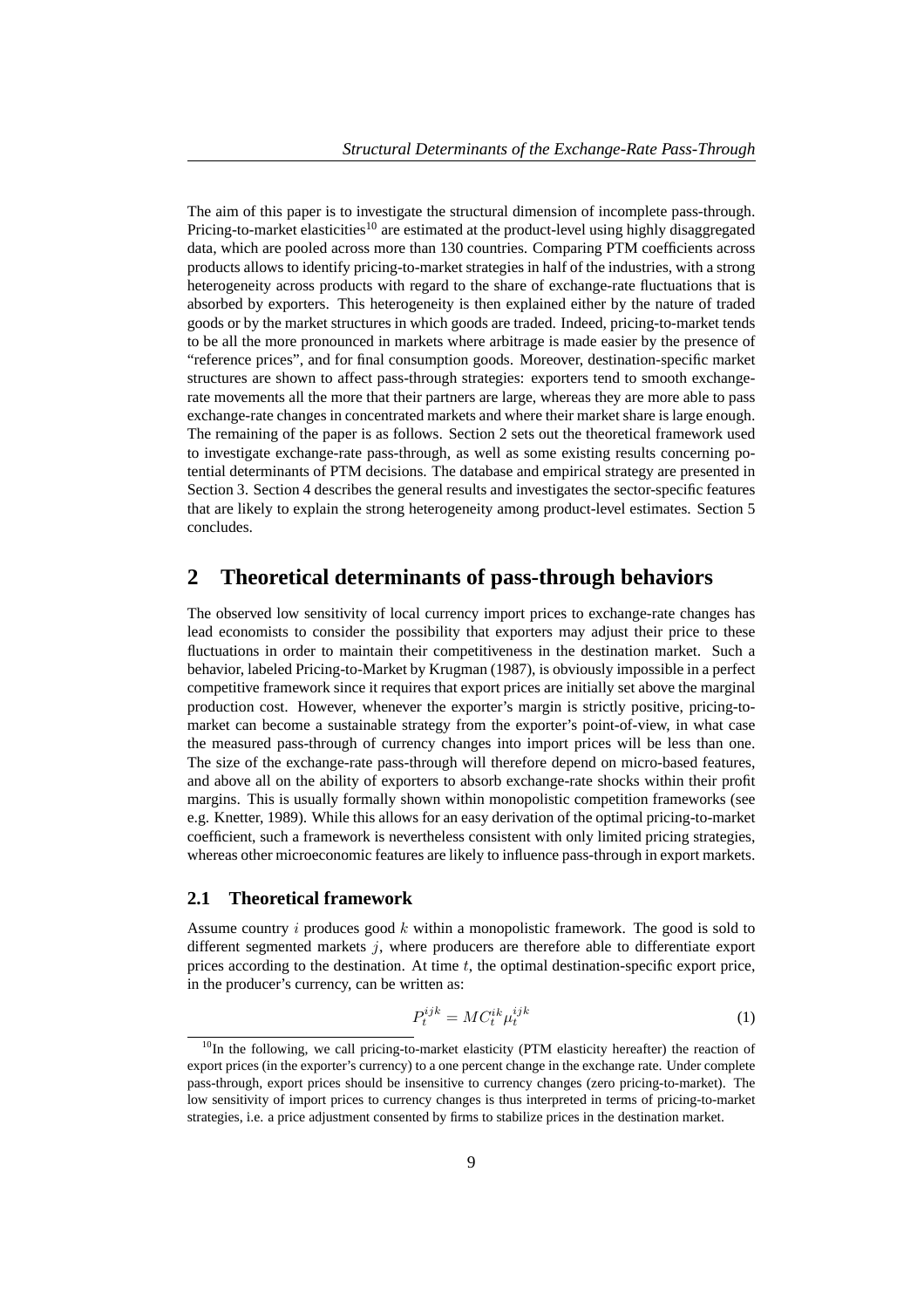with:

- $-MC<sub>t</sub><sup>ik</sup>$  the marginal production cost, which is assumed to be identical across destinations at each period (i.e.  $MC_t^{ijk} = MC_t^{ik}, \ \forall j$ )
- $\mu_t^{ijk}$  the producer's mark-up, which depends on the elasticity of demand to the price in local currency:  $\mu_t^{ijk} = \frac{\eta_t^{ijk}}{\eta_t^{ijk}-1}$  where  $\eta_t^{ijk}$  is the inverse of the price-elasticity of demand.

In the following,  $\eta_t^{ijk}$  is written as a function of the price in the destination country's currency  $(P_t^{ijk}/S_t^{ij}$  with  $S_t^{ij}$  the bilateral exchange rate in *i*'s currency per unit of *j*'s, which increases when  $i$ 's currency depreciates), and possibly on demand-specific variables (summarized by the vector  $Z_t^{jk}$ ), identified by a trend in the estimated equation.

First-differentiating optimal prices (1) with respect to the different variables yields the following expression of the exporter's price, for sales in country  $j$ :<sup>11</sup>

$$
p_t^{ijk} = (1 - \beta^{ijk})mc_t^{ik} + (1 - \beta^{ijk})\frac{\eta^{ijk}}{\eta^{ijk} - 1} + \beta^{ijk}s_t^{ij} + \gamma^{ijk}z_t^{jk}
$$
(2)

In this equation,  $\beta^{ijk} = \partial p_t^{ijk} / \partial s_t^{ij}$  measures the sensitivity of export prices to exchangerate changes (therefore, it is the pricing-to-market coefficient - thereafter noted PTM) which is inversely related to the magnitude of the pass-through: it is null when the pass-through is complete and unitary when currency changes are fully absorbed into margins, leaving the local currency price unchanged (zero pass-through/full pricing-to-market).

As detailed in Knetter (1989), this coefficient depends on firms' perception of how demand elasticities change with respect to the local currency price. A sufficient condition for the pass-through to be complete is that of a constant elasticity of demand with respect to the price in the destination market  $(\xi_{pi}^{\eta^{ijk}})$  $p_i^{ij,k}$ <br> $p_i^{ijk}/S_i^{ij} = 0$ , implying  $\beta^{ijk} = 0$ . With such a functional form of demand, exporting firms facing currency changes have no incentive to adjust their mark-up and consumers in the destination market bear the whole nominal shock. Under the alternative hypothesis however, the mark-up depends on the bilateral exchange rate and the optimal pass-through is incomplete. To rationalize such a behavior, suppose that i's currency appreciates (d ln  $S_t^{ij} < 0$ ), which has a negative impact on i's price competitiveness. Firms from  $i$  then have an incentive to compress their export mark-up to mitigate the price impact of the exchange-rate shock and maintain their market share, in what case  $\beta^{ijk}$  is positive. On the other hand, one cannot rule out the possibility of a negative PTM coefficient, leading to an over-reaction of export prices to exchange-rate movements, which would however occur for highly specific forms of demand.

Thus, in a monopolistic framework, the optimal PTM strategy solely depends on the perceived elasticity of demand: it is positive when the elasticity of demand increases with prices. In this case however, the size of the optimal pass-through is limited by the level of the elasticity of demand as the firm's ability to absorb exchange-rate variations decreases with its mark-up in more elastic markets.

$$
^{12}\text{where }\beta^{ijk}=\frac{\xi_{P_i^{ijk}/S_t^{ij}}^{\eta^{ijk}}}{\eta^{ijk}-1+\xi_{P_t^{ijk}/S_t^{ij}}^{\eta^{ijk}}}\text{ with }\xi_{P_t^{ijk}/S_t^{ij}}^{\eta^{ijk}}=\frac{\partial\ln\eta_t^{ijk}}{\partial\ln(p_t^{ijk}/S_t^{ij}}.
$$

<sup>&</sup>lt;sup>11</sup>Lowercase letters refer to the natural logarithm of the corresponding variables. For details, see Appendix A.1.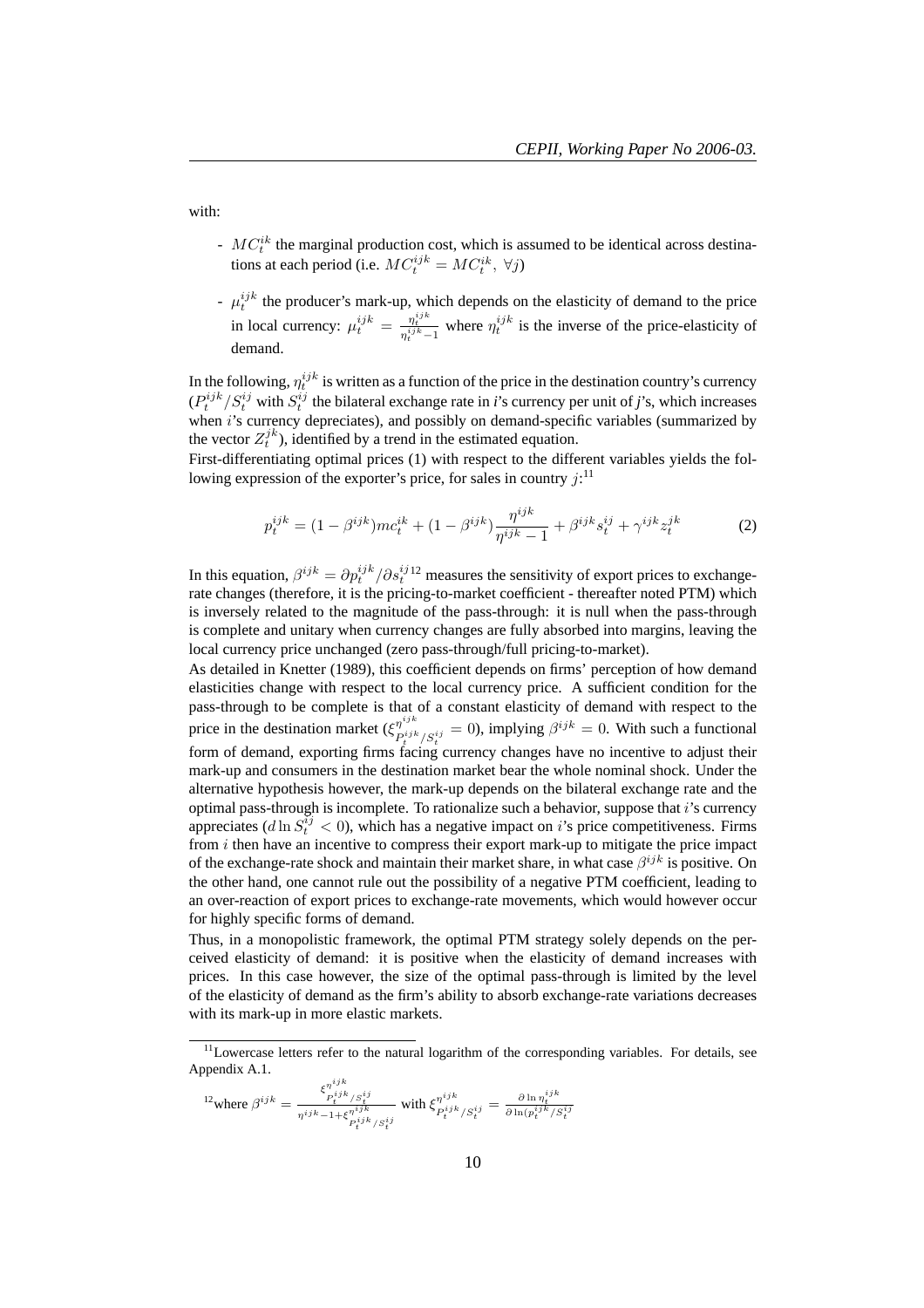Such a modeling of PTM however relies on the assumption of monopolistic competition. As shown by the rich literature describing PTM behaviors within some specific market structures, this is an obvious limitation. The following sub-section thus provides some intuitions about other product-specific features that could influence firms' incentive to price-to-market.

### **2.2 Other sources of incomplete pass-through**

The limitation of the monopolistic competition framework in describing PTM is easily evidenced within a more general oligopolistic framework. Indeed, under oligopolistic Cournot competition, the optimal mark-up still negatively depends on the price-elasticity of demand but also increases with the producer's market share in the destination market.<sup>13</sup> As a consequence, the optimal price reaction to currency changes is affected by the exporter's market share<sup>14</sup> and the constancy of the elasticity of demand with respect to the price in local currency is no more a sufficient condition for complete pass-through. The direction of the relation between the PTM elasticity and the market share is however ambiguous. Under weak assumptions on the functional form of demand, Feenstra, Gagnon & Knetter (1996) show that the pass-through elasticity "might initially decline as market share rises, but will increase towards unity as market share approaches 100 percent".<sup>15</sup> Indeed, starting from a low enough market share, an increase in the exporter's market share gives the firm a wider room for maneuver to absorb exchange-rate changes through mark-up adjustments. If its initial market share is high however, a further expansion of it makes its market power so strong that its incentive to price-to-market decreases.

Several analyses also describe PTM as a pricing reaction to competitive pressures encountered by the exporting firm in the destination market. Indeed, as argued by Taylor (2000), the strengthening of competition in the destination market forces firms to follow the market price, and therefore to absorb exchange-rate changes. Such a determinant of PTM is difficult to measure empirically, but one can still hope to identify higher PTM coefficients in atomistic, low differentiated markets. In the same line, impediments to market entrance such as sunk costs as in Baldwin & Krugman (1989) - or consumers switching costs (Froot & Klemperer (1989)) could provide the exporter with a wider room to pass exchange-rate movements into local prices, so that PTM is less likely.

Pricing-to-market can also emerge in relation to the firm-specific technological function. For instance, Devereux, Engel & Storgaard (2004) and Patureau (2004) underline the influence of the cost structure, arguing that an incomplete pass-through strategy is less costly if marginal costs also covary with exchange rates.<sup>16</sup> On the other hand, Corsetti & Dedola (2002) explain incomplete pass-through by the existence of distribution costs in the destination market that affect pricing strategies. Last, pricing-to-market can also depend on the availability of

$$
\beta^{ijk} = \frac{\omega_t^{ijk} (\xi_{pijk/Sij}^{\eta^{ijk}} - \xi_{pijk/Sij}^{\omega^{ijk}})}{\eta_t^{ijk} - \omega_t^{ijk} + \omega_t^{ijk} (\xi_{pijk/Sij}^{\eta^{ijk}} - \xi_{pijk/Sij}^{\omega^{ijk}})}
$$

with  $\omega_i^{ijk} = \frac{Q_i^{ijk}}{\sum_i Q_i^{ijk}} i$ 's market share in *j* and  $\xi_{Pijk}^{\omega ijk}$   $\zeta_{j} = \frac{\partial \ln \omega^{ijk}}{\partial \ln P_i^{ijk}}$  $\partial \ln P_t^{ijk}/S_t^{ij}$ 

<sup>16</sup>This particular determinant cannot however be investigated in the following as the estimated equation controls for any cost change using fixed effects.

<sup>&</sup>lt;sup>13</sup>See Varian (1978).

<sup>&</sup>lt;sup>14</sup>More precisely, under oligopolistic competition,

<sup>&</sup>lt;sup>15</sup>With our notations, this means that one expects the relation between an exporter's market share  $\omega_t^{ijk}$  and her optimal PTM coefficient  $\beta^{ijk}$  to be first positive until a given market share threshold after what  $\beta^{ijk}$  should decrease.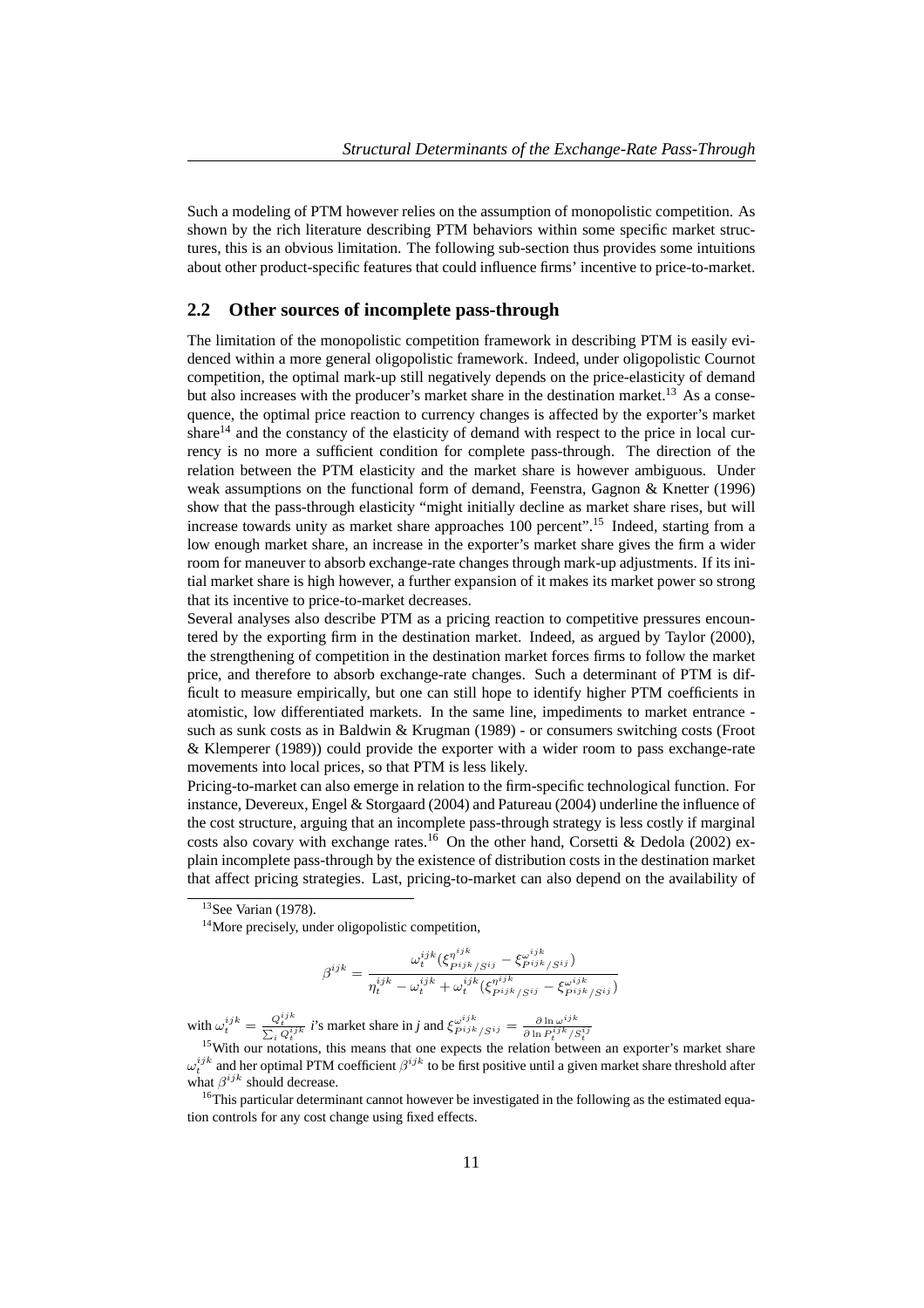financial products that limit the exposure of exporters' profits to exchange-rate fluctuations, as in Friberg (1998) or Aizenman (2004).

These papers all show that, once departure from the perfect competitive framework is allowed, firms may feel incentives to price-to-market, even when facing constant elasticity of local demand. Both the determinants of such a decision and the magnitude of the PTM coefficient rely on various microeconomic determinants that the following, product-level, empirical study investigates.

## **3 Data and empirical strategy**

### **3.1 From the theoretical model to the estimated equations**

According to the monopolistic competition model, pass-through coefficients should be estimated within the framework of the following equation<sup>17</sup>:

$$
d\ln P_t^{ijk} = (1 - \beta^{ijk})d\ln MC_t^{ik} + \gamma^{ijk}d\ln Z_t^{jk} + \beta^{ijk}d\ln S_t^{ij}
$$
 (3)

where:

- $\beta^{ijk}$  is the pricing-to-market coefficient, which is specific to the exporter (*i*), the country of destination (*j*) and the product (*k*),
- $-P_t^{ijk}$  is the export price, in the exporter's currency,
- $-MC_t^{ik}$  is the exporter- and product-specific marginal cost in the exporter's currency,
- $Z_t^{jk}$  is a set of importer-specific features of the sectoral demand, influencing price decisions,
- and  $S_t^{ij}$  is the nominal bilateral exchange rate between i and j.

Both marginal costs and importer's demand characteristics are highly difficult to evaluate, and even more at the product level. Fixed effects are thus used as proxies, which leads to the following empirical equation:

$$
d\ln P_t^{ijk} = \alpha^{ik} f i x_t^{ik} + \delta^{jk} f i x^{jk} + \beta^{ijk} d\ln S_t^{ij} + \epsilon_t^{ijk}
$$
 (4)

where  $fix_t^{ik}$  and  $fix_j^{jk}$  are fixed effects that respectively account for it- and j-specific deterwhere  $f \mathcal{U}_t$  and  $f \mathcal{U}^s$  are fixed effects that respectively account for  $\mathcal{U}^s$  and  $f$ -specific determinants of price changes.  $fix_t^{ik}$  therefore catches, among others, marginal cost changes or evolutions of the competition among firms located in  $i$ , that influence price decisions of firms producing k in i. As far as the importing country is considered, the fixed effect  $(fix^{jk})$  has a restricted dimension because of data constraints: we are forced to assimilate the growth of country-specific features  $(d \ln Z_t^{jk})$  to a linear trend and a residual  $(\epsilon_t^{ijk})$ .<sup>18</sup>

In order to accurately identify the structural determinants of pass-through, the number of dimensions of the equation has to be reduced. Therefore, PTM elasticities are estimated

 $17$ In the following, PTM coefficients are estimated from equations in first differences to limit the risk of spurious regressions if some explanatory variables, notably exchange rates, were non-stationary.

<sup>&</sup>lt;sup>18</sup>This hypothesis seems preferable, as it allows to keep an it fixed effect, which is likely to catch marginal cost developments in country  $i$  better than such variables as the production price index or unit labor costs, which are (imperfect) measures of marginal costs. Moreover, the it fixed effect catches the impact of exchange-rate changes on marginal costs, thus cleaning up the estimate of the exchangerate pass-through. Our PTM estimates thus only reflect the sensitivity of margins to exchange-rate movements.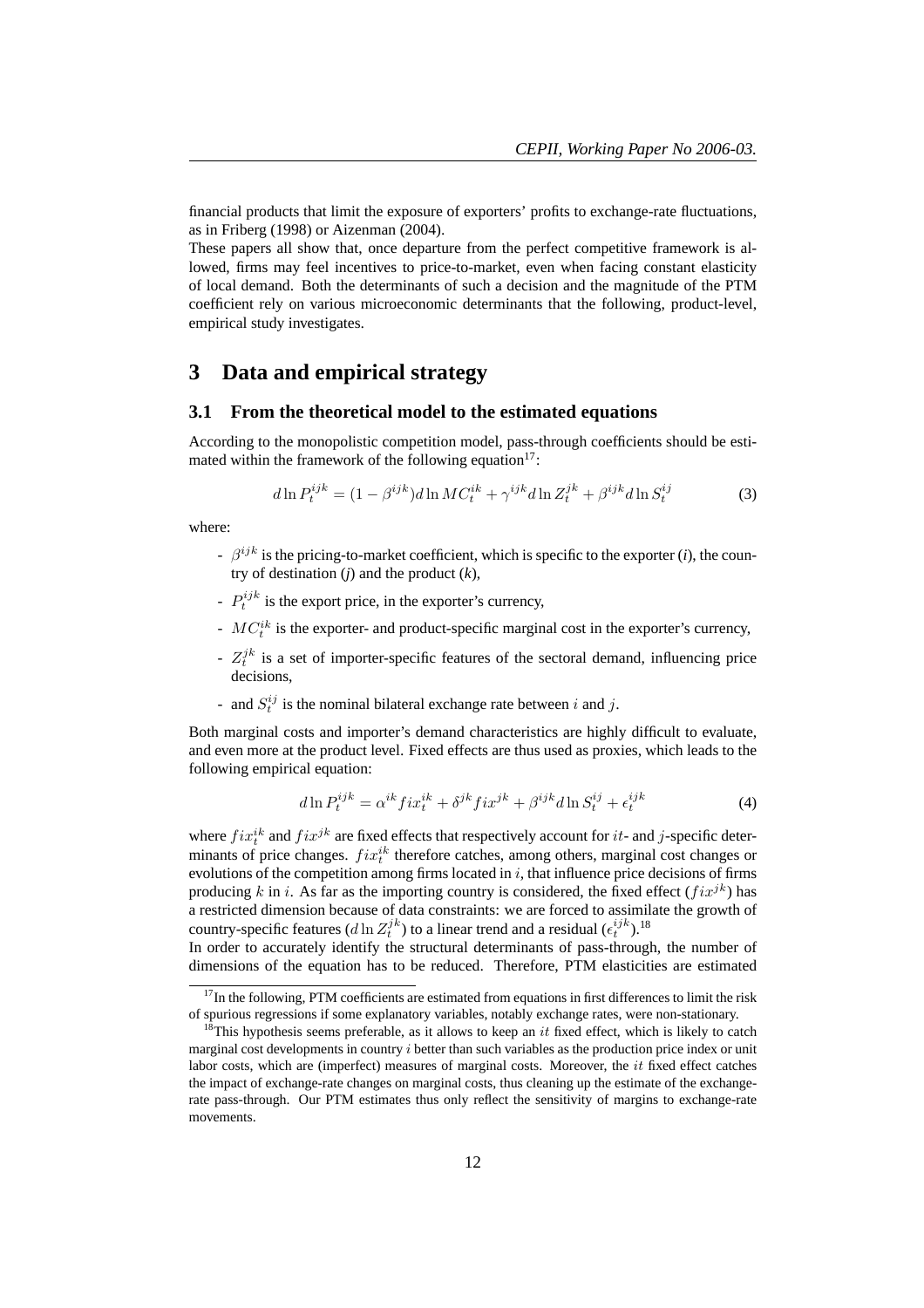for each product  $k$  by pooling all bilateral prices. This allows to estimate sector-specific PTM coefficients, that omit the potential heterogeneity of PTM decisions across exporters as well as among importers. Hence, the baseline equation for identifying this "mean" PTM coefficient is the following:<sup>19</sup>

$$
d\ln P_t^{ijk} = \alpha^k f i x_t^{ik} + \delta^k f i x^{jk} + \beta^k d\ln S_t^{ij} + \epsilon_t^{ijk}
$$
\n<sup>(5)</sup>

This equation is estimated at the product-level using weighted OLS, thus assuming the itand  $j$ -specific effects to be fixed. Indeed, as our country coverage is exhaustive, assuming random effects would not be appropriate. The weighting scheme is based on the value of each bilateral flow, with two-period weights as in the computation of Tornqvist price indices:

$$
w_t^{ijk} = 0.5 \left( \frac{V_{t-1}^{ijk}}{V_{t-1}} + \frac{V_t^{ijk}}{V_t} \right) \tag{6}
$$

with our usual notations for countries and sector subscripts and  $V_t^{ijk}$  the value of the considered trade flow in dollar.  $V_t$  is world trade at time t.

## **3.2 The data**

Exchange-rate pass-through estimates in the literature are usually confronted with a tradeoff to be made between the sectoral disaggregation level of data and the country coverage. Basically, estimates using aggregate price data allow for a larger country coverage and higher frequency of data. However, price data is not much reliable in this case, as pointed out by Lavoie & Liu  $(2004)$ : the use of aggregate price series might bias the PTM estimates, as it is then impossible to disentangle between PTM reflecting price discrimination and PTM reflecting product differentiation.<sup>20</sup>

Working on disaggregated price data offers an alternative solution, as the aggregation bias should then be minimized. However, this choice has a cost in terms of the data frequency, since highly disaggregated data is mostly available on an annual basis, thus constraining to study "long-run" rather than "short-run" pass-through.<sup>21</sup> Moreover, in most existing studies, this has also a cost in terms of the country coverage, as product-level reliable data is essentially available for a small number of developed countries. As our empirical strategy requires to pool data across countries, this would create a selection bias.

In this paper, we use a new trade database, which provides an alternative solution to available datasets. Indeed, the BACI database, developed at CEPII, provides with trade data drawing on the most detailed available level of disaggregation (the hs6 level), obtained from the United Nations COMTRADE database.<sup>22</sup> Data are harmonized in order to allow for a reconciliation of import and export declarations, and trade flows are reported both in value and

<sup>&</sup>lt;sup>19</sup>Here, indices k are not set to indicate that estimates use heterogeneous coefficient panel methods. They rather mean that, as this equation is estimated separately for each product, the obtained coefficients are product-specific.

<sup>&</sup>lt;sup>20</sup>Lavoie & Liu (2004) show that this latter "pseudo-PTM" can be sizeable for aggregated price series when vertical differentiation is important.

 $2<sup>1</sup>$ Indeed, the incomplete pass-through is a short-run phenomenon, which effects vanish when producers adjust their price or the exchange rate returns to its former value. Several studies thus use cointegration methods to disentangle short-run and long-run pass-through. According to Campa & Goldberg (2004), the long-run is reached after one year.

<sup>&</sup>lt;sup>22</sup>The hs6 level is the highest possible level of disaggregation with an exhaustive geographical coverage. For more details on the content and building of the BACI database: http://www.cepii.fr/anglaisgraph/bdd/baci/baci.pdf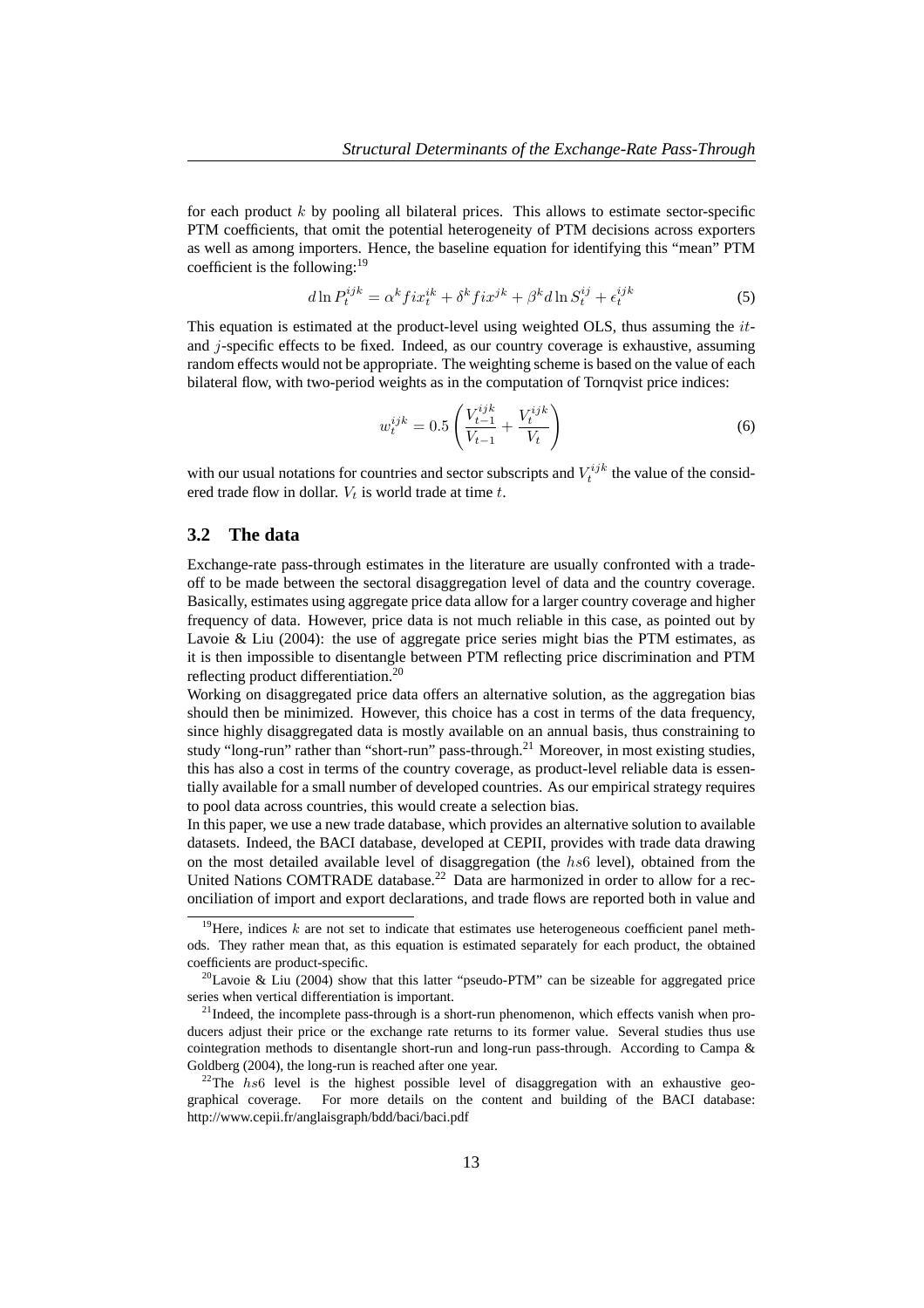quantity. The whole database covers more than 130 countries and 5, 000 products during the 1989-2003 period with an annual frequency.

The product-level price series  $P_t^{ijk}$  used as the dependent variable in our estimations are computed using unit values, i.e. FOB trade values divided by harmonized quantities (in tons). These unit values are denominated in current US dollars. Converting these variables into the exporter's currency using the nominal exchange rate would however not change the picture since the  $i/\$  nominal exchange rate is controlled for by the fixed effects  $fix_t^{ik}$ . Unitvalues may suffer from measurement errors, even at this disaggregation level, leading to a bad estimation of pass-though coefficients at the product level. A number of precautionary measures are implemented to circumscribe the impact of such data problems. First, the fixed effects control for unobserved systematic errors.<sup>23</sup> Moreover, only the coefficients that are estimated with a sufficient level of robustness are taken into account in the microlevel analysis. Namely, we only consider the coefficients for which a sufficient number of observations (500) is available for the whole estimation period. This quite demanding constraint allows to drop estimates which are computed with a too limited degree of freedom. The choice of the exchange-rate variable is not trivial either. While theory suggests to use nominal exchange-rate data, the empirical literature generally deflates this series by a measure of the general price level in the destination market<sup>24</sup>(see Gagnon & Knetter (1995) or Knetter, 1989, 1993). This choice aims at identifying pure exchange-rate shocks, as opposed to exchange-rate variations that respond to general inflation. Similar definitions are used in Takagi & Yoshida (2001), Gil-Pareja (2003), Parsley (2002) and Athukorala & Menon (1994). Last, in order to ensure the highest quality for estimates, some filtering is imposed to the series: episodes of very high exchange-rate volatility are excluded by constraining annual (nominal) exchange-rate changes to lie between -50 and 50%.

## **4 Pricing-to-market for the whole sample**

In this section, we present results of the estimation of  $(5)$  at the product-level k. Keeping only estimates obtained from more than 500 observations still leaves more than 4419 productspecific coefficients available. Descriptive statistics concerning this sample are displayed in Table 1.

|           | Mean       |           |            | Lower quartile | Median     |           | Upper quartile |           |
|-----------|------------|-----------|------------|----------------|------------|-----------|----------------|-----------|
|           | Unweighted | Weighted* | Unweighted | Weighted*      | Unweighted | Weighted* | Unweighted     | Weighted* |
| PTM coef. | 0.115      | 0.036     | $-0.075$   | $-0.123$       | 0.142      | 0.098     | 0.333          | 0.311     |
| (Stud.)   | (1.321)    | (1.195)   | $(-0.528)$ | $(-1.070)$     | (1.198)    | (1.105)   | (3.020)        | (3.664)   |
| Nb.Obs.   |            |           |            | 4419           |            |           |                |           |

Table 1: Pricing to market at the product level, summary statistics

\* The weighting scheme is based on the value of exports. See Footnote 21.

Restrictions: number of available bilateral flows at the hs6 level > 500,

exchange-rate changes ranging between -50% and +50%

*Source: Authors' calculations.*

<sup>&</sup>lt;sup>23</sup>As importer-fixed effects are restricted in their time dimension, one cannot rule out the possibility that trends in the importing country characteristics bias the estimates. Here, the data are binding, and no alternative solution is available.

 $^{24}$ Note that, in presence of exporter-time fixed effects, an equivalent correction using the price level in the exporting country is unnecessary.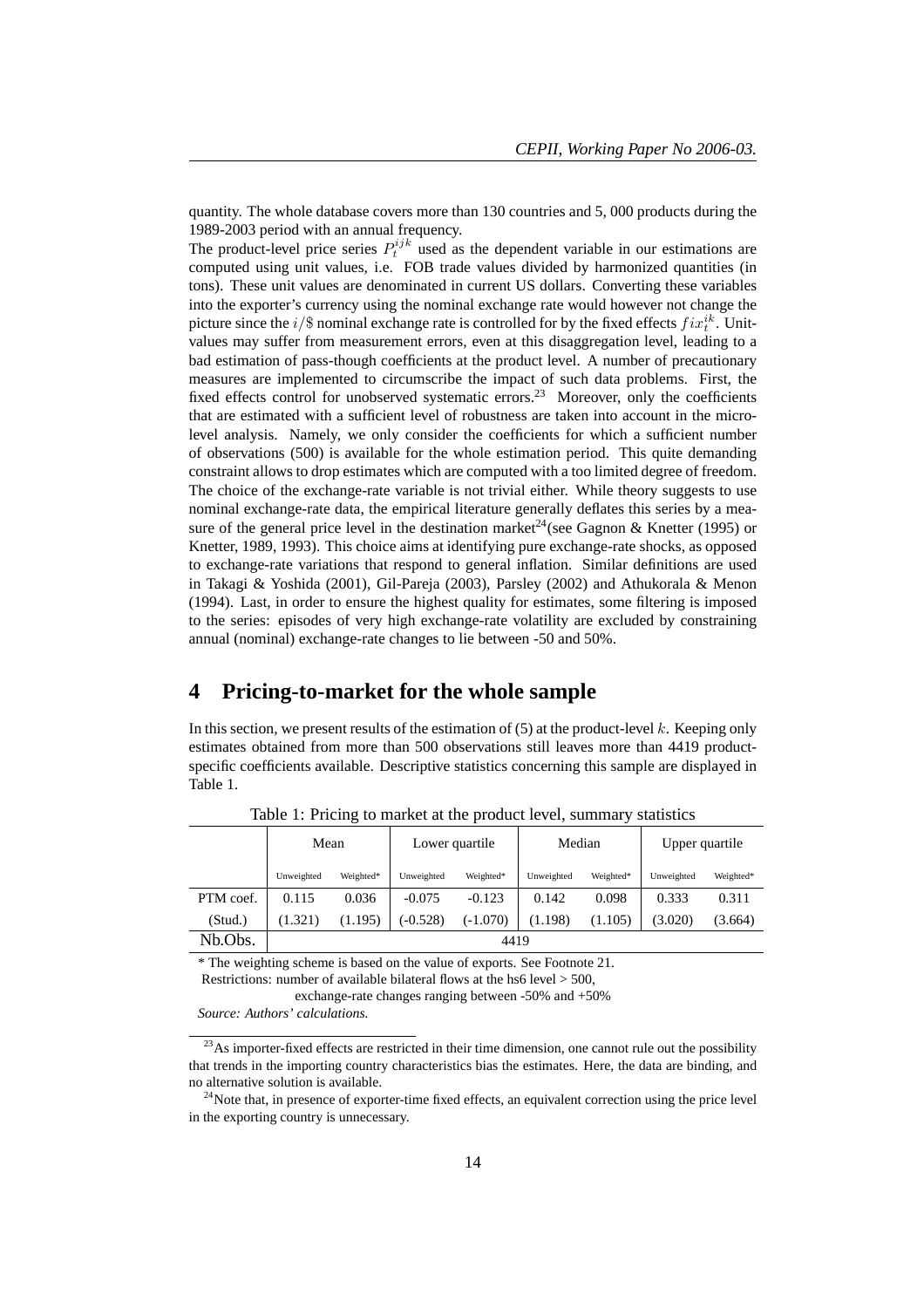The results are somewhat different whether weighted<sup>25</sup> or unweighted statistics are used. The unweighted statistics are usually of higher magnitude, which suggests that PTM is lower in large sectors (defined in terms of exported values). Consistent with previous findings, estimates suggest that the pass-through is quite high in the long-run: the average PTM coefficient of .115 implies a pass-through rate of almost 90%.

This result requires some qualification however, given the rather high number of non-significant PTM coefficients (see Figure 1). Indeed, nearly half of estimates are not significantly different from zero, meaning that export prices are not sensitive to currency changes.<sup>26</sup> This suggests that the incomplete pass-through phenomenon is limited to the other half of products. Once non-significant PTM coefficients are dropped, the unweighted median PTM coefficient is increased to almost 30%. Moreover, the hypothesis of full PTM ( $\beta^k = 1$ ) cannot be rejected in 308 of the 4419 considered hs6 industries.

Figure 1: Share of significant and non-significant estimated coefficients (at the 5% significance level) and distribution of significant estimated coefficients (from the  $5^{th}$ to the  $95<sup>th</sup>$  percentile)



*Source: Authors' calculations*

This general picture highlights the strong heterogeneity in PTM across products. Even for the 50% of coefficients for which significant PTM is found, illustrated in the second graph of Figure 1, the inter-quartile range  $([0.12;0.49])$  still implies a wide dispersion of PTM coefficients.

Because drawing short insights from more that 4,000 coefficients is quite difficult, a first step is to have a look on wider categories, in order to gauge whether large-sector specificities can be outlined.

This is what is done in Table A.1. in the Appendix, where information on the PTM coefficients at the  $hs2$  level is displayed. This information relates to the share of significant coefficients, the median PTM coefficient, and the standard error computed over the  $hs6$  coefficients of each  $h<sub>s</sub>2$  category. There is clear evidence of strong heterogeneity across  $h<sub>s</sub>2$ categories in terms of their median estimate. The largest PTM coefficient is obtained for products of the "Fur skins and artificial fur"  $hs2$  category, for which (weighted) the median coefficient across  $hs6$  sectors is 0.60. The lowest one is obtained for the "Ships, boats and

 $^{25}$ Here, the weighting scheme relies on the traded value of each product throughout the estimation period. Indeed, we can no more use Tornqvist weights (6) which have a time dimension, contrary to estimates.

 $26$ Here as in the rest of the paper, we call significant those coefficients that pass the Student test at the 5% level.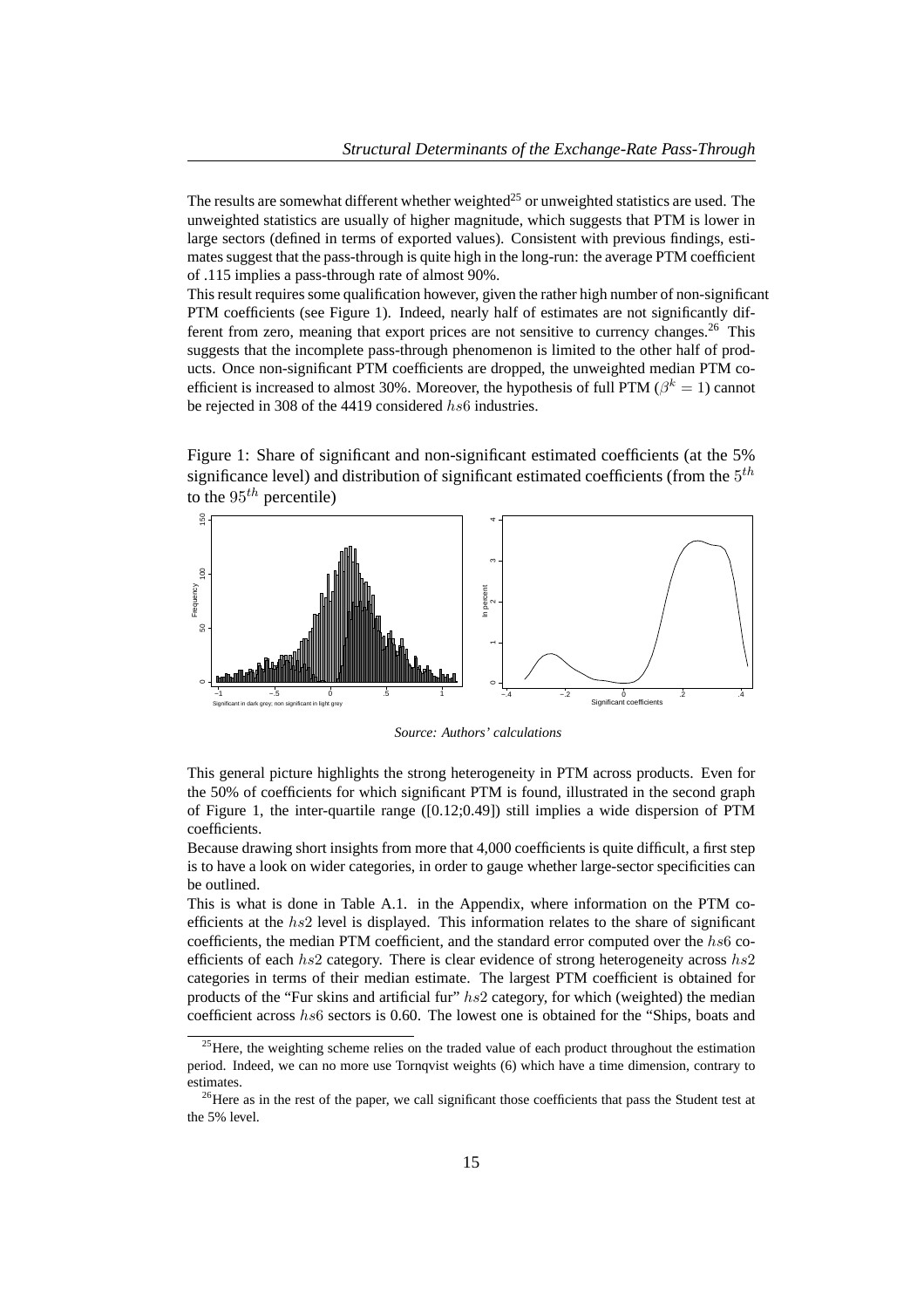floating structures" industry with a coefficient of -1.40. However, as shown by the share of significant coefficients in each category, which generally lies around 50%, and the high variance of hs6 coefficients inside each hs2 category, these statistics hide a strong heterogeneity between hs6 sectors of a given category.

Because of this heterogeneity within  $hs2$  categories, investigating the structural dimension of pricing-to-market cannot be done on the basis of these median estimates, but has to be undertaken at the most disaggregated level. The huge number of studied products however makes the project tricky. As an illustration, consider Table A.2. which displays significant PTM estimates for which the hypothesis of full PTM ( $\beta^k = 1$ ) cannot be rejected. The heterogeneity of industries that are gathered together is obvious, and no intuition arises as to the features that could lead the corresponding firms to fully absorb exchange-rate movements into their margins. To further deepen the analysis, two alternative strategies are implemented. In a first step, the products are brought together within a limited number of (exogenously chosen) sub-samples, reflecting either the nature of the goods or the kind of market structures featuring production. In a second step, trade data are used to build market structure indicators, which influence on PTM strategies is then tested.

# **5 Determinants of pass-through behaviors**

As stated in Section 2, a number of product- or even firm-specific features might affect PTM. Some of them are linked to the price-elasticity of demand. As the price sensitivity is likely to vary across products, one can think of such an argument to explain the dispersion of PTM estimates across hs6 products. On the other hand, the intensity of competitive pressures faced by firms in their export markets is often presented as an important determinant of pass-through. Contrasting with the previous one, this determinant is likely to vary across exporters or importing markets in a given sector. Both kinds of determinants are studied in the following.

#### **5.1 Organized versus differentiated products markets**

Market organization is likely to indirectly influence pricing strategies through its impact on the feasibility of arbitrage: for instance, the less transparent a market with regard to the whole supply of goods available for consumption, the easier it is for firms to pass exchange rate movements and make maximum profits on their sales. To investigate for such PTM determinants, we use two classifications that split goods into categories according either to the organization of markets or to the nature of traded products. The first one was built by Rauch (1999), the second by the UNO (Broad Economic Classification - thereafter BEC).

The classification developed by Rauch is based on the structure of the market where goods are traded. This classification gathers 5-digit SITC industries into three categories, depending on whether the goods are: (a) traded in an organized exchange, and therefore treated as "homogeneous" (W), (b) not traded in an organized exchange, but having some quoted "reference price" (R), such as in industry publications, (c) not having any quoted prices, and therefore treated as "differentiated" (D). The Broad Economic Classification (BEC) developed by the UNO provides an alternative classification scheme for traded products, where goods can be split into 5 categories, i.e. final consumption, investment, primary products, parts and components and transformed products. It is therefore possible to investigate and compare PTM in these various product categories.

Because the two classifications are not completely orthogonal, looking at PTM in each category independently would not yield very informative results. Therefore, the categories are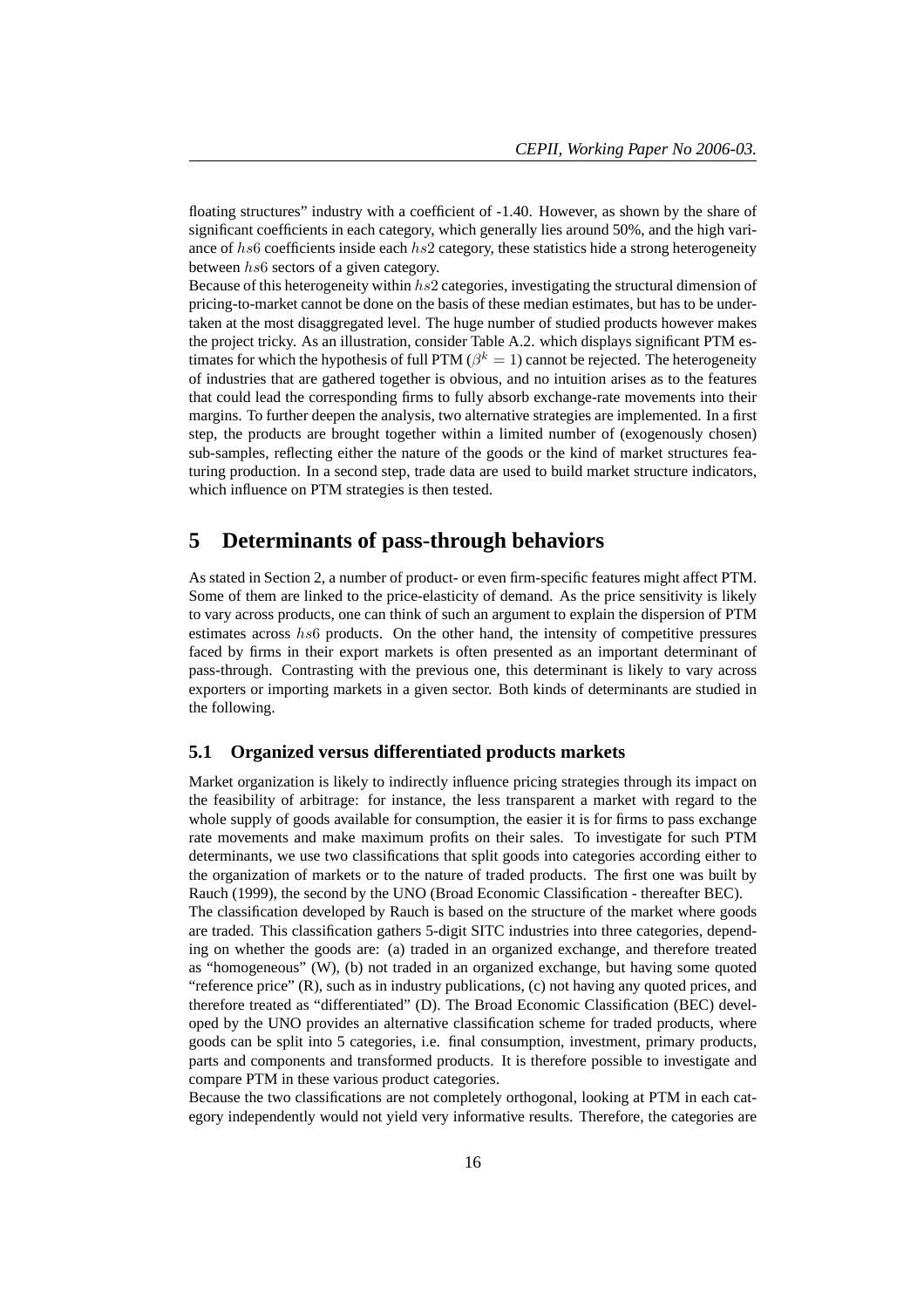|                                                | Number of   | Share of signif. |
|------------------------------------------------|-------------|------------------|
|                                                | coefficient | coefficients (%) |
| Differentiated goods / Final consumption goods | 605         | 51.2             |
| Differentiated goods / Investment goods        | 378         | 33.3             |
| Differentiated goods / Primary products        | 40          | 47.5             |
| Differentiated goods / Parts and components    | 198         | 39.4             |
| Differentiated goods / Transformed products    | 675         | 48.3             |
| Referenced prices / Final consumption goods    | 55          | 60.0             |
| Referenced prices / Primary products           | 57          | 36.8             |
| Referenced prices / Transformed products       | 630         | 48.6             |
| Organized markets / Final consumption goods    | 19          | 47.4             |
| Organized markets / Investment goods           | 3           | 66.7             |
| Organized markets / Primary products           | 37          | 37.8             |
| Organized markets / Transformed products       | 70          | 40.0             |

Table 2: Distribution of pricing-to-market coefficients within the BEC-Rauch classifications

*Source: Authors' calculations*

interacted. The PTM estimates at the product level are then split into the resulting 15 categories. Because some of them are empty, only 12 categories were eventually used. It is therefore possible to investigate the impact of the market structure on the PTM coefficients estimated at the product level, depending on the Rauch/BEC category to which each product belongs. 2,700 products are included in the analysis<sup>27</sup>, for which at least 500 observations where available when estimating PTM coefficients.

Table 2 shows how these coefficients are distributed across the 12 available items of the crossed classification. Differentiated goods dominate the sample, but there are also a good deal of transformed products sold on referenced markets. As shown in the second column, the share of significant coefficients lies between 35 and 60%, and significant coefficients are overwhelming for final consumption goods sold on referenced markets<sup>28</sup> - although there are very few of these.

Under monopolistic competition, one would expect pricing-to-market to be less important on differentiated markets, where firms own a monopoly power and the demand is less priceelastic. However, the expectation is less clear under oligopolistic competition, where firms could feel an incentive to adjust their margins, in order to stay in the market when adverse exchange-rate changes occur. On the other hand, referenced markets should be characterized by strong pricing-to-market, because of a higher price sensitivity of consumers, who can easily compare varieties. These arbitrage behaviors might lead firms to keep in line with the market price. Last, organized markets should be characterized by complete pass-through, as the corresponding prices result from adjustments in the world demand and supply, and are

 $27A$  number of hs6 sectors could not be matched with Rauch's SITC nomenclature. As a consequence, the number of available coefficients is considerably reduced in comparison with the 4,419 estimates commented in the previous section.

 $^{28}$ As there are only three coefficients for investments goods sold on organized markets, one can ignore this category.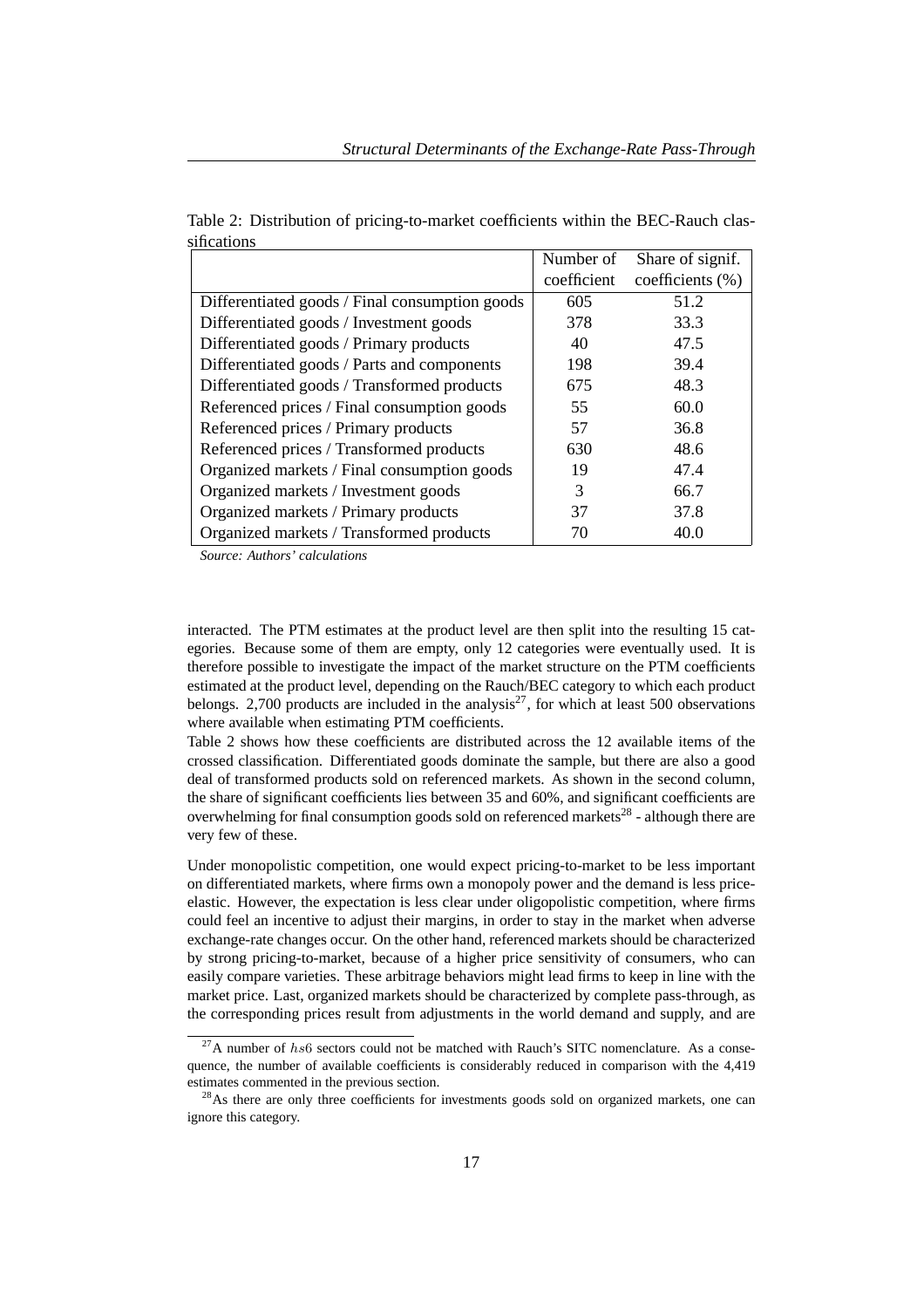|                               | $\mathbf n$ | Weighted mean | Low. quartile | Median | Upp. quartile |
|-------------------------------|-------------|---------------|---------------|--------|---------------|
| $Diff + final cons$           | 605         | 0.260         | 0.163         | 0.345  | 0.408         |
| $Diff + investment goods$     | 378         | $-0.067$      | $-0.163$      | 0.072  | 0.269         |
| $Diff + primary$ products     | 40          | 0.358         | 0.092         | 0.320  | 0.628         |
| $Diff + parts$ and components | 198         | 0.001         | $-0.105$      | 0.016  | 0.131         |
| $Diff + transformed$ products | 675         | 0.200         | 0.031         | 0.230  | 0.345         |
| $Ref + final cons$            | 55          | 0.168         | 0.036         | 0.160  | 0.300         |
| $Ref + primary$ products      | 57          | 0.170         | $-0.015$      | 0.143  | 0.320         |
| $Ref + transformed$ products  | 630         | 0.209         | 0.079         | 0.060  | 0.351         |
| $Org + final cons$            | 19          | 0.173         | 0.009         | 0.214  | 0.348         |
| $Org + investment goods$      | 3           | 0.515         | 0.505         | 0.505  | 0.583         |
| $Org + primary$ products      | 37          | $-0.002$      | $-0.098$      | 0.017  | 0.049         |
| $Org + transformed$ products  | 70          | 0.020         | $-0.051$      | 0.022  | 0.075         |

Table 3: Pricing-to-market coefficients and the BEC-Rauch classifications

*Source: Authors' calculations.*

therefore orthogonal to bilateral exchange-rate changes.

As far as the BEC classification is concerned, one can also expect different kinds of consumers (final consumers, firms, etc.) to be differently sensitive to price changes. However, the direction of the results is difficult to foresee. Indeed, as far as final consumption goods are concerned, differentiation should provide firms with a higher market power, allowing them to pass exchange-rate movements onto prices; but competitive pressures can also be strong on these markets so that firms are constrained by their competitors' pricing decisions. Primary products are generally sold on organized markets, where prices are set by international demand. If prices are denominated in a reference currency, which is not the currency of the exporter, producers cannot depart from the reference price, and they entirely bear the impact of the fluctuations between their currency and the currency of denomination of contracts. Therefore, the measured pass-through should be nil.

Parts and components are highly specific goods sold to firms. When the production of components is outsourced, competition among providers could force them to price-to-market; but transfer pricing strategies in intra-firm relations could also lead to unexpected results.<sup>29</sup> Finally, transformed products and investment goods are too heterogeneous categories for results to be foreseen.

Summary statistics of PTM behaviors by product type are displayed in Table 3. Pricingto-market coefficients are the highest for investment goods sold on organized markets. This could be consistent with strong transparency in such markets, however cautiousness is needed in drawing conclusions, given the very limited number of observations. Pricing-to-market is also sizeable for transformed products sold on organized markets, which is another indication that organized markets tend to increase price transparency, and consequently the incentives for firms to keep in line with market prices when setting their own prices. Here, the results can be considered as more reliable, given the large number of observations, and the fact that PTM is large over all quartiles of the distribution of product-specific PTM estimates. Finally, PTM is also large for the two other sectors that gather a large number of estimates, i.e. differentiated products for final consumption and differentiated, primary products. Here, the large magnitude of PTM coefficients would be consistent with oligopolistic

<sup>&</sup>lt;sup>29</sup>See evidences of the impact of transfer pricing on measured PTM in Rangan & Lawrence (1993).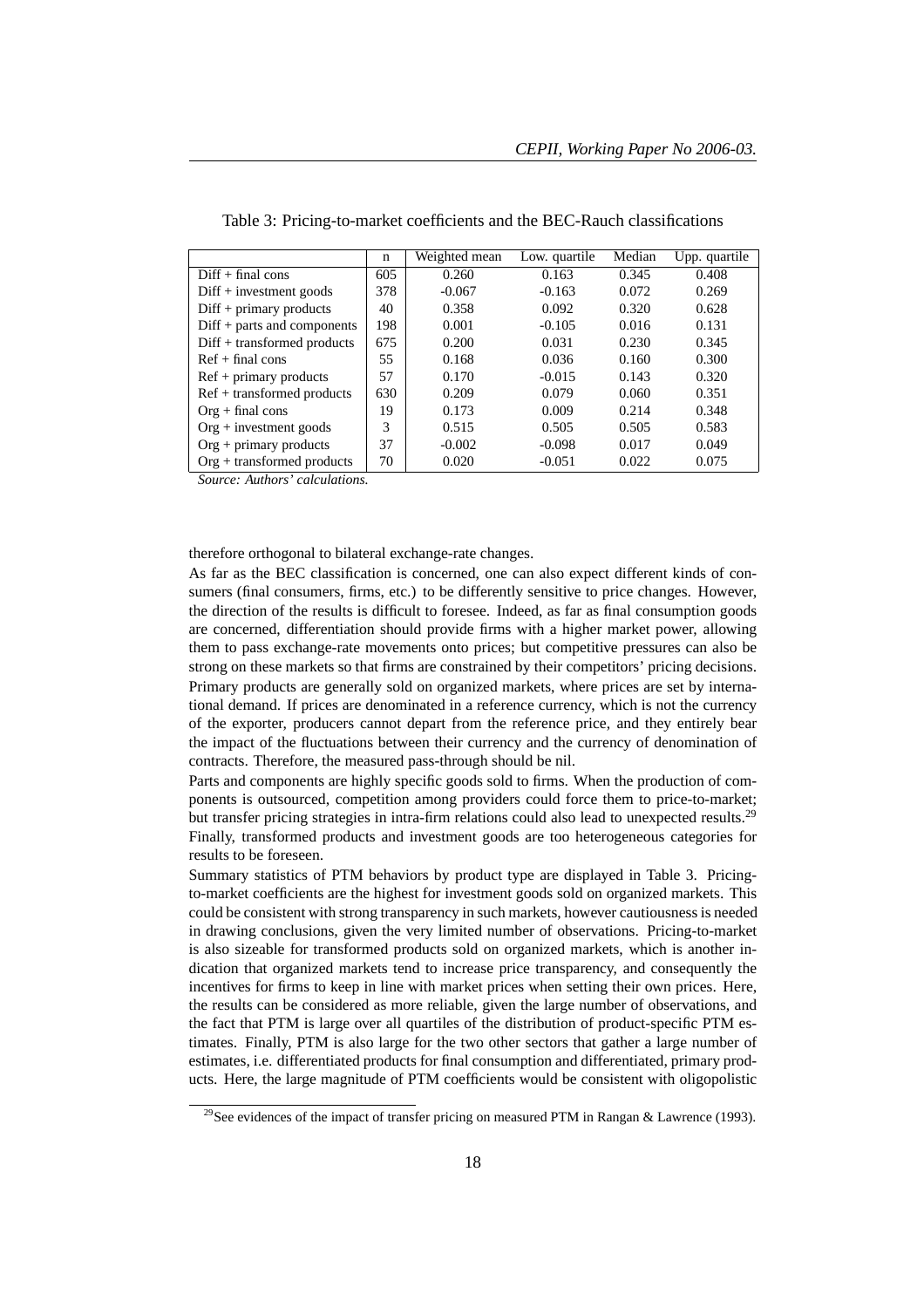market structures, where firms try to remain in the market by adjusting their margins to exchange-rate changes. Large PTM coefficients are also consistent, for final consumption goods, with strong competitive pressures forcing firms to keep their prices in line with those of their competitors. Finally, the size of PTM in parts and components (centered around zero) is consistent with the argument that PTM estimated on trade flows among vertically linked firms could be biased by transfer prices.

In order to further deepen the analysis, the impact of a product belonging to a given category of the Rauch-BEC classification is econometrically investigated. Dummy variables are built for each item of each classification, and their explanatory power for the magnitude of PTM estimates is investigated through an OLS regression in which the observations (i.e. the estimated PTM coefficients  $\hat{\beta}^k$ ) are weighted by the inverse of the estimated standard error.<sup>30</sup> As the dummies describe the whole dataset, they cannot be included all together in the equation. Therefore, a constant is added in the equation and the impact of the interacted categories is analyzed in relation to a given category of each classification (namely, the organized markets and the transformed products). The estimates yield the following results: $31$ 

$$
\hat{\beta}^k = 0.07^* + 0.06n + 0.11^{***}r + 0.07^{***}C - 0.11^{***}K - 0.00P - 0.22^{***}PC, \quad R^2 = 3.8\%
$$
  
(.035) (.037) (.037) (.020) (.029) (.039) (.034) (7)

where  $n$  refers to differentiated products,  $r$  to referenced prices,  $C$  is for final consumption goods,  $K$  for investment goods,  $P$  for primary goods and  $PC$  for Parts and components. Although the  $R^2$  is very low, this confirms previous findings that pricing-to-market tends to be more important for reference-price markets than in organized markets. Moreover, in comparison with transformed goods, PTM behaviors are significantly more pronounced towards final consumers and much lower for investment goods as well as parts and components.

## **5.2 Bilateral Market structures**

Beyond the nature of the goods sold in each sector, the competitive pressure faced by each firm in each of her export markets is also able to influence pass-through strategies. This implies that the product-level coefficients estimated so far can still hide some heterogeneity across destination markets. This question is investigated in the following, using product-level market structure indicators built out of trade data.

#### **5.2.1 Using trade data to measure market structures**

The bilateral dimension of the BACI database allows us to build a number of market structure indicators, to explore the oligopolistic competition dimension of pass-though. Here, we focus more particularly on three market-structure variables.

The first indicator, noted  $MKSH_t^{ijk}$ , is the market share of country i in market j for product  $k$  at time  $t$ . It can be considered as a proxy for the exporter's pricing power in the destination country. As suggested by Feenstra et al. (1996) or Bachetta & Van Wincoop (2005), pricingto-market should be affected by the producer's market share in the destination market, in a non-linear way however. The indicator is computed as follows:

$$
MKSH_t^{ijk} = \frac{M_t^{ijk}}{M_t^{jk}}
$$
 (8)

 $30$ This weighting scheme is chosen in order for badly estimated coefficients to have lower weight in the regression.

 $31$  Figures under brackets are the estimated standard errors of the coefficients.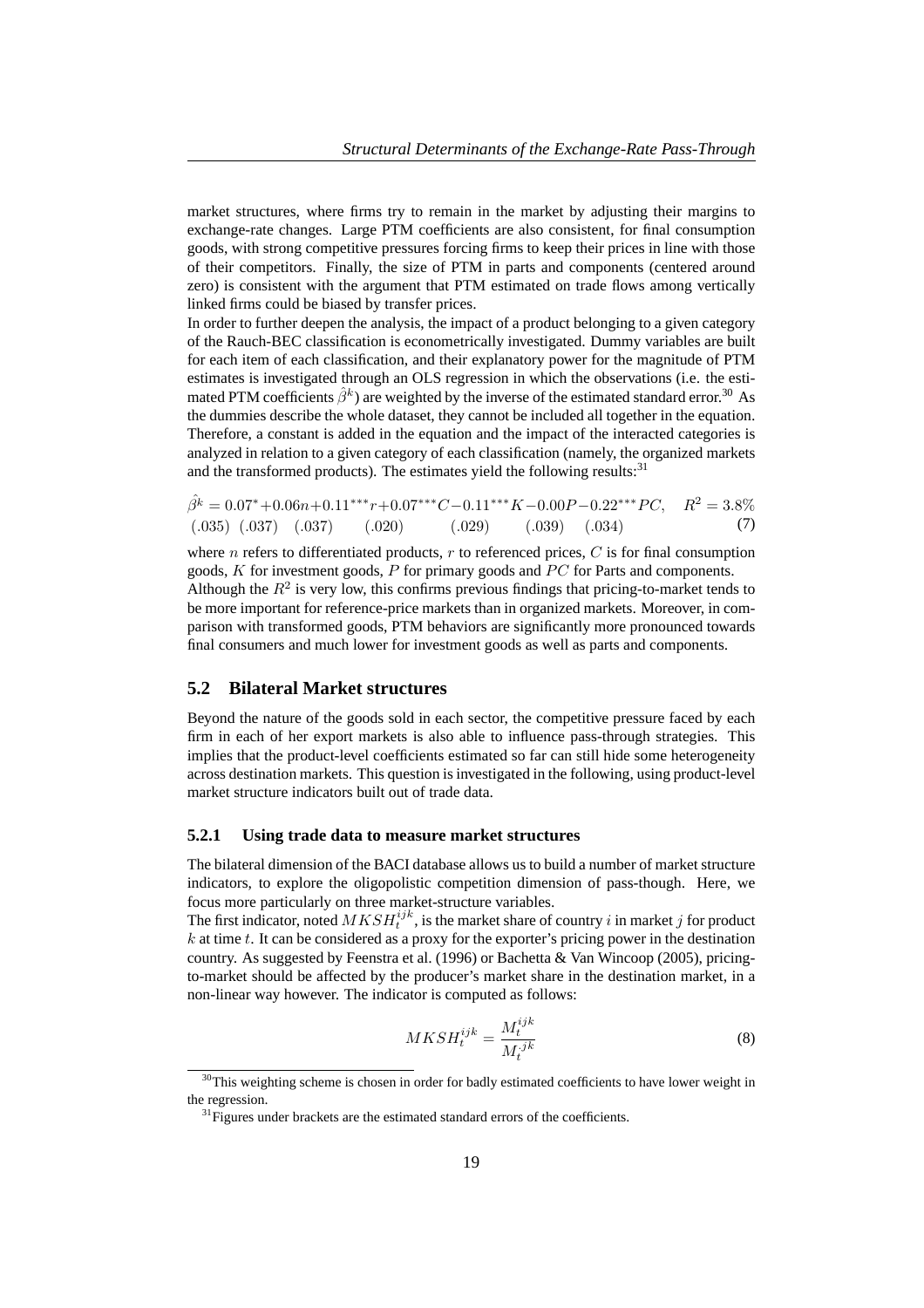with  $M_t^{ijk}$  denoting the value of product k imported by j from the country i and  $M_t^{ijk}$  the total amount of product k imports by country j. Note that this definition of market share does not account for local competitors.

The second indicator, denoted  $SIZE^{ijk}_t$  describes the weight of market j in country i's exports:

$$
SIZE_t^{ijk} = \frac{X_t^{ijk}}{X_t^{i.k}}
$$
\n(9)

with  $X_t^{ijk}$  the amount of i's exports of product k towards j's market and  $X_t^{i,k}$  the total value of its exports of product  $k$ . Here, the underlying hypothesis is that, as demand-related risks increase with the relative size of the partner country, exporters may be less reluctant to absorb exchange-rate changes to preserve their position in a large market than in a smaller one (see Lee (1995) for a theoretical relation between PTM and the size of countries).

The last indicator is a Herfindhal index, which summarizes the concentration of supply in the destination market, therefore the degree of competitive pressure. This indicator, which relies on the assumption that each national representative firm is a monopoly<sup>32</sup>, ranges from 0 to 1 and increases with concentration. It is computed as follows:

$$
HERF_t^{jk} = \sum_{i} \left( MKSH_t^{ijk} \right)^2 \tag{10}
$$

As in the case of market shares, the relation between the Herfindhal index and PTM elasticities is not clear. Starting from an atomistic market, an increase in the market concentration allows firms to have higher mark-ups, then a wider room of manoeuvre to absorb exchangerate movements. On the other hand, when the market becomes concentrated enough, collusive behaviors give firms a pricing power to pass exchange-rate movements.

#### **5.2.2 Results**

The previously described indicators are interacted with exchange-rate changes, in order to properly catch their impact on PTM coefficients. As these indicators are probably colinear<sup>33</sup>, three distinct estimates are conducted at the product-level, each one studying the impact of one of them. Because the degree of freedom in the estimations is generally low, the market structure variables are only used in level, even though the theoretical effect is not necessarily linear. The estimated equations are the following:

$$
d\ln P_t^{ijk} = \alpha + \beta_1^k d\ln S_t^{ij} + \beta_2^k MKSH_t^{ijk}d\ln S_t^{ij} + \nu_t^{ik} + \mu^{jk} + \epsilon_t^{ijk} \tag{11}
$$

$$
d\ln P_t^{ijk} = \alpha + \beta_1^k d\ln S_t^{ij} + \beta_3^k SIZE_t^{ijk} d\ln S_t^{ij} + \nu_t^{ik} + \mu^{jk} + \epsilon_t^{ijk}
$$
 (12)

$$
d\ln P_t^{ijk} = \alpha + \beta_1^k d\ln S_t^{ij} + \beta_4^k H E R F_t^{jk} d\ln S_t^{ij} + \nu_t^{ik} + \mu^{jk} + \epsilon_t^{ijk}
$$
 (13)

and we expect  $\beta_1^k \geq 0$ ,  $\beta_2^k \geq 0$  if  $MKSH_t^{ijk}$  is low enough but  $\beta_2^k \leq 0$  for large market shares,  $\beta_3^k \geq 0$ ,  $\beta_4^k \leq 0$  for a concentrated enough market,  $\beta_4^k \geq 0$  in atomistic markets. Table 4 displays the summary statistics of the product-level estimates, that are also illustrated in Figure 2.

 $32$ Hence, national firms only compete on the destination market.

<sup>&</sup>lt;sup>33</sup>The colinearity may be especially pronounced between  $MKSH_t^{ijk}d\ln S_t^{ij}$ <br> $HERF_t^{jk}d\ln S_t^{ij}$ , as the correlation between these series is 0.80. and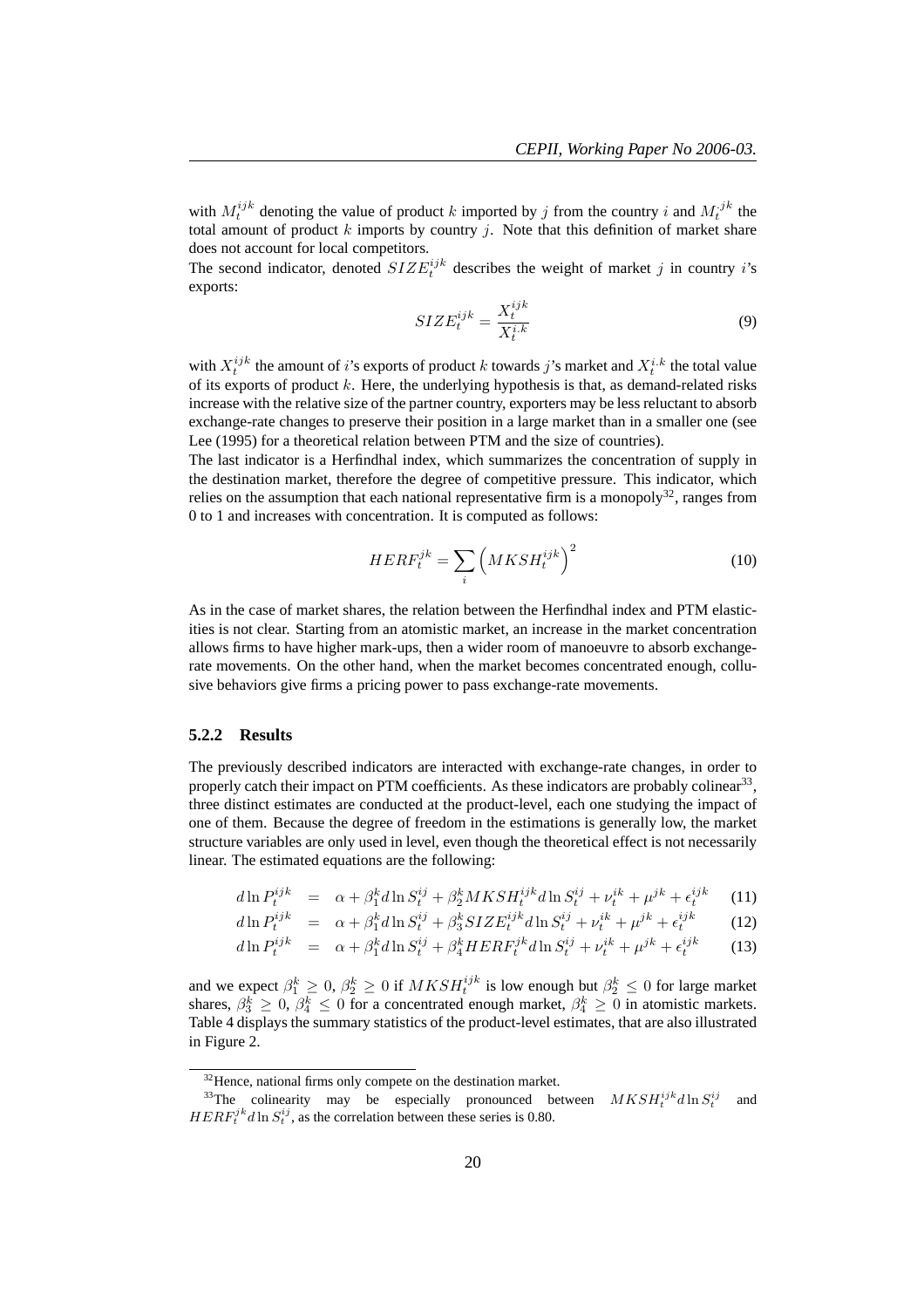| Model         | Estimates   | Mean       | Lower      | Median     | Upper    | Share of     |
|---------------|-------------|------------|------------|------------|----------|--------------|
|               |             |            | quartile   |            | quartile | sign. $(\%)$ |
| Equation (11) | $\beta_1^k$ | 0.163      | $-0.129$   | 0.172      | 0.453    | 45           |
|               |             | (1.054)    | $(-0.605)$ | (1.010)    | (2.676)  |              |
|               | $\beta_2^k$ | $-0.095$   | $-0.667$   | $-0.083$   | 0.488    | 45           |
|               |             | $(-0.268)$ | $(-1.983)$ | $(-0.296)$ | (1.420)  |              |
| Equation (12) | $\beta_1^k$ | 0.108      | $-0.167$   | 0.127      | 0.356    | 50           |
|               |             | (0.948)    | $(-0.848)$ | (0.954)    | (2.738)  |              |
|               | $\beta_3^k$ | 0.145      | $-0.645$   | 0.123      | 0.902    | 52           |
|               |             | (0.522)    | $(-1.700)$ | (0.342)    | (2.420)  |              |
| Equation (13) | $\beta_1^k$ | 0.198      | $-0.177$   | 0.208      | 0.565    | 46           |
|               |             | (1.053)    | $(-0.664)$ | (0.934)    | (2.703)  |              |
|               | $\beta_4^k$ | $-0.174$   | $-0.870$   | $-0.149$   | 0.514    | 44           |
|               |             | $(-0.440)$ | $(-2.078)$ | $(-0.394)$ | (1.224)  |              |

Table 4: Product-level PTM coefficients and market structures

Restrictions: number of flows by product>500,

Exchange rate changes between -50 and 50%.

*Source: Autors' calculations.*

Whatever the structural indicator, the interaction with the exchange rate yields a significant coefficient in about half of the industries. This low rate of significance is however not surprising as the tested effects are derived from specific frameworks that might not fit all products. Once insignificant coefficients are ignored, results are however generally consistent with expectations.

On average, the "pure" PTM coefficient  $(\hat{\beta}_1^k)$  is positive, whatever the considered set of estimations (relying on 11, 12 or 13). When controlling for the effects of the exporter's market share and the concentration of the destination market, the mean PTM coefficient  $\beta_1^k$ is even higher than in the benchmark estimation of Section 4. This means that the pricing-tomarket phenomenon is still significant at the product level, even when controlling for these structural dimensions.

As shown by the estimation of (11), a higher market share dampens PTM at the product level for more than half the products, and this share increases when insignificant coefficients are dropped (the median coefficient then shifts to -0.46). This suggests that the monopoly power bestowed on a firm by a large market share dominates its reaction to currency changes, leading her to price less to market.

The influence of the destination market size is investigated through equation (12). On average, export towards important partners exhibit a higher degree of PTM, consistently with the idea that the demand risk in "large" markets (relatively to the total value of an individual firm's exports) prompts firms to price-to-market. When unsignificant coefficients are dropped, the median coefficient  $\hat{\beta}_3^k$  increases to 0.56.

Last, PTM tends to be less pronounced in concentrated markets, in which collusive behaviors are more likely to arise. When insignificant coefficients are dropped from the distribution, the median coefficient affected at this interacted variable is equal to -0.74.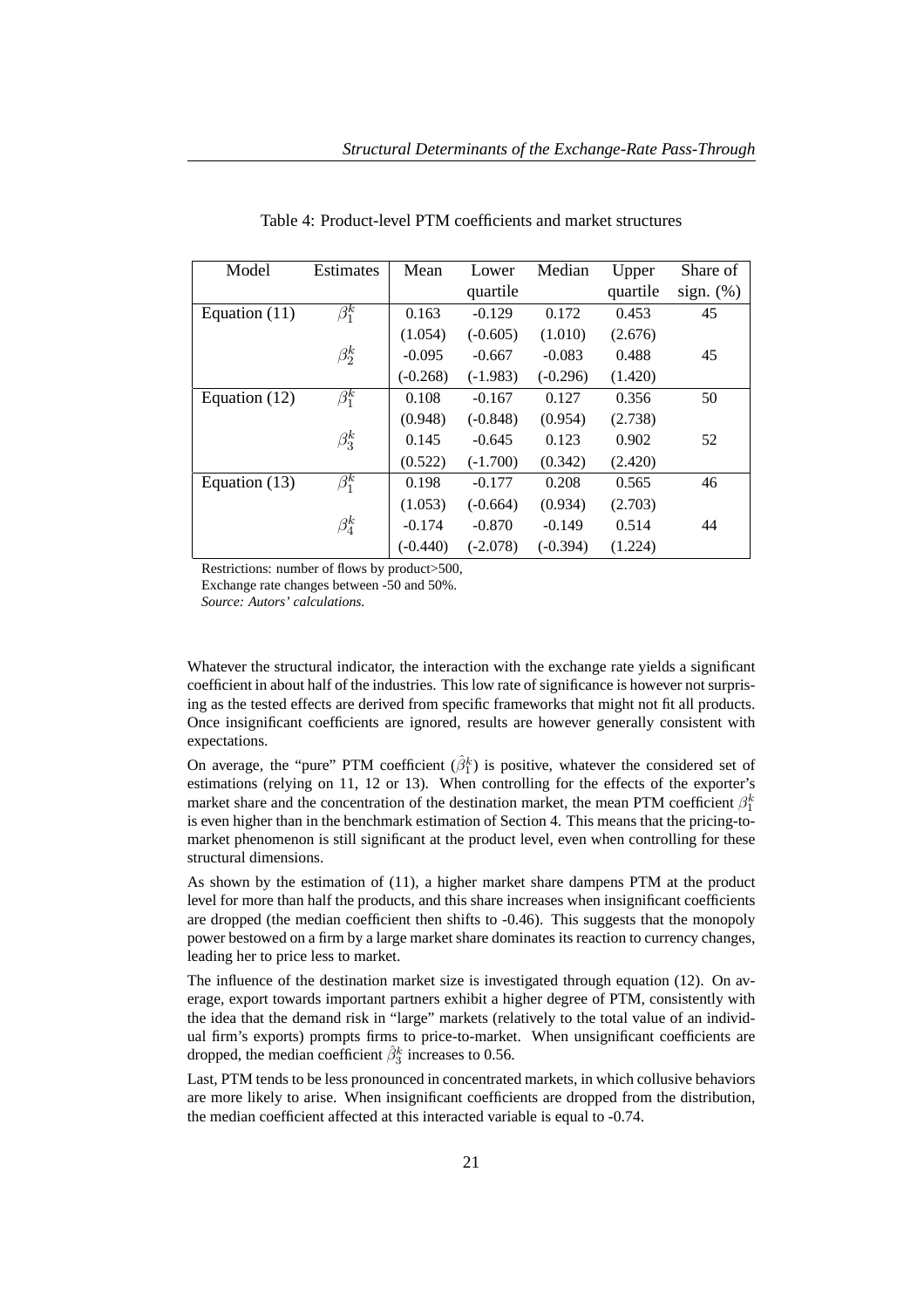These results therefore tend to confirm that structural determinants connected to market structures - i.e. to oligopolistic competition - are in play when pricing-to-market is designed. Of course, these forces are not in play in each individual product-market, which explains the strong heterogeneity of results across products. On average however, PTM seems to depend on market structures: it is all the lower that the exporter owns a large market share in the destination market or that the destination market is concentrated, whereas exporters are less reluctant to absorb currency changes when the destination is large in terms of demand.



Figure 2: PTM micro-estimates, including or not non-significant estimates

*Source: Authors' calculations.*

# **6 Conclusion**

Exchange-rate pass-through is a typical micro-based phenomenon that bears macro-economic consequences. A large literature has been devoted to estimate the sensitivity of various national price indexes to currency changes, thereby investigating the consequences on external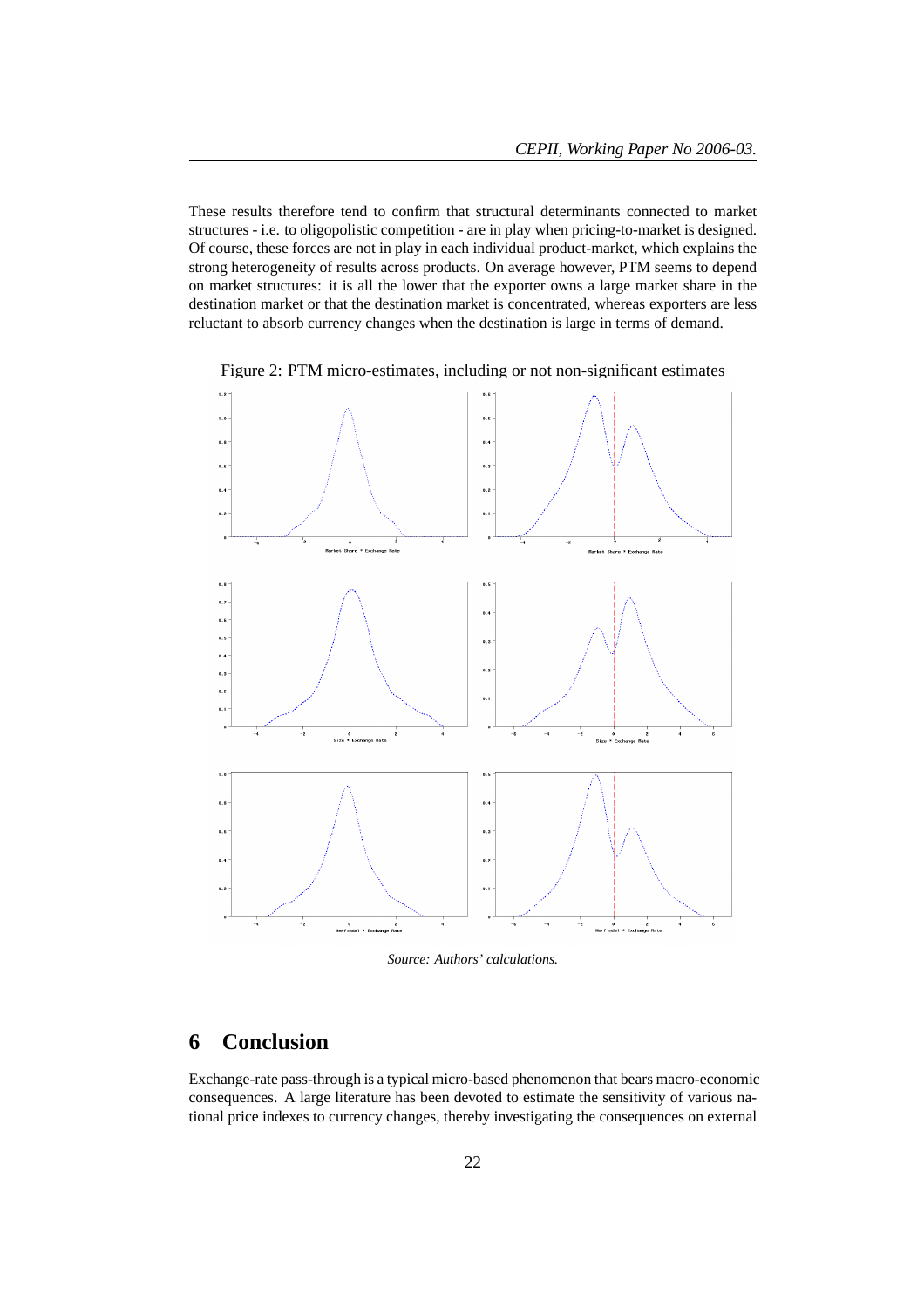exposure. On the other hand, the origin of the incomplete pass-through phenomenon is often disregarded in empirical studies. This paper uses a highly disaggregated database to study the product dimension of this phenomenon, through the estimation of pricing-to-market coefficients at the most detailed product-level (4419 estimated PTM elasticities).

According to the average value of product-level estimates, on average 11.5% of the currency shock is absorbed into the exporter's mark-up during the year following an exchange-rate change. This quite sizeable long-run pricing-to-market coefficient however hides a strong heterogeneity across products, even among hs6 products of a given hs2 category. Thus, incomplete pass-through is identified for roughly half of the products, with however strong discrepancies in terms of magnitude.

Investigating the structural determinants of this heterogeneity leads to some additional conclusions. First, pricing-to-market is shown to be more marked within referenced-price markets, probably because of the pressure exerted by consumers' arbitrage. Moreover, the magnitude of the pricing-to-market seems to depend on the identity of the buyer: currency changes are more likely to be absorbed by firms in final consumption good markets than for products sold to firms. Beyond these features, the specific market structures encountered by each exporter in each destination country also seem to affect pricing decisions. Estimates suggest that, on average, pricing-to-market is less pronounced in concentrated (i.e. lowly competitive) markets and where the exporter already has a large market share, which could mean that firms with a sufficient pricing power are more able to pass exchange-rate movements into local currency prices. By contrast, high PTM coefficients are more likely to be observed in large markets, from the individual exporter's point-of-view. This suggests that the perceived risk of demand may be important in explaining pass-through decisions.

Consistent with the conclusions of recent, micro-funded models of incomplete pass-through, structural factors turn out to be important in explaining the behavior of prices when exchange rates fluctuate. Detailing the mechanisms at work behind this result is constrained by data availability: even at the most detailed product-level, the number of structural factors that can be built is limited, and often relies on strong assumptions. More precisely, trade data compel each exporting country to be assimilated to a representative firm facing the "mean" market structures. This is obviously a strong assumption, that constraints our ability to identify the impact of market structures on pricing decisions. The next step of this research will consequently be to investigate pass-through strategies at the firm rather than at the country level.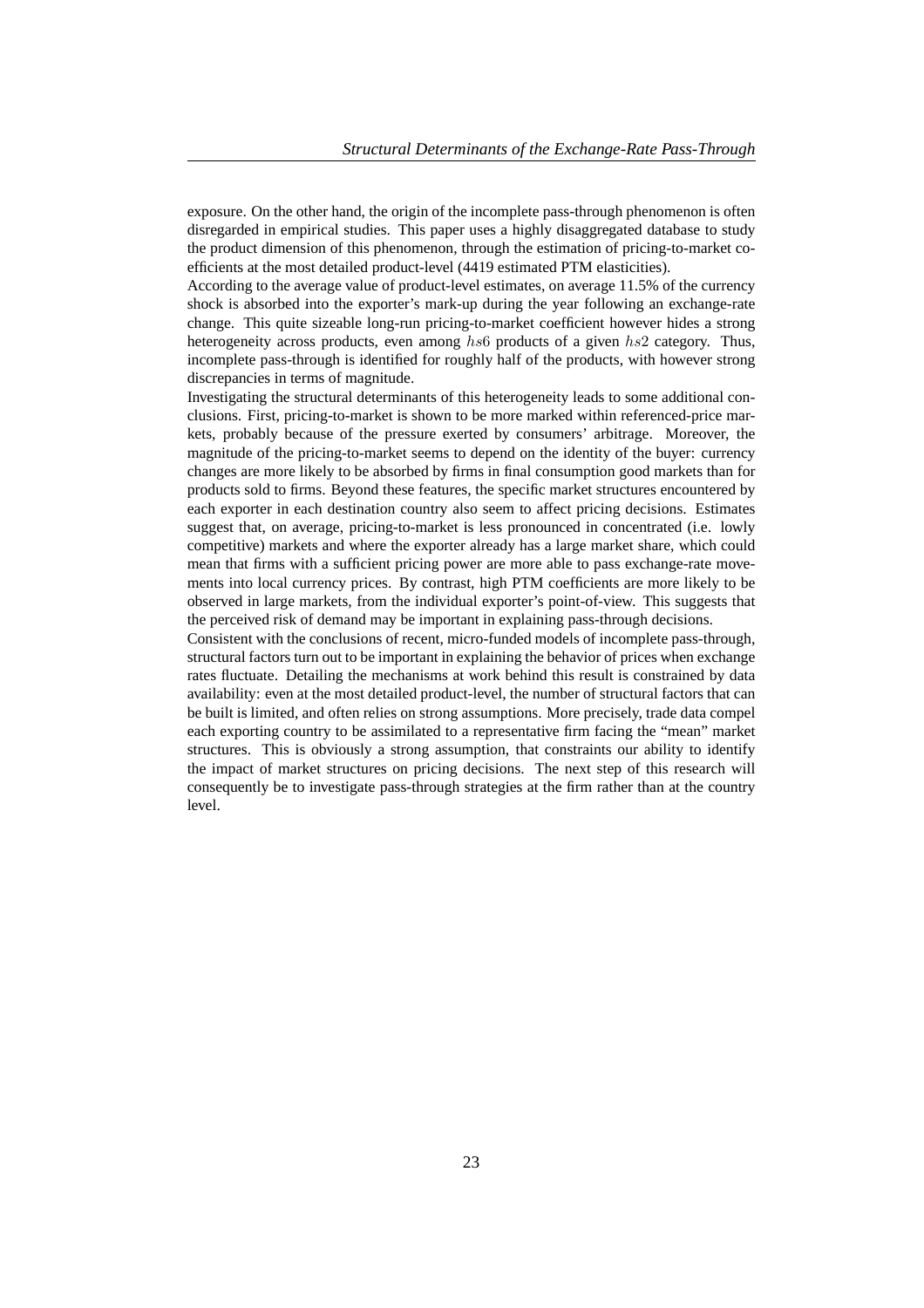## **References**

- Aizenman, J. (2004), 'Endogenous pricing to market and financing costs', *Journal of Monetary Economics* **51**, 691–712.
- Anderton, B. (2003), 'Extra-euro area manufacturing import prices and exchange-rate passthrough', *ECB Working Paper* **219**.
- Athukorala, P. & Menon, J. (1994), 'Pricing to market behaviour and exchange rate passthrough in japanese exports', *Economic Journal* **104**, 271–281.
- Bachetta, P. & Van Wincoop, E. (2005), 'A theory of the currency determination of international trade', *Journal of International Economics* **forthcoming**.
- Baldwin, R. & Krugman, P. (1989), 'Persistent trade effects of large exchange rate shocks', *The Quarterly Journal of Economics* **104**(4), 635–54.
- Bergin, P. & Feenstra, R. (1998), 'Staggered price setting and endogenous persistence', *UC Davis Working Paper* **9805**.
- Betts, C. & Devereux, M. B. (1996), 'The exchange rate in a model of pricing to market', *European Economic Review* **40**, 1007–1021.
- Campa, J. M. & Goldberg, L. S. (2004), 'Exchange-rate pass-through into import prices', *CEPR Discussion Paper* **4391**.
- Campa, J. M. & Minguez, J. M. G. (2004), 'Differences in exchange-rate pass-through in the euro area', *CEPR Discussion Paper* **4389**.
- Corsetti, G. & Dedola, L. (2002), 'Macroeconomics of international price discrimination', *ECB Working Paper* **176**.
- Devereux, M. B. & Engel, C. (2003), 'Monetary policy in the open economy revisited', *Review of Economic Studies* **70**, 765–783.
- Devereux, M., Engel, C. & Storgaard, P. E. (2004), 'Endogenous exchange rate pass-through when nominal prices are set in advance', *Journal of International Economics* **63**, 263– 91.
- Feenstra, R. C., Gagnon, J. E. & Knetter, M. M. (1996), 'Market share and exchange rate pass-through in world automobile trade', *Journal of International Economics* **40**(1- 2), 187–207.
- Friberg, R. (1998), 'In which currency should exporters set their prices', *Journal of International Economics* **45**, 59–76.
- Froot, K. A. & Klemperer, P. D. (1989), 'Exchange rate pass-through when market share matters', *American Economic Review* **79**(4), 637–54.
- Gagnon, J. E. & Knetter, M. M. (1995), 'Markup adjustment and exchange rate fluctuations: Evidence from panel data on automobile exports', *Journal of International Money and Finance* **14**(2), 289–310.
- Gil-Pareja, S. (2002), 'Export price discrimination in europe and exchange rates', *Review of International Economics* **10**(2), 299–312.
- Gil-Pareja, S. (2003), 'Pricing to market behavior in european car markets', *European Economic Review* **47**(6), 945–962.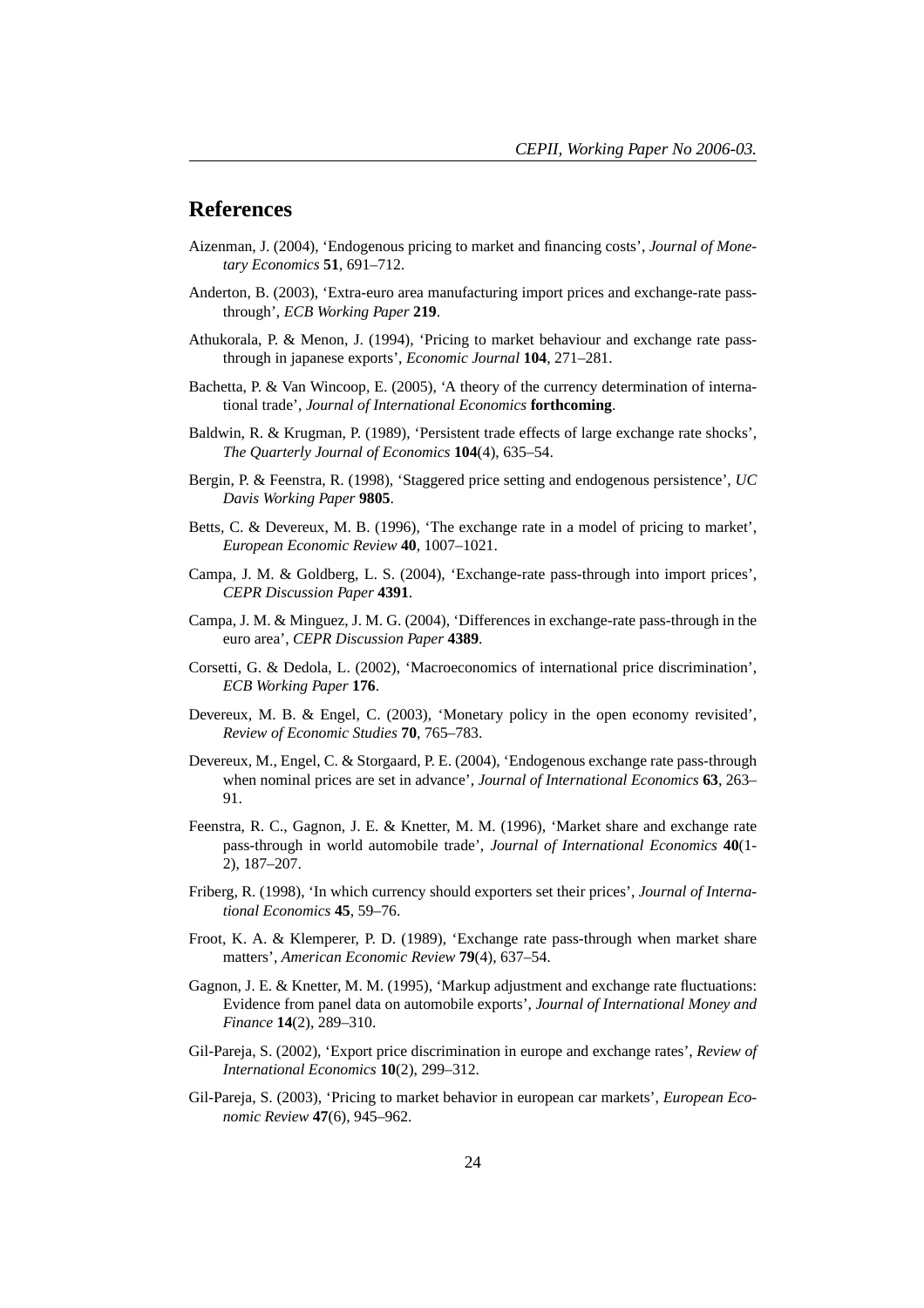- Gross, D. & Schmitt, N. (2000), 'Exchange rate pass-through and dynamic oligopoly: an empirical investigation', *Journal of International Economics* **52**(1), 89–112.
- Knetter, M. M. (1989), 'Price discrimination by u.s. and german exporters', *American Economic Review* **79**(1), 198–210.
- Knetter, M. M. (1993), 'International comparisons of pricing-to-market behavior', *American Economic Review* **83**(3), 473–486.
- Krugman, P. (1987), Pricing to market when the exchange rate changes, *in* S. W. Arndt & J. D. Richardson, eds, 'Real Financial Linkages Among Open Economies', Cambridge Mass: MIT Press.
- Lavoie, N. & Liu, Q. (2004), 'Pricing-to-market: Price discrimination or product differentiation?', *University of Massachusetts, Amherst, Working Paper Series* (2004-11).
- Lee, J. (1995), 'Pricing-to-market in korean manufacturing exports', *International Economic Journal* **9**(4), 1–12.
- Parsley, D. (2002), Pricing in international markets: a 'small-country' benchmark, Technical Report 0211002, Economics Working Paper Archive at WUSTL. available at http://ideas.repec.org/p/wpa/wuwpif/0211002.html.
- Patureau, L. (2004), Le rôle des choix de facturation des exportations dans la segmentation internationale des marchés.
- Pollard, P. S. & Coughlin, C. C. (2003), 'Pass-through estimates and the choice of an exchange rate index', *Federal Reserve Bank of Saint Louis Working Paper* **2003-004B**.
- Rangan, S. & Lawrence, R. Z. (1993), 'The responses of us firms to exchange rate fluctuations : Piercing the corporate veil', *Brookings Papers on Economic Activity* **2**, 341–79.
- Rauch, J. R. (1999), 'Networks versus markets in international trade', *Journal of International Economics* **48**(1), 7–37.
- Takagi, S. & Yoshida, Y. (2001), 'Exchange rate movements and tradable goods prices in east asia: An analysis based on japanese customs data, 1988-1999', *IMF Staff Papers* **48**(2), 266–289.
- Taylor, J. B. (2000), 'Low inflation, pass-through, and the pricing power of firms', *European Economic Review* **44**(7), 1389–1408.
- Varian, H. (1978), *Microeconomic Analysis*, Hardcover.
- Warmedinger, T. (2004), 'Import prices and pricing-to-market effects in the euro area', *ECB Working Paper* **299**.
- Yang, J. (1997), 'Exchange rate pass-through in u.s. manufacturing industries', *The Review of Economics and Statistics* **79**(1), 95–104.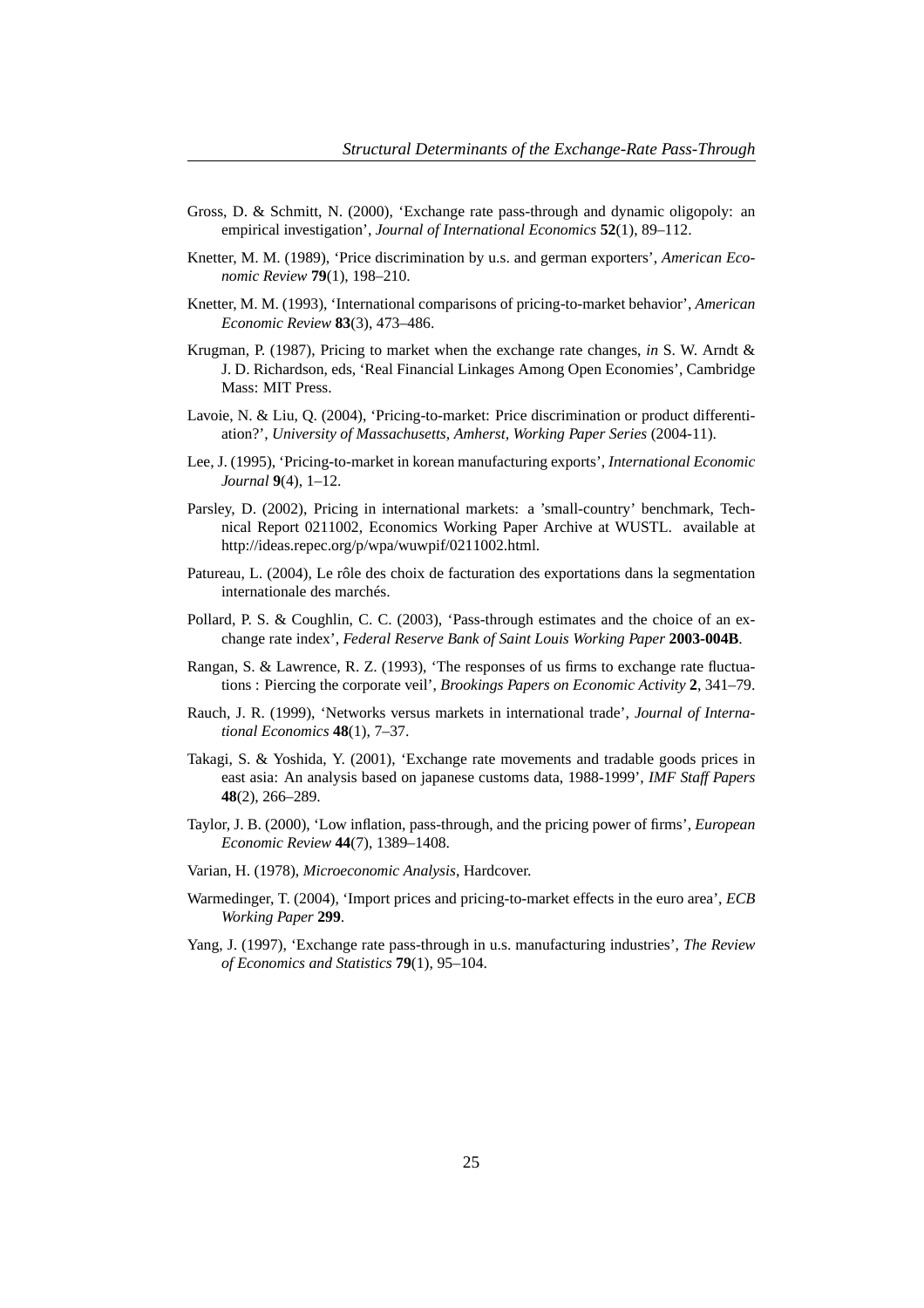## **A.1. Theoretical framework**

#### **Pricing-to-market in a monopolistic competition framework**

µ

Suppose country  $i$  produces good  $k$  within a monopolistic framework. The good is sold to different segmented markets  $j$ , where producers are therefore able to differentiate export prices according to the destination. At time  $t$ , the optimal destination-specific export-price , in the producer's currency, can be written as:

$$
P_t^{ijk} = MC_t^{ik} \mu_t^{ijk}
$$

with

- $-MC_t^{ik}$  the marginal production cost, which is supposed to be identical across destinations  $(MC_t^{ijk} = MC_t^{ik}, \forall j)$
- $\mu_t^{ijk}$  the producer mark-up, which depends on the elasticity of demand to the price in local currency:

$$
u_t^{ijk} = \frac{\eta_t^{ijk} (P_t^{ijk}/S_t^{ij}, Z_t^{jk})}{\eta_t^{ijk} (P_t^{ijk}/S_t^{ij}, Z_t^{jk}) - 1}
$$

where  $\eta_t^{ijk}$  is the price-elasticity of demand, which depends on the price in the importer's currency  $(P_t^{ijk}/S_t^{ij}$  with  $S_t^{ij}$  the bilateral exchange rate in *i*'s currency per unit of  $j$ 's), and possibly on demand-specific variables (summarized by the vector  $Z_t^{jk}$ ).

First-differentiating with respect to the different variables leads to the following expression for the exporter's price, specific to the market  $j^{34}$ :

$$
p_{t}^{ijk} = (1 - \beta_{MC}^{ijk})mc_{t}^{ik} + (1 - \beta_{MC}^{ijk})\ln\left(\frac{\eta^{ijk}}{\eta^{ijk} - 1}\right) + \beta_{MC}^{ijk}s_{t}^{ij} - \gamma_{MC}^{ijk}z_{t}^{jk}
$$
  
\nwhere 
$$
\beta_{MC}^{ijk} = \frac{\xi_{p_{t}^{ijk}/S_{t}^{ij}}^{\eta^{ijk}}}{\eta_{t}^{ijk} - 1 + \xi_{p_{t}^{ijk}/S_{t}^{ij}}^{\eta^{ijk}}} \quad \text{with} \quad \xi_{p_{t}^{ijk}/S_{t}^{ij}}^{\eta^{ijk}} = \frac{\partial \ln \eta_{t}^{ijk}}{\partial \ln P_{t}^{ijk}/S_{t}^{ij}}
$$
  
\nand 
$$
\gamma_{MC}^{ijk} = \frac{\xi_{z_{t}^{ik}}^{\eta^{ijk}}}{\eta_{t}^{ijk} - 1 + \xi_{p_{t}^{ijk}/S_{t}^{ij}}^{\eta^{ijk}}} \quad \text{with} \quad \xi_{Z_{t}^{jk}}^{\eta^{ijk}} = \frac{\partial \ln \eta_{t}^{ijk}}{\partial \ln Z_{t}^{jk}}
$$

In this equation,  $\beta_{MC}^{ijk} = \frac{\partial p_i^{ijk}}{\partial s_i^{ij}}$  measures the sensitivity of export prices to exchange-rate changes (therefore, it is the pricing-to-market coefficient - thereafter noted PTM) which is inversely related to the magnitude of the pass-through: it is null when the pass-through is complete and unitary when currency changes are fully absorbed into margins, leaving the local currency price unchanged. As detailed in Knetter (1989), this coefficient depends on the firms' perception of how demand elasticities change with respect to the local currency price. A sufficient condition for the pass-through to be complete is that of a constant behavior of the elasticity of demand, with respect to the price in the destination market  $(\xi_{nij}^{njik})$  $\frac{\eta^{s}}{P_t^{ijk}}/S_t^{ij} = 0.$ Under the alternative hypothesis, when the mark-up depends on the bilateral exchange rate, the optimal pass-through is incomplete. In particular, mark-up adjustments partially offset exchange-rate changes when the PTM coefficient is positive. Since, from the second-order

 $34$ Lowercase letters refer to the natural logarithm of the corresponding variables.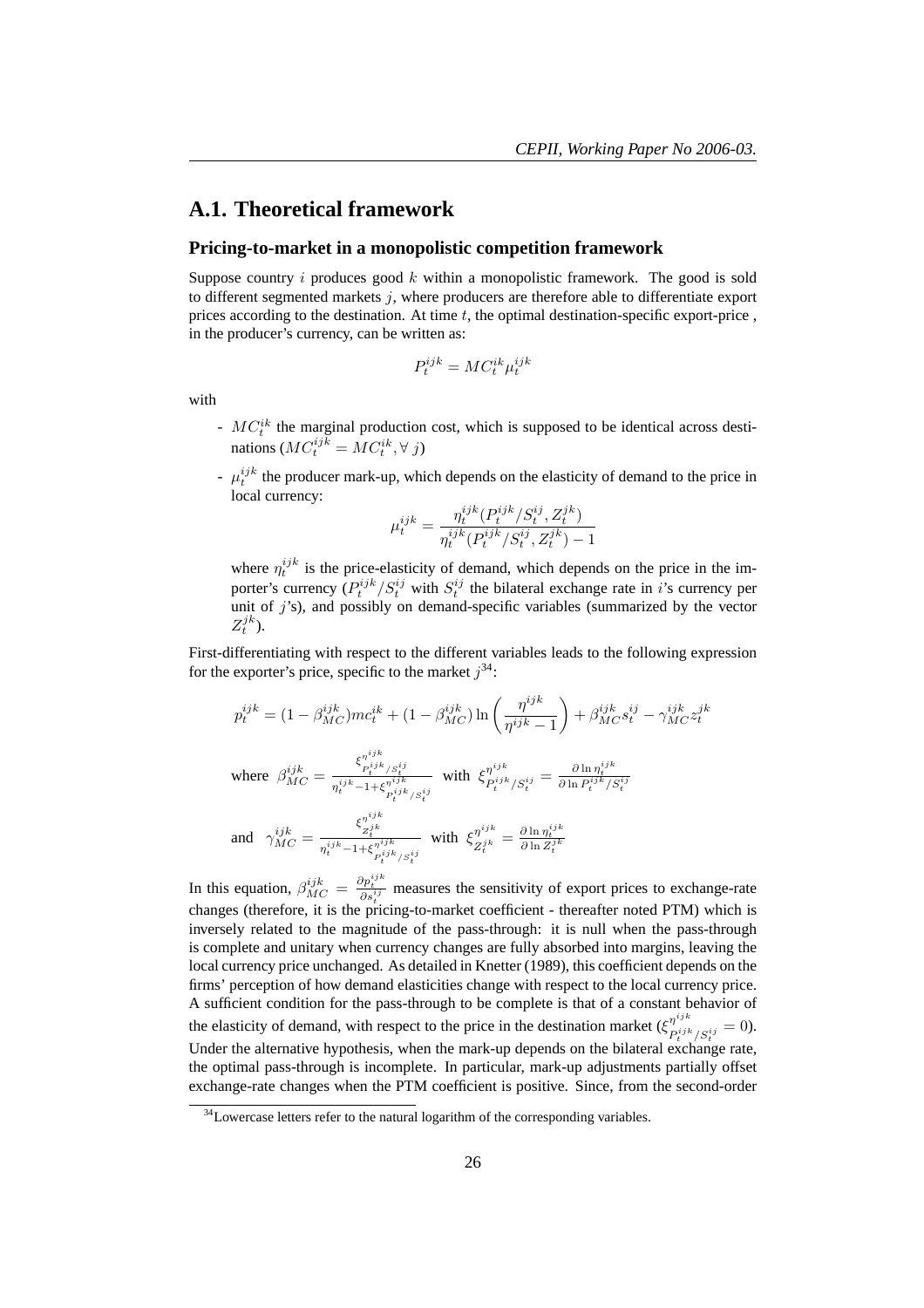condition<sup>35</sup>,  $\xi_{\textbf{p}ijk}^{\eta^{ijk}}$  $P_i^{j,m}$  is positive when the price-elasticity is positive, one can expect this to  $P_i^{ijk}/S_i^{ij}$ occur when the elasticity of demand with respect to the local price is strong enough (namely when  $\eta_t^{ijk} > 1 - \xi_{P^{ijk}}^{\eta^{ijk}}$  $P_i^{ij,k} / S_i^{ij}$ ). On the other hand, even if less likely, one cannot rule out the possibility of a negative pass-through coefficient, leading to an over-reaction of export prices to exchange rate movements, which is optimal with an increasing but weak elasticity of demand ( $\eta_t^{ijk} < 1 - \xi_{P^{ijk}}^{\eta^{ijk}}$  $\frac{\eta}{P_t^{ijk}/S_t^{ij}}$ ).

Thus, in a monopolistic framework, the optimal pass-through depends on the perceived elasticity of demand: in most cases, it is positive when the price-elasticity is increasing in the local price. However, as shown next, generalizing the theoretical framework leads to a richer explanation of pass-through strategies, that does not entirely rely on the perceived elasticity of demand but also on market structures. Such an explanation could help to explain part of the cross-country heterogeneity in pass-through strategies observed on narrowly defined prices.

## **Oligopolistic competition**

The monopolistic competition framework is only a special case of oligopolistic competition. Further generalizing the theoretical framework, by taking oligopolistic competition into account, is therefore of interest. Moreover, the oligopolistic framework is better suited to the available data. Because data availability forces to identify each exporting country to a representative firm, the number of producers for a given product is de facto constrained, and the market is therefore better described by an oligopolistic competition hypothesis.

In an oligopolistic framework under Cournot competition, the optimal margin depends on the price elasticity of demand as well as on the market share of i's representative firm in the destination market j:

$$
\mu_t^{ijk} = \frac{\eta_t^{ijk}}{\eta_t^{ijk} - \omega_t^{ijk}}
$$

with  $\omega_t^{ijk} = \frac{Q_t^{ijk}}{\sum_i Q_t^{ijk}} i$ 's market share in j and  $Q_t^{ijk}$  the demand addressed by j to the producer i.

Using the same method and notations as previously, the destination-specific export price equation is the following:

$$
p_t^{ijk} = (1 - \beta_{OC}^{ijk})mc_t^{ik} + (1 - \beta_{OC}^{ijk})\ln\left(\frac{\eta^{ijk}}{\eta^{ijk} - \omega^{ijk}}\right) + \beta_{OC}^{ijk}s_t^{ij} - \frac{\xi_{Z^{jk}}^{\eta^{ijk}} - \xi_{Z^{jk}}^{\omega^{ijk}}}{\xi_{P^{ijk}/S^{ij}}^{\eta^{ijk}} - \xi_{P^{ijk}/S^{ij}}^{\omega^{ijk}}} \beta_{OC}^{ijk}z_t^{jk}
$$

where

$$
\beta_{OC}^{ijk} = \frac{\partial p_t^{ijk}}{\partial s_t^{ij}} = \frac{\omega_t^{ijk} (\xi_{P^{ijk}/S^{ij}}^{n^{ijk}} - \xi_{P^{ijk}/S^{ij}}^{\omega^{ijk}})}{\eta_t^{ijk} - \omega_t^{ijk} + \omega_t^{ijk} (\xi_{P^{ijk}/S^{ij}}^{n^{ijk}} - \xi_{P^{ijk}/S^{ij}}^{\omega^{ijk}})}
$$

is the theoretical PTM coefficient and

$$
\xi_{P^{ijk}/S^{ij}}^{\omega^{ijk}} = \frac{\partial \ln \omega_t^{ijk}}{\partial \ln(P_t^{ijk}/S_t^{ij})}
$$

is the sensitivity of the market share to the local price, which is a priori negative.

<sup>&</sup>lt;sup>35</sup>The second-order condition of the profit maximization can be written as:  $2\eta_t^{ijk} \leq \xi_{pijk}^{\eta^{ijk}}$  $P_t^{ijk}/S_t^{ij}$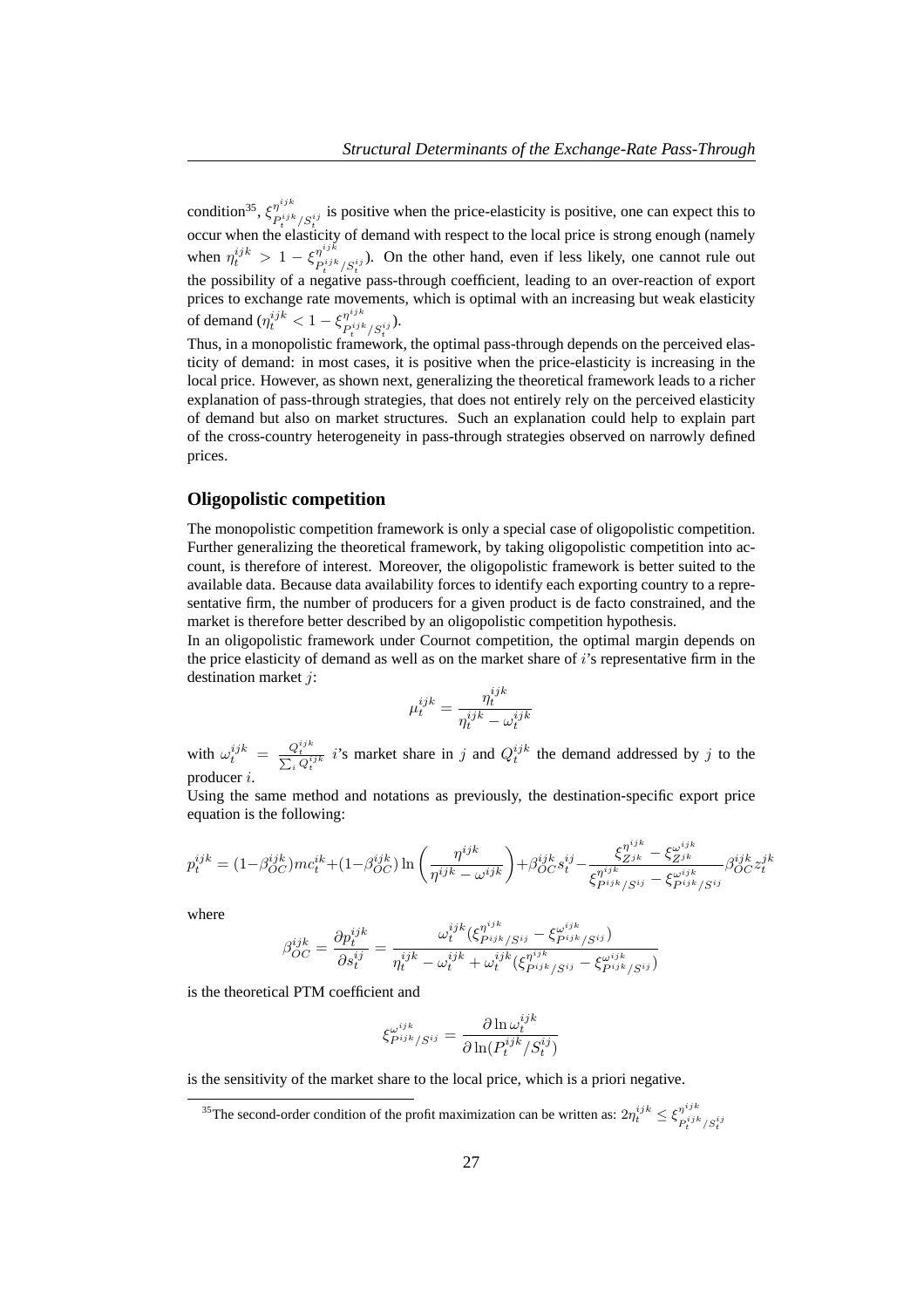In an oligopolistic framework,  $\xi_{P^{ijk}/S^{ij}}^{n^{ijk}} = 0$  is no more a sufficient condition for complete pass-through.  $\beta_{OC}^{ijk} = 0$  requires the price sensitivity of the demand elasticity to equal the elasticity of the exporter's market share to price changes, which is unlikely. On the contrary,  $\beta_{OC}^{ijk}$  should be positive if the demand is elastic enough.<sup>36</sup>

In such a setting, the optimal pass-through still depends on the perceived elasticity of demand but also on the exporter's market share in the foreign market. The direction of this relation is however ambiguous, as

$$
sign\left(\frac{\partial\beta^{ijk}}{\partial\omega^{ijk}}\right) = sign\left(\eta_t^{ijk}(\xi_{P^{ijk}/S^{ij}}^{\eta^{ijk}} - \xi_{P^{ijk}/S^{ij}}^{\omega^{ijk}}) - \omega_t^{ijk}\frac{\partial\xi_{P^{ijk}/S^{ij}}^{\omega^{ijk}}(\eta_t^{ijk} - \omega_t^{ijk})}{\partial\omega^{ijk}}\right)
$$

In the general case, the sign of this derivative is positive, i.e. pricing-to-market is more pronounced when the market share of the exporter grows. This relation is due to the fact that the exporter's mark-up increases with her market share, which gives her a wider room for maneuver to absorb exchange-rate shocks. However, if the price-elasticity of the market share is increasing in the market share (  $\frac{\partial \xi_{piijk}^{\omega ijk}}{\partial \omega^{ijk}} > 0$  and the price-elasticity of demand is low enough, compared to the market share, the sign of this derivative can reverse. One could then possibly observe a negative relation between  $\beta_{OC}^{ijk}$  and  $\omega_t^{ijk}$ , in a framework of quasimonopoly and low demand elasticity (for instance, in high-grade sectors). In that case, the producer need not adjust her prices to exchange-rate changes, since the demand risk is low. Under weak assumptions on the functional form of demand, Feenstra et al. (1996) show that the pass-through elasticity *"might initially decline as market share rises, but will increase towards unity as market shares approaches 100 percent"* and find some evidence of such a bell shape relation in the automobile industry.

# **A.2 Source and definition of data**

Real exchange rates are computed using nominal exchange rates (e) and consumer price indexes  $(P)$  (source: World Bank, World development indicators), and defined as follows:

$$
S_t^{ij} = \frac{e_t^{ij} P_t^j}{P_t^i}
$$

A rise stands for a depreciation of currency  $i$  against  $j$  in real terms. Unit values are used as trade prices, and taken from the BACI database. They are computed as the ratio of the traded value on the traded quantity (in tons):

$$
IVU_t^{ijk} = \frac{V_t^{ijk}}{Q_t^{ijk}}
$$

with:

- $V_t^{ijk}$  the value of the trade flow of product k sold by i to j at time t,
- and  $Q_t^{ijk}$  the quantity (in tons) of traded products.

These variables are constructed from COMTRADE data, which are harmonized in order to allow for a reconciliation of import and export declarations. For more details on the content and building of the BACI database: http://www.cepii.fr/anglaisgraph/bdd/baci/baci.pdf.

$$
^{36}\beta_{OC}^{ijk} > 0
$$
 as long as  $\eta_t^{ijk} > \omega_t^{ijk} - \xi_{Pijk/Sij}^{\eta^{ijk}} + \xi_{Pijk/Sij}^{\omega^{ijk}}$ .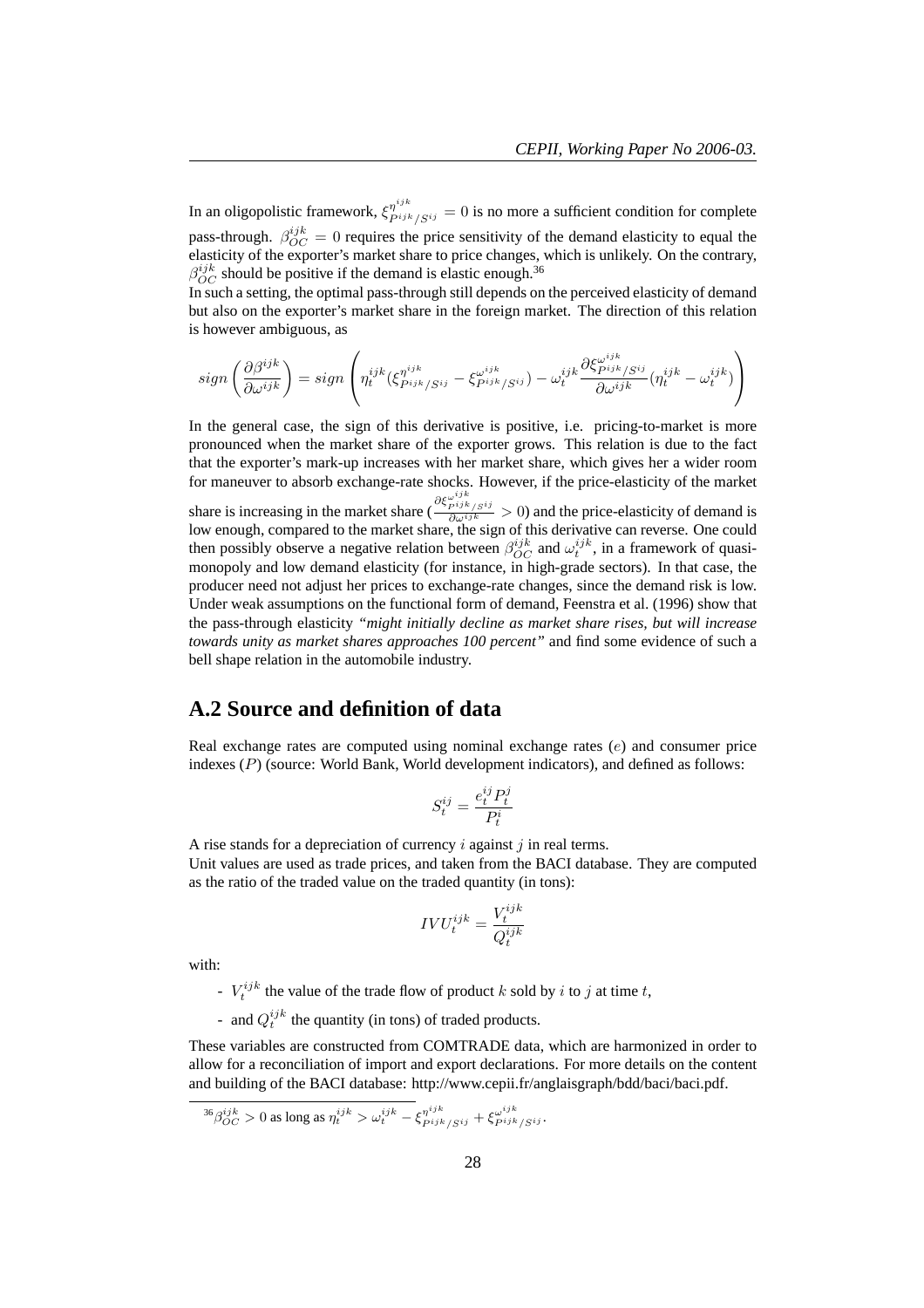| Hs2 | Label                                                     | Signif. | Weighted | <b>Standard</b> |
|-----|-----------------------------------------------------------|---------|----------|-----------------|
|     |                                                           | coef.*  | Med.PTM  | <b>Error</b>    |
| 01  | Live animals                                              | 7/12    | 0.56     | 0.84            |
| 02  | Meat and edible meat offal.                               | 29/47   | 0.34     | 0.27            |
| 03  | Fish and crustacean, mollusc & other aquatic invertebrate | 58/84   | 0.38     | 0.76            |
| 04  | Dairy prod. birds' eggs. natural honey. edible prod nes   | 17/25   | 0.14     | 0.26            |
| 05  | Products of animal origin, nes or included.               | 6/11    | 0.21     | 0.73            |
| 06  | Live tree $\&$ other plant. bulb, root. cut flowers etc   | 4/12    | 0.10     | 0.86            |
| 07  | Edible vegetables and certain roots and tubers.           | 29/55   | 0.02     | 0.35            |
| 08  | Edible fruit and nuts. peel of citrus fruit or melons.    | 32/49   | 0.13     | 0.31            |
| 09  | Coffee, tea, mat- and spices.                             | 17/31   | 0.06     | 0.42            |
| 10  | Cereals.                                                  | 12/16   | $-0.08$  | 0.45            |
| 11  | Prod mill indust. malt. starches. inulin. wheat gluten    | 13/25   | 0.14     | 1.35            |
| 12  | Oil seed, oleagi fruits. miscell grain, seed, fruit etc   | 25/38   | 0.07     | 0.45            |
| 13  | Lac. gums, resins $&$ other vegetable saps $&$ extracts.  | 5/10    | 0.34     | 0.18            |
| 14  | Vegetable plaiting materials. vegetable products nes      | 4/7     | $-0.11$  | 0.54            |
| 15  | Animal/veg fats & oils & their cleavage products. etc     | 29/50   | 0.07     | 0.43            |
| 16  | Prep of meat, fish or crustaceans, molluscs etc           | 17/24   | 0.13     | 0.53            |
| 17  | Sugars and sugar confectionery.                           | 11/15   | $-0.05$  | 0.99            |
| 18  | Cocoa and cocoa preparations.                             | 7/11    | 0.24     | 0.35            |
| 19  | Prep of cereal, flour, starch/milk. pastrycooks' prod     | 12/16   | 0.24     | 0.27            |
| 20  | Prep of vegetable, fruit, nuts or other parts of plants   | 30/43   | 0.20     | 0.20            |
| 21  | Miscellaneous edible preparations.                        | 12/15   | 0.30     | 0.39            |
| 22  | Beverages, spirits and vinegar.                           | 12/21   | 0.24     | 0.60            |
| 23  | Residues & waste from the food indust. prepr ani fodder   | 12/21   | 0.00     | 0.78            |
| 24  | Tobacco and manufactured tobacco substitutes.             | 3/8     | $-0.19$  | 0.49            |
| 28  | Inorgn chem. compds of prec met, radioact elements etc    | 70/158  | 0.13     | 0.46            |
| 29  | Organic chemicals.                                        | 153/274 | 0.16     | 0.69            |
| 30  | Pharmaceutical products.                                  | 15/27   | 0.43     | 0.91            |
| 31  | Fertilisers.                                              | 13/23   | 0.27     | 0.46            |
| 32  | Tanning/dyeing extract. tannins & derivs. pigm etc        | 24/45   | 0.19     | 0.19            |
| 33  | Essential oils & resinoids. perf, cosmetic/toilet prep    | 13/30   | 0.20     | 0.21            |
| 34  | Soap, organic surface-active agents, washing prep, etc.   | 14/23   | 0.17     | 0.19            |
| 35  | Albuminoidal subs. modified starches. glues. enzymes.     | 6/13    | 0.15     | 0.22            |
| 36  | Explosives. pyrotechnic prod. matches. pyrop alloy. etc   | 4/8     | 0.27     | 0.39            |
| 37  | Photographic or cinematographic goods.                    | 17/31   | 0.38     | 0.78            |
| 38  | Miscellaneous chemical products.                          | 36/55   | 0.20     | 0.31            |
| 39  | Plastics and articles thereof.                            | 86/123  | 0.14     | 0.40            |
| 40  | Rubber and articles thereof.                              | 39/66   | 0.17     | 0.66            |
| 41  | Raw hides and skins (other than furskins) and leather.    | 12/29   | 0.24     | 0.31            |
| 42  | Articles of leather. saddlery/harness. travel goods etc   | 13/20   | 0.01     | 1.04            |
| 43  | Furskins and artificial fur. manufactures thereof.        | 4/11    | 0.60     | 0.53            |
| 44  | Wood and articles of wood, wood charcoal.                 | 37/62   | 0.12     | 0.59            |
| 45  | Cork and articles of cork.                                | 3/7     | 0.41     | 0.21            |
| 46  | Manufactures of straw, esparto/other plaiting mat. etc    | 4/6     | 0.29     | 0.52            |
| 47  | Pulp of wood/of other fibrous cellulosic mat. waste etc   | 11/18   | 0.17     | 0.22            |
| 48  | Paper & paperboard. art of paper pulp                     | 74/108  | 0.20     | 0.50            |
| 49  | Printed books, newspapers, pictures and other product     | 6/19    | $-0.04$  | 0.43            |

| Table A.1. Pricing to market at the hs2 level |
|-----------------------------------------------|
|-----------------------------------------------|

 $\Gamma$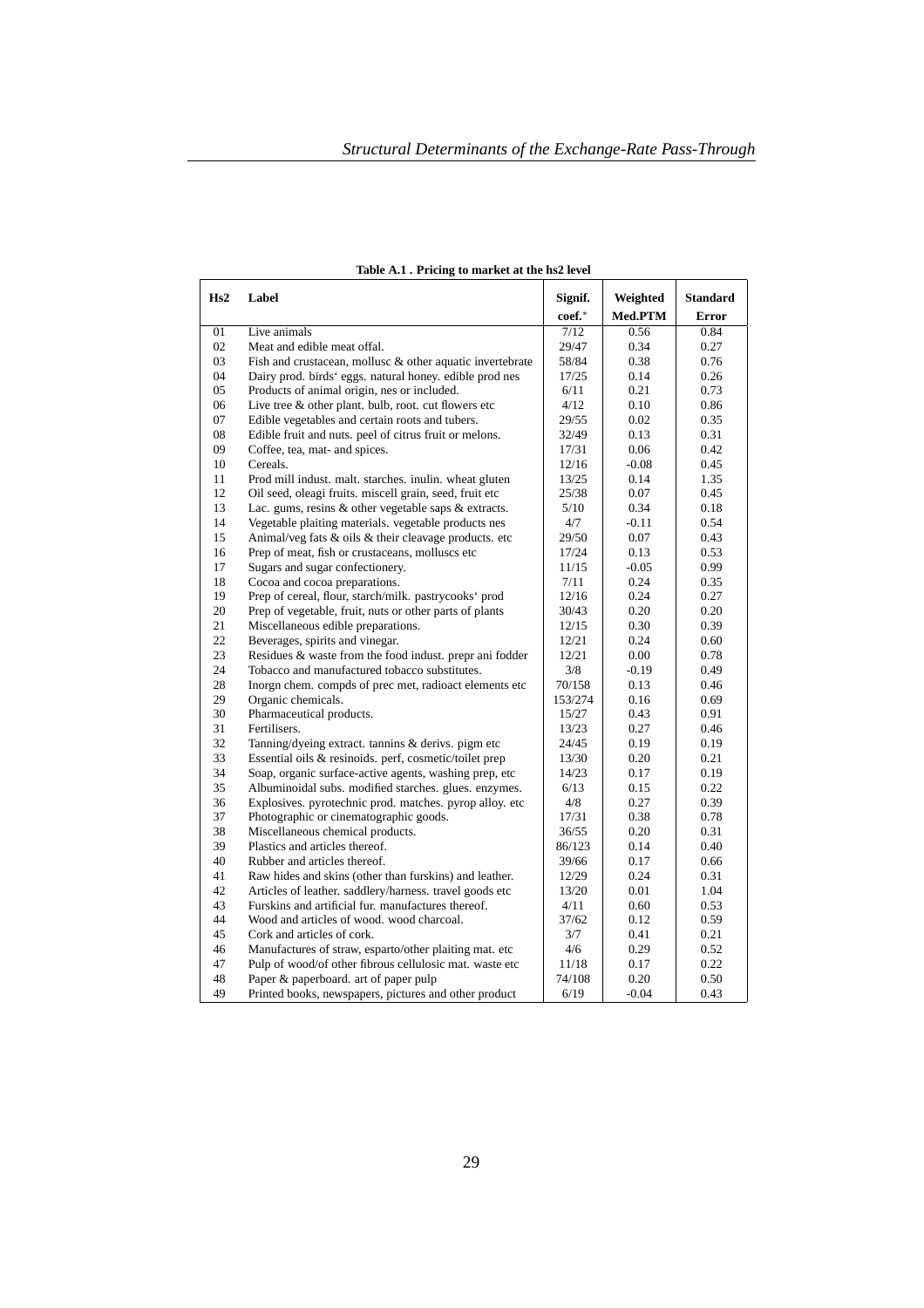| $\overline{50}$ | Silk.                                                         | 4/8     | 0.30    | 0.19 |
|-----------------|---------------------------------------------------------------|---------|---------|------|
| 51              | Wool, fine/coarse animal hair, horsehair yarn & fabric        | 18/32   | 0.20    | 0.39 |
| 52              | Cotton.                                                       | 54/113  | 0.10    | 0.58 |
| 53              | Other vegetable textile fibres. paper yarn & woven fab        | 7/20    | 0.14    | 0.43 |
| 54              | Man-made filaments.                                           | 37/65   | 0.10    | 0.93 |
| 55              | Man-made staple fibres.                                       | 55/110  | 0.14    | 0.49 |
| 56              | Wadding, felt & nonwoven. yarns. twine, cordage, etc          | 13/27   | 0.15    | 0.33 |
| 57              | Carpets and other textile floor coverings.                    | 11/22   | $-0.14$ | 0.54 |
| 58              | Special woven fab. tufted tex fab. lace. tapestries etc       | 19/36   | $-0.12$ | 0.61 |
| 59              | Impregnated, coated, cover/laminated textile fabric etc       | 12/24   | 0.05    | 0.38 |
| 60              | Knitted or crocheted fabrics.                                 | 10/17   | $-0.00$ | 0.32 |
| 61              | Art of apparel & clothing access, knitted or crocheted.       | 52/102  | 0.25    | 0.62 |
| 62              | Art of apparel & clothing access, not knitted/crocheted       | 76/113  | 0.30    | 0.55 |
| 63              | Other made up textile articles, sets, worn clothing etc       | 37/57   | 0.28    | 0.60 |
| 64              | Footwear, gaiters and the like. parts of such articles.       | 13/29   | 0.22    | 0.48 |
| 65              | Headgear and parts thereof.                                   | 2/8     | 0.04    | 0.35 |
| 66              | Umbrellas, walking-sticks, seat-sticks, whips, etc            | 5/6     | 0.43    | 0.24 |
| 67              | Prepr feathers & down. arti flower. articles human hair       | 2/6     | 0.06    | 0.61 |
| 68              | Art of stone, plaster, cement, asbestos, mica/sim mat         | 21/46   | 0.17    | 0.53 |
| 69              | Ceramic products.                                             | 6/28    | 0.18    | 0.56 |
| 70              | Glass and glassware.                                          | 24/56   | $-0.01$ | 0.45 |
| 71              | Natural/cultured pearls, prec stones & metals, coin etc       | 2/2     | $-0.11$ | 0.50 |
| 72              | Iron and steel.                                               | 102/181 | 0.12    | 1.04 |
| 73              | Articles of iron or steel.                                    | 66/117  | 0.17    | 0.37 |
| 74              | Copper and articles thereof.                                  | 27/55   | 0.12    | 0.60 |
| 75              | Nickel and articles thereof.                                  | 4/14    | 0.06    | 0.33 |
| 76              | Aluminium and articles thereof.                               | 17/34   | 0.02    | 0.29 |
| 78              | Lead and articles thereof.                                    | 4/8     | $-0.10$ | 0.53 |
| 79              | Zinc and articles thereof.                                    | 4/10    | 0.02    | 0.32 |
| 80              | Tin and articles thereof.                                     | 1/7     | 0.01    | 0.64 |
| 81              | Other base metals. cermets. articles thereof.                 | 4/23    | 0.12    | 0.51 |
| 82              | Tool, implement, cutlery, spoon & fork, of base met etc       | 23/65   | $-0.01$ | 0.35 |
| 83              | Miscellaneous articles of base metal.                         | 23/36   | 0.27    | 0.31 |
| 84              | Nuclear reactors, boilers, mchy & mech appliance. parts       | 198/484 | 0.02    | 0.54 |
| 85              | Electrical mchy equip parts thereof, sound recorder etc.      | 148/256 | $-0.42$ | 0.72 |
| 86              | Railw/tramw locom, rolling-stock & parts thereof. etc         | 4/13    | 0.10    | 0.84 |
| 87              | Vehicles o/t railw/tramw roll-stock, pts & accessories        | 38/76   | 0.21    | 0.66 |
| 88              | Aircraft, spacecraft, and parts thereof.                      | 4/10    | 0.03    | 0.97 |
| 89              | Ships, boats and floating structures.                         | 7/15    | $-1.40$ | 2.81 |
| 90              | Optical, photo, cine, meas, checking, precision, etc.         | 54/130  | 0.07    | 0.64 |
| 92              | Musical instruments. parts and access of such articles        | 8/19    | 0.08    | 0.99 |
| 93              | Arms and ammunition. parts and accessories thereof.           | 5/11    | 0.29    | 1.73 |
| 94              | Furniture. bedding, mattress, matt support, cushion etc       | 16/37   | 0.02    | 0.35 |
| 95              | Toys, games $\&$ sports requisites. parts $\&$ access thereof | 25/43   | 0.24    | 1.13 |
| 96              | Miscellaneous manufactured articles.                          | 19/47   | 0.02    | 0.44 |

<sup>∗</sup> Number of coefficients that are significantly different from zero (at the 5% level) compared with the number of estimated coefficients in the hs2 category. *Source: Authors' calculations.*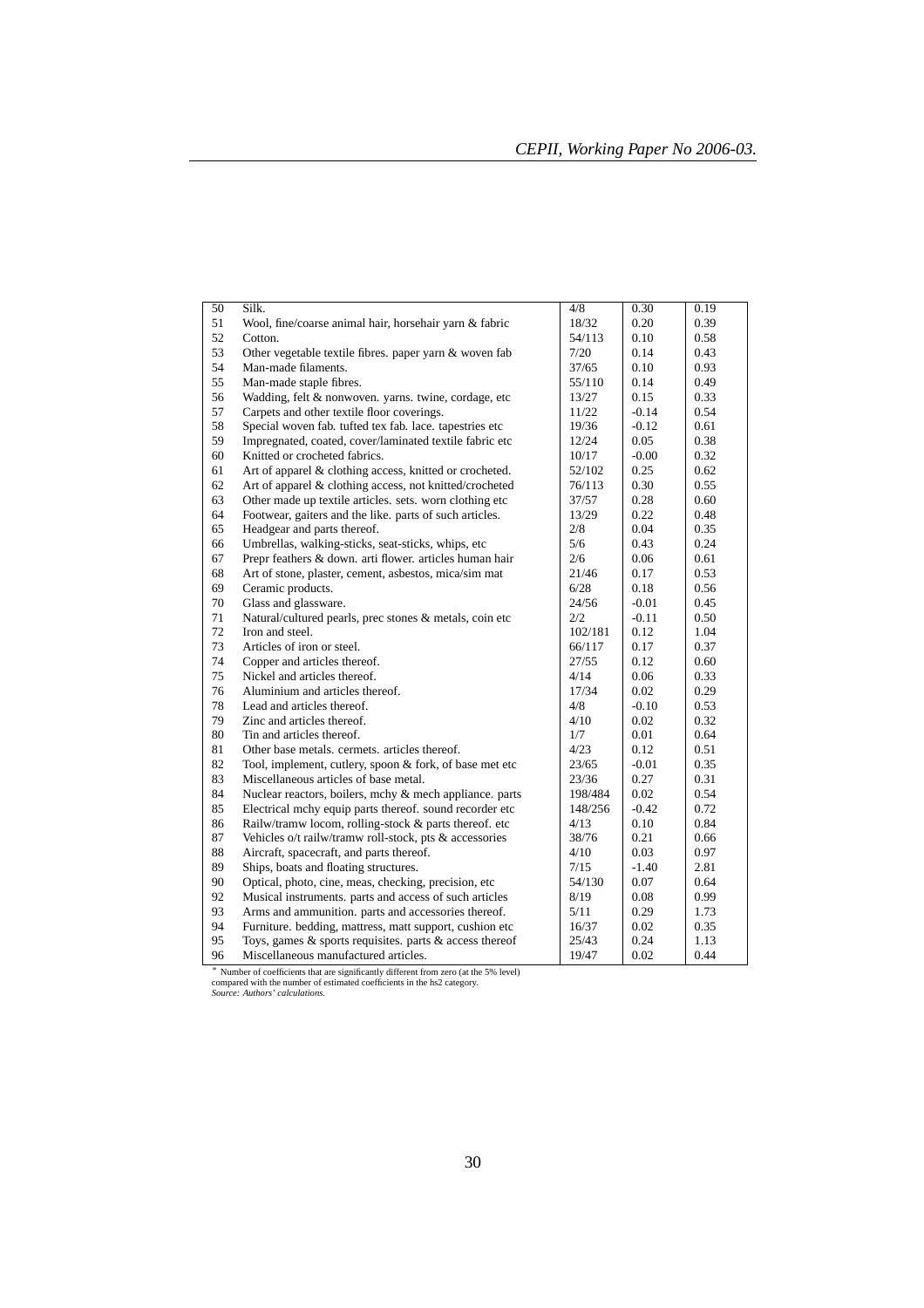| H <sub>s</sub> 6 | Label                                                                           | $\hat{\beta}^k$ |
|------------------|---------------------------------------------------------------------------------|-----------------|
| 030240           | Herrings, fresh or chilled, excluding livers and roes                           | 0.95            |
| 030269           | Fish nes, fresh or chilled excluding livers and roes                            | 1.01            |
| 051191           | Fish, shellfish & aquatic invert prod nes                                       | 1.00            |
| 090700           | Cloves (whole fruit, cloves and stems)                                          | 1.01            |
| 190520           | Gingerbread and the like                                                        | 0.99            |
| 210130           | Chicory & other coffee substitutes roasted & extracts                           | 0.99            |
| 282736           | Zinc chloride                                                                   | 0.98            |
| 282751           | Bromides of sodium or of potassium                                              | 0.99            |
| 283322           | Aluminium sulphate                                                              | 1.05            |
| 283510           | Phosphinates (hypophosphites) & phosphonates (phosphites) of metals             | 0.99            |
| 290529           | Unsaturated monohydric acyclic alcohols nes                                     | 0.97            |
| 290719           | Monophenols nes                                                                 | 0.99            |
| 290919           | Acyclic ethers nes. derivatives of acyclic ethers                               | 1.00            |
| 293390           | Heterocyclic components with nitrogen hetero-atom(s) only, nes                  | 1.05            |
| 293890           | Glycosides & their salts, ethers, esters & other derivatives, nes, in bulk      | 0.96            |
| 300432           | Adrenal cortex hormones, in dosage                                              | 0.98            |
| 310551           | Fertilizers containg nitrates & phosphates, nes, in pack weighg $\le$ = 10kg    | 1.04            |
| 370251           | Film for colour photo sens, unexp, in rolls, $w \ll 16$ mm & le $\ll 14$ m, nes | 1.00            |
| 370400           | Photo plates, film, paper, paperboard & textiles, exposed but not developed     | 1.04            |
| 370610           | Cinematograph film, exposed & developed, of a width of 35 mm or more            | 0.98            |
| 480429           | Paper, sack kraft, in rolls, o/t unbl, uncoated                                 | 1.00            |
| 480820           | Paper, sack kraft, creped or crinkled, in rolls or sheets                       | 0.96            |
| 520515           | Cotton yarn, >/=85%, single, uncombd, <125 dtex, nt put up f retail sale        | 1.04            |
| 520841           | Plain weave cotton fabric, $>$ /=85%, not more than 100 g/m2, yarn dyed         | 1.00            |
| 521131           | Plain weave cotton fab,<85% mixed with m-m fib, more than 200 g/m2, dyed        | 1.01            |
| 550690           | Synthetic staple fibres, carded or combed, nes                                  | 1.00            |
| 620191           | Mens/boys anoraks & similar articles, of wool/fine animal hair, not knittd      | 1.03            |
| 620799           | Mens/boys bathrobes, dressg gowns, etc of oth textile materials, not knit       | 1.03            |
| 620990           | Babies garments & clothg accessories of oth textile materials, not knittd       | 1.02            |
| 731823           | Rivets, iron or steel                                                           | 1.01            |
| 820340           | Pipe-cutters, bolt croppers, perforating punches and similar tools              | 0.95            |
| 843352           | Threshing machinery nes                                                         | 1.01            |
| 843360           | Machines for cleaning, sorting or grading eggs, fruit or other produce          | 1.03            |
| 844329           | Letterpress printing machinery nes exc flexographic printing                    | 0.99            |
| 900211           | Objective lenses f cameras, projectors/photographic enlargers/reducers          | 0.97            |
| 930400           | Arms nes, excluding those of heading No 93.07                                   | 1.04            |

**Table A.2 . Sample of industries exhibiting nearly unitary PTM coefficients**

*Source: Authors' calculations.*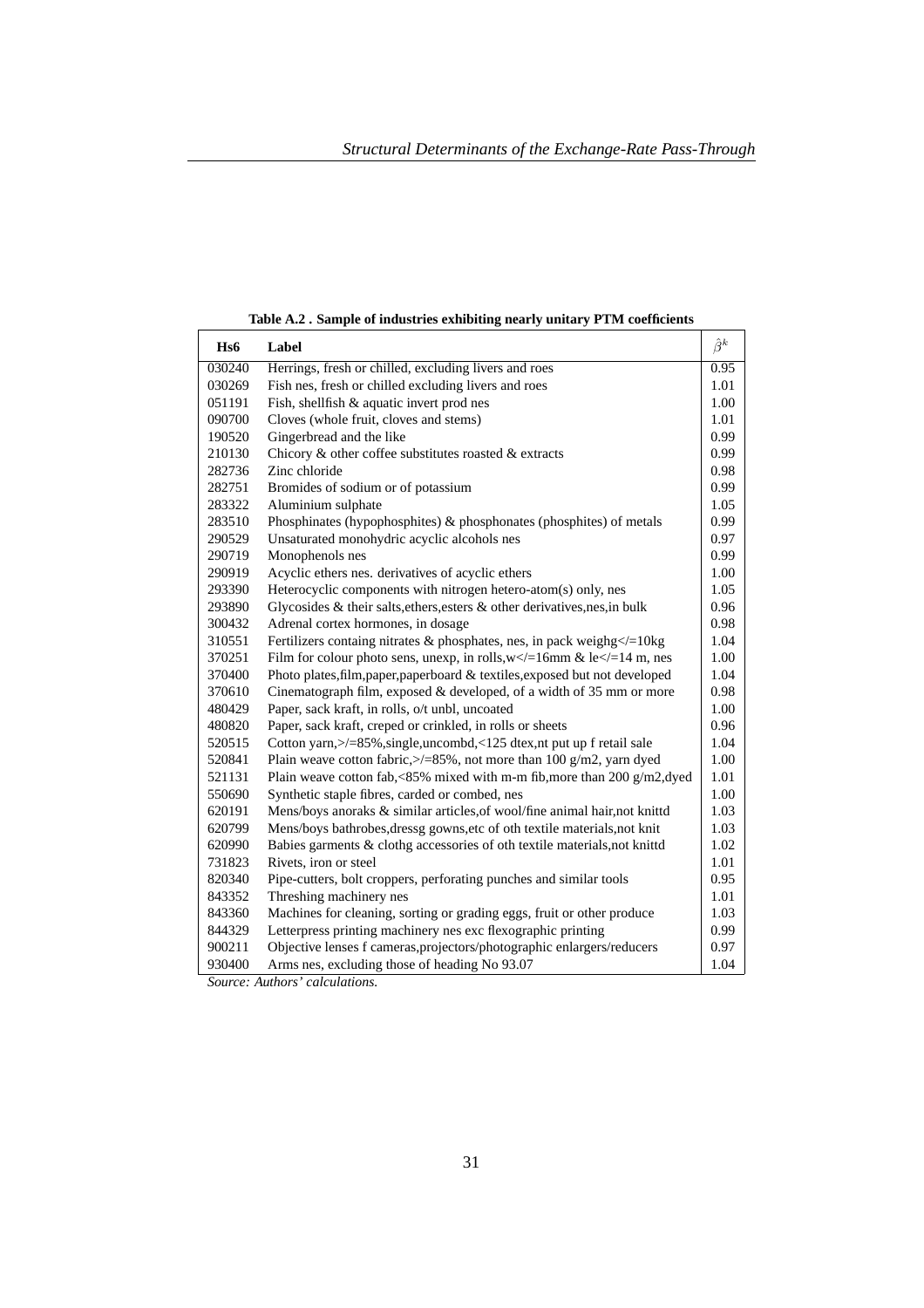## **LIST OF THE WORKING PAPERS RELEASED BY CEPII**

| $N^{\bullet}$ | <b>Titre</b>                                                                                                                                     | <b>Auteurs</b>                                 |
|---------------|--------------------------------------------------------------------------------------------------------------------------------------------------|------------------------------------------------|
| 2006-02       | Exchange-Rate Pass-Trough at the Product Level                                                                                                   | G. Gaulier<br>A. Lahrèche-Révil<br>I. Méjean   |
| 2006-01       | Je t'aime, moi non plus : Bilateral Opinions and<br><b>International Trade</b>                                                                   | A.C. Disdier &<br>T. Mayer                     |
| 2005-23       | World Trade Competitiveness: A Disaggregated<br>View by Shift-Share Analysis                                                                     | A. Cheptea, G. Gaulier<br>& S. Zignago         |
| 2005-22       | Chômage et réformes du marché du travail au Japon                                                                                                | E. Dourille-Feer                               |
| 2005-21       | Profitability of Foreign and Domestic Banks in<br>Central and Eastern Europe: Does the Mode of Entry<br>Matter?,                                 | O. Havrylchyk &<br>E. Jurzyk                   |
| 2005-20       | ECB Governance in an Enlarged Eurozone,                                                                                                          | A. Bénassy-Quéré & E.<br>Turkisch              |
| 2005-19       | What Are EU Trade Preferences Worth for Sub-<br>Saharan Africa and Other Developing Countries?                                                   | F. Candau & S. Jean                            |
| 2005-18       | Binding Overhang and Tariff-Cutting Formulas                                                                                                     | M.H. Bchir, S. Jean &<br>D. Laborde            |
| 2005-17       | International Trade and Income Distribution:<br>Reconsidering the Evidence                                                                       | I. Bensidoun, S. Jean &<br>A. Sztulman         |
| 2005-16       | China and the Relationship between the Oil Price and<br>the Dollar                                                                               | A. Bénassy-Quéré,<br>V. Mignon & A. Penot      |
| 2005-15       | Consequences of Alternative Formulas for<br><b>Agricultural Tariff Cuts</b>                                                                      | S. Jean, D. Laborde &<br>W. Martin             |
| 2005-14       | Is Erosion of Tariff Preferences a Serious Concern?                                                                                              | A. Bouët, L. Fontagné<br>& S. Jean             |
| 2005-13       | The Consequences of Agricultural Trade<br>Liberalization for Developing Countries:<br>Distinguishing Between Genuine Benefits and False<br>Hopes | J.C. Bureau, S. Jean<br>A. Matthews            |
| 2005-12       | From Bound Duties to Actual Protection: Industrial<br>Liberalisation in the Doha Round                                                           | M.H. Bchir,<br>L. Fontagné & S. Jean           |
| 2005-11       | Impact de l'ouverture financière sur les inégalités<br>internes dans les pays émergents                                                          | A. Bénassy-Quéré &<br>V. Salins                |
| 2005-10       | Disentangling Horizontal and Vertical Intra-Industry<br>Trade                                                                                    | L. Fontagné,<br>M. Freudenberg &<br>G. Gaulier |
| 2005-09       | China's Integration in East Asia: Production Sharing,<br>FDI & High-Tech Trade                                                                   | G. Gaulier, F. Lemoine<br>D. Ünal-Kesenci      |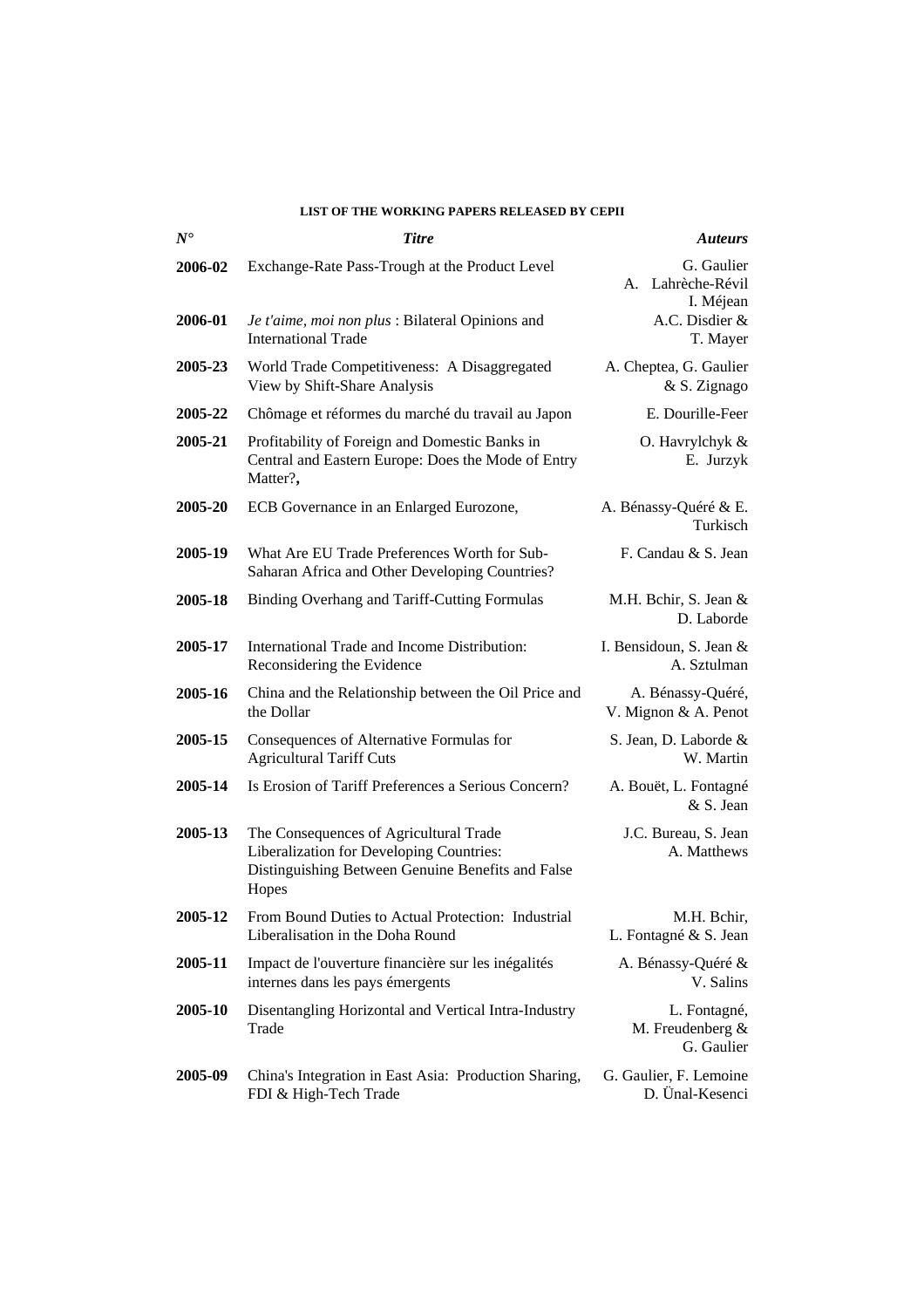| 2005-08 | Tax Competition and Public Input                                                                                                                                        | A. Bénassy-Quéré,<br>N. Gobalraja &<br>A. Trannoy                   |
|---------|-------------------------------------------------------------------------------------------------------------------------------------------------------------------------|---------------------------------------------------------------------|
| 2005-07 | Trade Liberalisation, Growth and Poverty in Senegal:<br>A Dynamic Microsimulation CGE Model Analysis                                                                    | N. Annabi, F. Cissé,<br>J. Cockburn &<br>B. Decaluwé                |
| 2005-06 | Migration, Trade and Wages                                                                                                                                              | A. Hijzen & P. Wright                                               |
| 2005-05 | <b>Institutional Determinants of Foreign Investment</b>                                                                                                                 | A. Bénassy-Quéré,<br>M. Coupet & T. Mayer                           |
| 2005-04 | L'économie indienne : changements structurels et<br>perspectives à long terme                                                                                           | S. Chauvin &<br>F. Lemoine                                          |
| 2005-03 | Programme de travail du CEPII pour 2005                                                                                                                                 |                                                                     |
| 2005-02 | Market Access in Global and Regional Trade                                                                                                                              | T. Mayer<br>& S. Zignago                                            |
| 2005-01 | Real Equilibrium Exchange Rate in China                                                                                                                                 | V. Coudert &<br>C. Couharde                                         |
| 2004-22 | A Consistent, ad-valorem Equivalent Measure of<br>Applied Protection Across the World: The MAcMap-<br><b>HS6</b> Database                                               | A. Bouët, Y. Decreux,<br>L. Fontagné, S. Jean<br>& D. Laborde       |
| 2004-21 | IMF in Theory: Sovereign Debts, Judicialisation and<br>Multilateralism                                                                                                  | J. Sgard                                                            |
| 2004-20 | The Impact of Multilateral Liberalisation on European<br>Regions: a CGE Assessment                                                                                      | S. Jean & D. Laborde                                                |
| 2004-19 | La compétitivité de l'agriculture et des industries<br>agroalimentaires dans le Mercosur et l'Union<br>européenne dans une perspective de libéralisation<br>commerciale | N. Mulder, A. Vialou,<br>B. David,<br>M. Rodriguez &<br>M. Castilho |
| 2004-18 | Multilateral Agricultural Trade Liberalization: The<br>Contrasting Fortunes of Developinc Countries in the<br>Doha Round                                                | A. Bouët, J.C. Bureau,<br>Y. Decreux & S. Jean                      |
| 2004-17 | UK in or UK out? A Common Cycle Analysis<br>between the UK and the Euro Zone                                                                                            | J. Garnier                                                          |
| 2004-16 | Regionalism and the Regionalisation of International<br>Trade                                                                                                           | G. Gaulier, S. Jean &<br>D. Ünal-Kesenci                            |
| 2004-15 | The Stock-Flow Approach to the Real Exchange Rate<br>of CEE Transition Economies                                                                                        | B. Egert,<br>A. Lahrècche-Révil &<br>K. Lommatzsch                  |
| 2004-14 | Vieillissement démographique, épargne et retraite :<br>une analyse à l'aide d'un modèle d'équilibre général à<br>agents hétérogènes                                     | C. Bac & J. Chateau                                                 |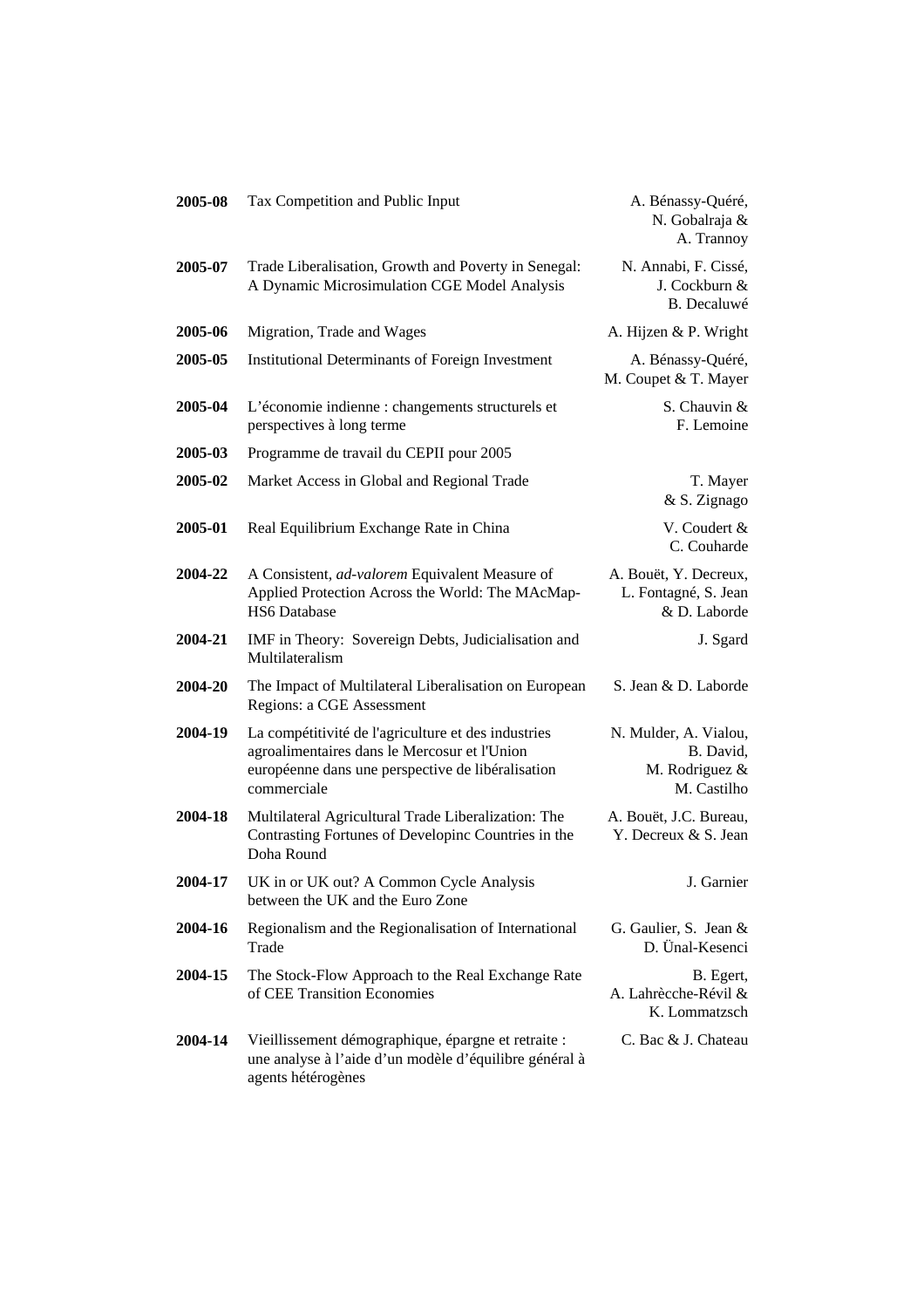| 2004-13 | Burden Sharing and Exchange-Rate Misalignments<br>within the Group of Twenty                        | A. Bénassy-Quéré,<br>P. Duran-Vigneron,<br>A. Lahrèche-Révil &<br>V. Mignon |
|---------|-----------------------------------------------------------------------------------------------------|-----------------------------------------------------------------------------|
| 2004-12 | Regulation and Wage Premia                                                                          | S. Jean & G. Nicoletti                                                      |
| 2004-11 | The Efficiency of Fiscal Policies: a Survey of the<br>Literature                                    | S. Capet                                                                    |
| 2004-10 | La réforme du marché du travail en Allemagne : les<br>enseignements d'une maquette                  | S. Capet                                                                    |
| 2004-09 | Typologie et équivalence des systèmes de retraites                                                  | P. Villa                                                                    |
| 2004-08 | South – South Trade: Geography Matters                                                              | S. Coulibaly &<br>L. Fontagné                                               |
| 2004-07 | Current Accounts Dynamics in New EU Members:<br>Sustainability and Policy Issues                    | P. Zanghieri                                                                |
| 2004-06 | Incertitude radicale et choix du modèle                                                             | P. Villa                                                                    |
| 2004-05 | Does Exchange Rate Regime Explain Differences in<br>Economic Results for Asian Countries?           | V. Coudert &<br>M. Dubert                                                   |
| 2004-04 | Trade in the Triad: How Easy is the Access to Large<br>Markets?                                     | L. Fontagné, T. Mayer<br>& S. Zignago                                       |
| 2004-03 | Programme de travail du CEPII pour 2004                                                             |                                                                             |
| 2004-02 | Technology Differences, Institutions and Economic<br>Growth: a Conditional Conditional Convergence  | H. Boulhol                                                                  |
| 2004-01 | Croissance et régimes d'investissement                                                              | P. Villa                                                                    |
| 2003-22 | A New Look at the Feldstein-Horioka Puzzle using a<br><b>Integrated Panel</b>                       | A. Banerjee<br>P. Zanghieri                                                 |
| 2003-21 | Trade Linkages and Exchange Rates in Asia : The Role<br>of China                                    | A. Bénassy-Quéré &<br>A. Lahrèche-Révil                                     |
| 2003-20 | Economic Implications of Trade Liberalization<br>Under the Doha Round                               | J. Francois,<br>H. van Meijl &<br>F. van Tongeren                           |
| 2003-19 | Methodological Tools for SIA - Report of the CEPII<br>Worshop held on 7-8 November 2002 in Brussels |                                                                             |
| 2003-18 | Order Flows, Delta Hedging and Exchange Rate<br>Dynamics                                            | B. Rzepkowski                                                               |
| 2003-17 | Tax Competition and Foreign Direct Investment                                                       | A. Bénassy-Quéré,<br>L. Fontagné &<br>A. Lahrèche-Révil                     |
| 2003-16 | Commerce et transfert de technologies : les cas<br>comparés de la Turquie, de l'Inde et de la Chine | F. Lemoine $&$<br>D. Ünal-Kesenci                                           |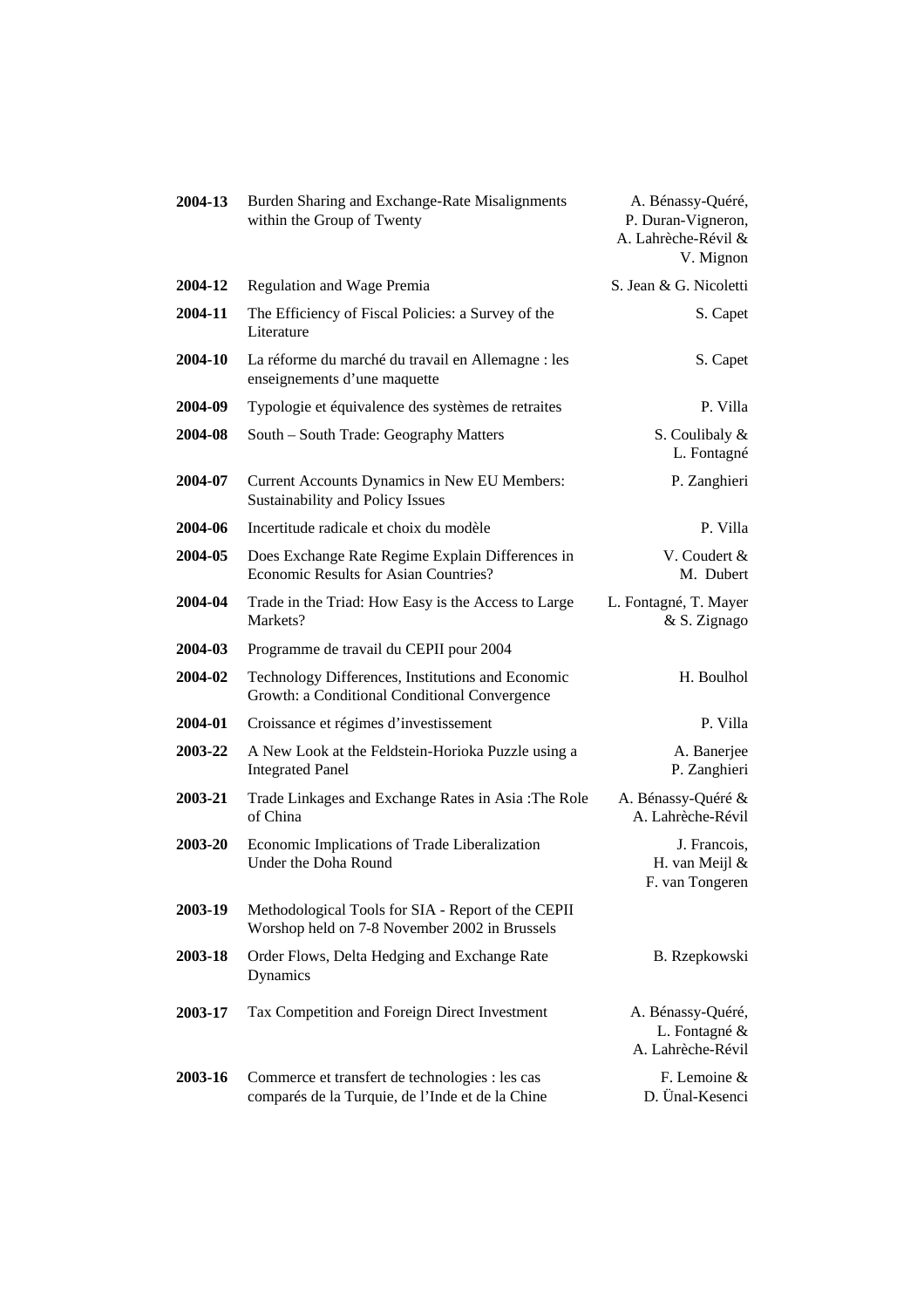| 2003-15 | The Empirics of Agglomeration and Trade                                                                                                     | K. Head & T. Mayer                                |
|---------|---------------------------------------------------------------------------------------------------------------------------------------------|---------------------------------------------------|
| 2003-14 | Notional Defined Contribution: A Comparison of the<br>French and German Point Systems                                                       | F. Legros                                         |
| 2003-13 | How Different is Eastern Europe? Structure and<br>Determinants of Location Choices by French Firms in<br>Eastern and Western Europe         | A.C. Disdier &<br>T. Mayer                        |
| 2003-12 | Market Access Liberalisation in the Doha Round:<br>Scenarios and Assessment                                                                 | L. Fontagné,<br>J.L. Guérin & S. Jean             |
| 2003-11 | On the Adequacy of Monetary Arrangements in Sub-<br>Saharian Africa                                                                         | A. Bénassy-Quéré &<br>M. Coupet                   |
| 2003-10 | The Impact of EU Enlargement on Member States:<br>a CGE Approach                                                                            | H. Bchir, L. Fontagné<br>& P. Zanghieri           |
| 2003-09 | India in the World Economy: Traditional<br>Specialisations and Technology Niches                                                            | S. Chauvin &<br>F. Lemoine                        |
| 2003-08 | Imitation Amongst Exchange-Rate Forecasters:<br><b>Evidence from Survey Data</b>                                                            | M. Beine,<br>A. Bénassy-Quéré &<br>H. Colas       |
| 2003-07 | Le Currency Board à travers l'expérience de<br>l'Argentine                                                                                  | S. Chauvin & P. Villa                             |
| 2003-06 | Trade and Convergence: Revisiting Ben-Davil                                                                                                 | G. Gaulier                                        |
| 2003-05 | Estimating the Fundamental Equilibrium Exchange<br>Rate of Central and Eastern European Countries the<br><b>EMU Enlargement Perspective</b> | B. Egert $\&$<br>A. Lahrèche-Révil                |
| 2003-04 | Skills, Technology and Growth is ICT the Key to<br>Success?                                                                                 | J. Melka, L. Nayman,<br>S. Zignago &<br>N. Mulder |
| 2003-03 | L'investissement en TIC aux Etats-Unis et dans<br>quelques pays européens                                                                   | G. Cette & P.A. Noual                             |
| 2003-02 | Can Business and Social Networks Explain the Border<br><b>Effect Puzzle?</b>                                                                | P.P. Combes,<br>M. Lafourcade &<br>T. Mayer       |